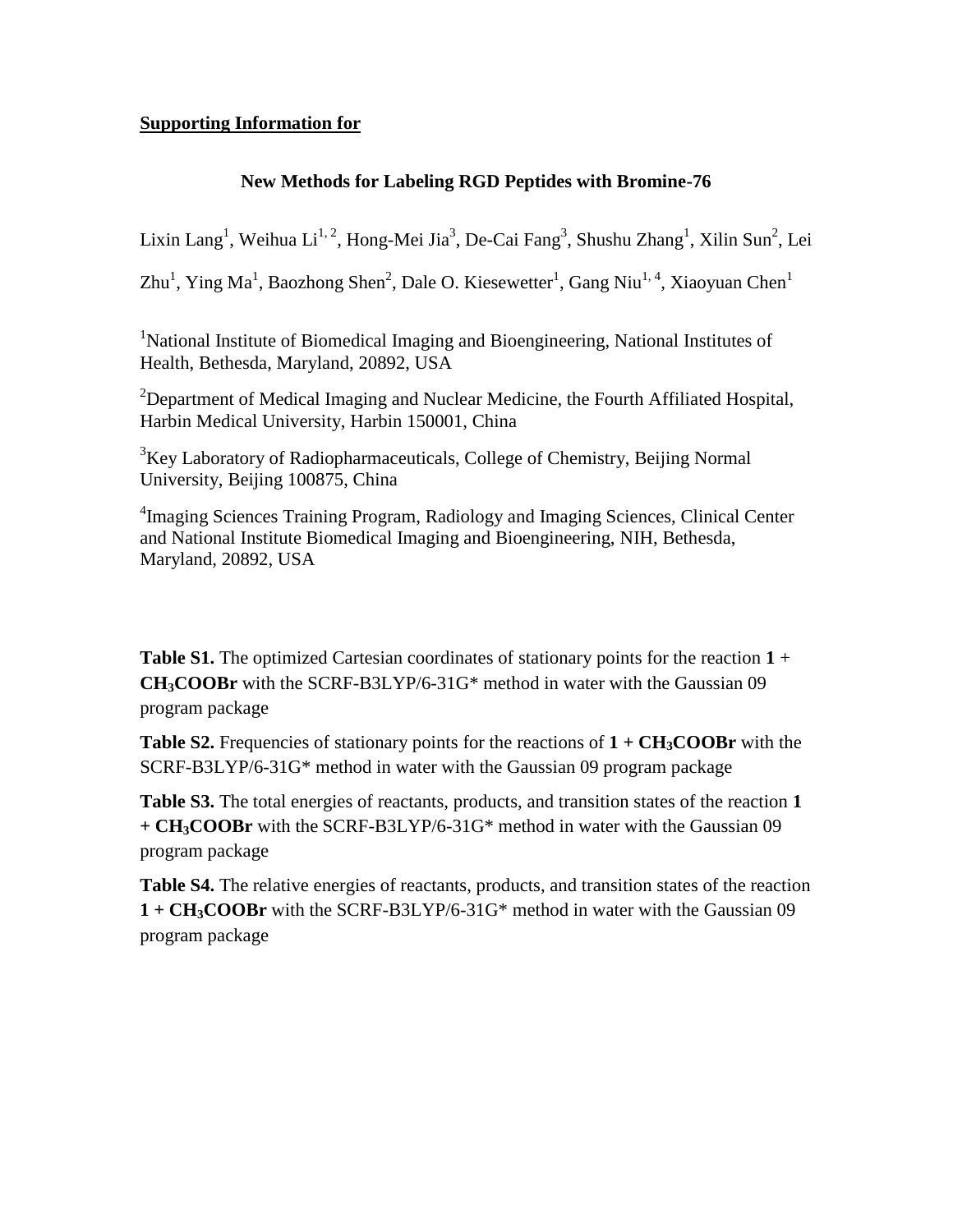**Table S1.** The optimized Cartesian coordinates of stationary points for the reaction **1** + **CH3COOBr** with the SCRF-B3LYP/6-31G\* method in water with the Gaussian 09 program package

|               | $1(DMB-c(RGDyK))$                   |                    | $2$ (CH <sub>3</sub> COOBr) |                                   |  |  |  |
|---------------|-------------------------------------|--------------------|-----------------------------|-----------------------------------|--|--|--|
| ${\bf N}$     | 2.210586 -1.232473 -0.750431        |                    | $\mathcal{C}$               | 1.403063<br>0.198600<br>0.000384  |  |  |  |
| $\mathsf{C}$  | 1.010937 -0.852577 -1.496203        |                    | $\overline{O}$              | 1.232801 1.391850<br>$-0.000070$  |  |  |  |
| $\mathsf{C}$  | 3.265868 -1.859716 -1.338246        |                    | $\overline{O}$              | 0.402795 -0.730915<br>0.000063    |  |  |  |
| $\mathbf{O}$  | 3.268227 -2.250713 -2.504452        |                    | $\mathcal{C}$               | 2.728493 -0.533009<br>$-0.000151$ |  |  |  |
| $\mathsf{C}$  | $-0.266815$ $-1.231619$ $-0.731790$ |                    | H                           | 2.807747 -1.169651<br>0.885574    |  |  |  |
| $\mathsf{C}$  | $-1.556891$ $-0.979096$ $-1.524245$ |                    | H                           | 2.805621 -1.172854 -0.883730      |  |  |  |
| $\mathsf{C}$  | $-2.807611 - 1.442901 - 0.766953$   |                    | H                           | 3.531841  0.204319  -0.002381     |  |  |  |
| $\mathsf{C}$  | -4.095305 -1.210196 -1.569369       |                    |                             | Br -1.343409 -0.032653 -0.000023  |  |  |  |
| N             | -5.291491 -1.671819 -0.875225       |                    |                             |                                   |  |  |  |
| $\mathsf{C}$  | 1.154062  0.629135  -1.910156       |                    |                             |                                   |  |  |  |
| $\mathbf{O}$  | 1.686996  0.931814  -2.984933       |                    |                             |                                   |  |  |  |
| $\mathbf N$   | 0.734398  1.567696  -1.026389       |                    |                             |                                   |  |  |  |
| $\mathsf{C}$  | 3.006264 -1.280897<br>0.878983      |                    |                             |                                   |  |  |  |
| $\mathsf{C}$  | 2.312760<br>3.427690 -0.884874      |                    |                             |                                   |  |  |  |
| $\mathbf{O}$  | 2.569170                            | 3.968026 0.199399  |                             |                                   |  |  |  |
| $\mathbf N$   | 3.262206                            | 3.117115 -1.797767 |                             |                                   |  |  |  |
| $\mathsf{C}$  | 4.682635<br>3.360140 -1.562198      |                    |                             |                                   |  |  |  |
| $\mathbf C$   | 5.332002 2.275740 -0.686495         |                    |                             |                                   |  |  |  |
| $\mathbf{O}$  | 6.202946<br>1.514733                | $-1.121196$        |                             |                                   |  |  |  |
| $\mathbf N$   | 4.852646<br>2.217291                | 0.580347           |                             |                                   |  |  |  |
| $\mathcal{C}$ | 5.241715<br>1.162432                | 1.515447           |                             |                                   |  |  |  |
| $\mathcal{C}$ | 4.934224<br>1.612801                | 2.944978           |                             |                                   |  |  |  |
| $\mathbf C$   | 5.275569<br>0.602417                | 4.020669           |                             |                                   |  |  |  |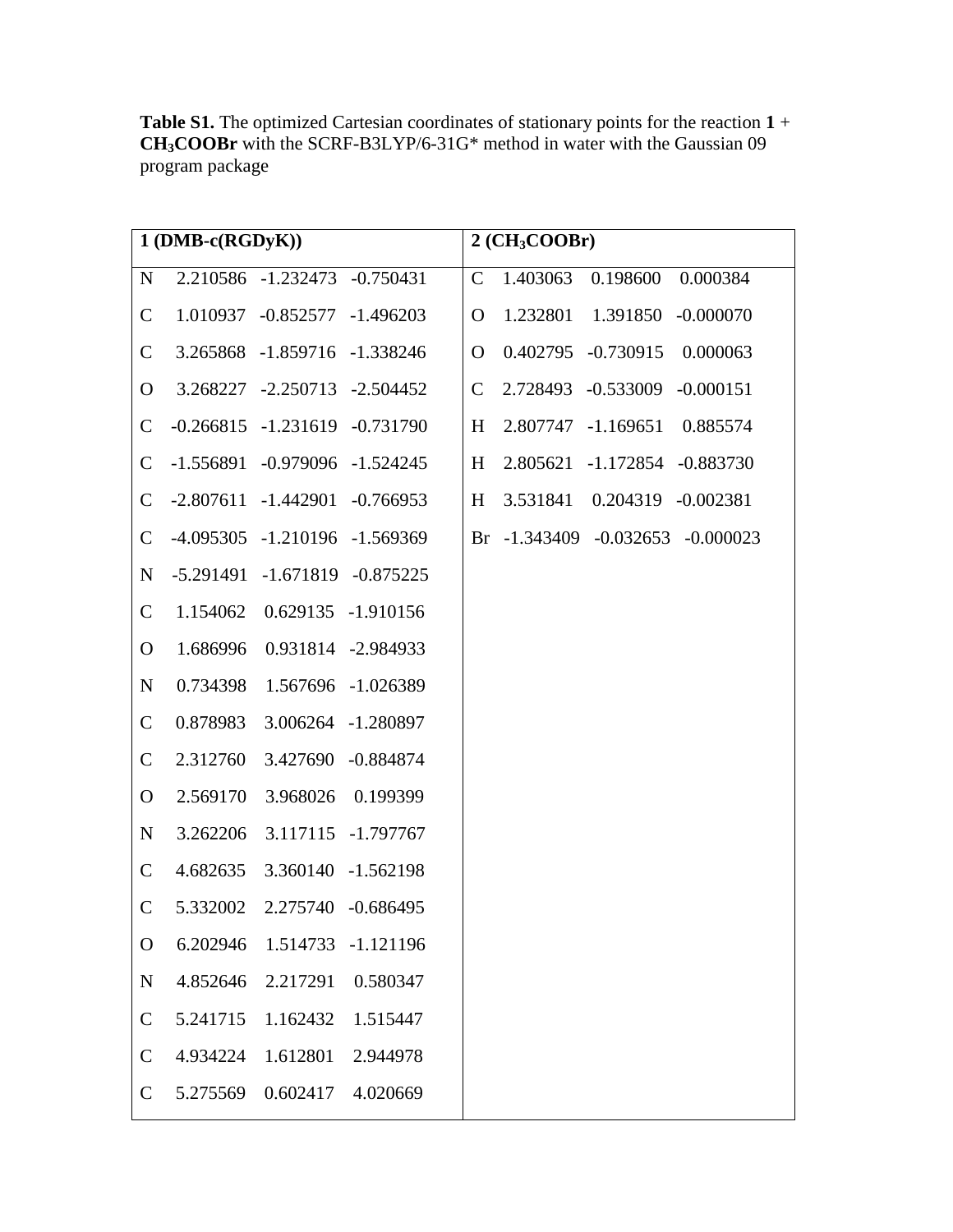| $\Omega$       |                                  | 4.747224  0.555987  5.111256       |          |
|----------------|----------------------------------|------------------------------------|----------|
| $\mathbf{O}$   |                                  | 6.274007 -0.228698 3.651933        |          |
| $\mathcal{C}$  |                                  | 4.477888 -0.138243 1.166027        |          |
| $\overline{O}$ |                                  | 3.440012 -0.452479 1.766217        |          |
| $\mathbf N$    |                                  | 5.020822 -0.842983 0.150564        |          |
| $\mathsf{C}$   |                                  | $-0.191630$ 3.796364 $-0.525865$   |          |
| $\mathsf{C}$   |                                  | $-0.235603$ $5.276549$ $-0.925370$ |          |
| $\mathcal{C}$  | $-1.341825$ 6.033765 $-0.187321$ |                                    |          |
| $N_{\rm}$      | -1.345847 7.438177 -0.579526     |                                    |          |
| $\mathbf C$    | -2.142766 8.346608 0.093087      |                                    |          |
| N              |                                  | $-2.120260$ 9.631794 $-0.457687$   |          |
| $N_{\rm}$      |                                  | -2.742028 8.012066 1.188746        |          |
| $\mathsf{C}$   | 4.498222 -2.088355 -0.431761     |                                    |          |
| $\mathsf{C}$   |                                  | 4.277319 -3.193968 0.635027        |          |
| $\mathsf{C}$   |                                  | 3.948391 -4.542114 0.029566        |          |
| $\mathsf{C}$   |                                  | 4.955536 -5.360491 -0.500204       |          |
| $\mathcal{C}$  |                                  | 4.662925 -6.600121 -1.067677       |          |
| $\mathcal{C}$  |                                  | 3.337220 -7.047743 -1.113325       |          |
| $\mathcal{C}$  |                                  | 2.316883 -6.247978 -0.587168       |          |
| $\mathsf{C}$   |                                  | 2.628058 -5.011748 -0.023965       |          |
| O              |                                  | 2.981759 -8.254062 -1.652105       |          |
| $\mathsf{C}$   |                                  | $-6.094751 - 0.858874 - 0.144848$  |          |
| $\mathbf{O}$   |                                  | $-5.928201$ $0.359496$ $-0.053546$ |          |
| $\mathsf{C}$   |                                  | $-7.236183 - 1.567838$             | 0.551284 |
| $\mathsf{C}$   |                                  | $-7.059856 -2.081648$              | 1.846255 |
| $\mathsf{C}$   |                                  | $-8.127767 - 2.686796$             | 2.523160 |
| $\mathsf{C}$   |                                  | -9.368104 -2.763839                | 1.890375 |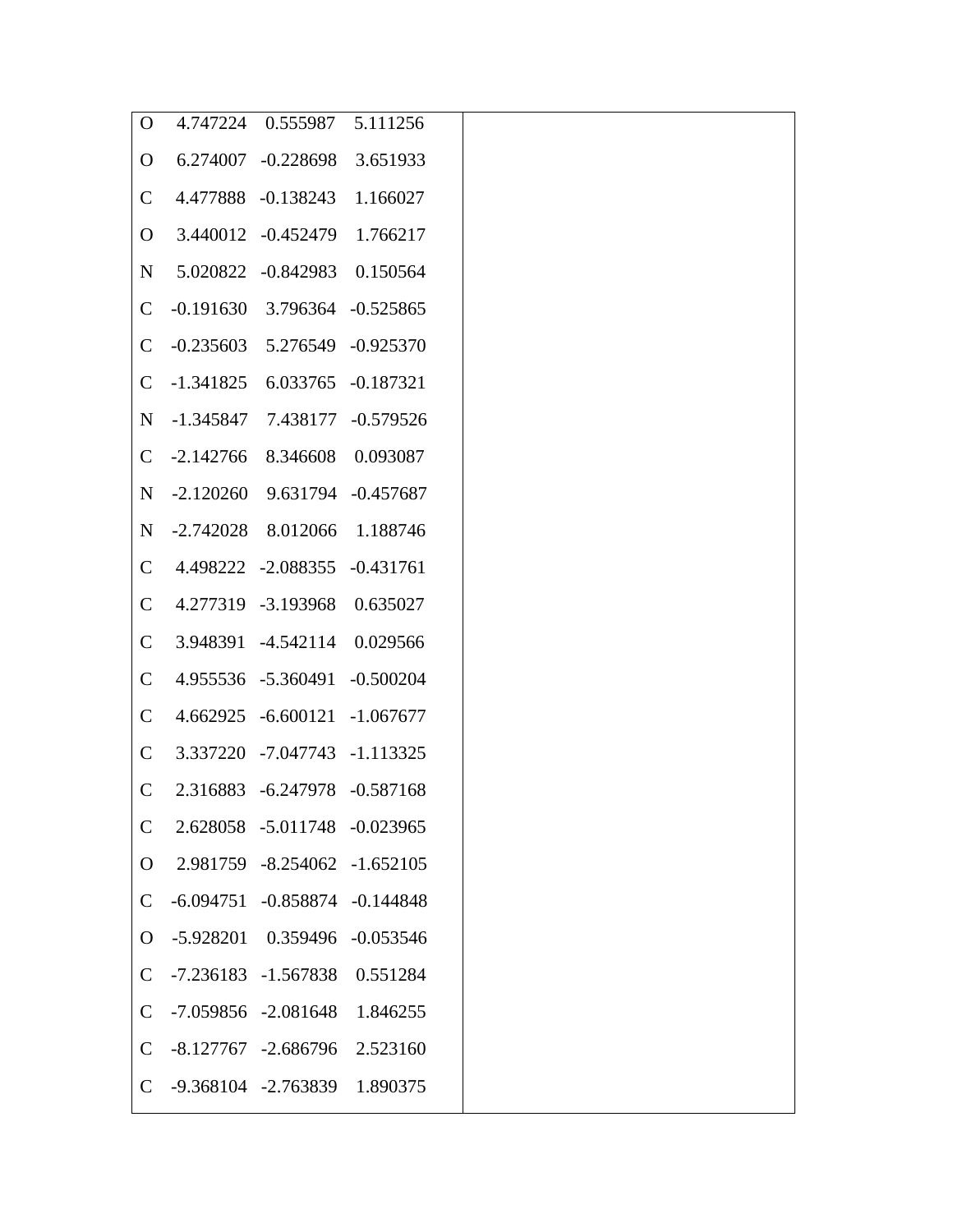| $\mathcal{C}$ | -9.571550 -2.257844 0.606785        |                                     |                    |
|---------------|-------------------------------------|-------------------------------------|--------------------|
| $\mathsf{C}$  | $-8.496991$ $-1.654249$ $-0.061111$ |                                     |                    |
|               | 0 -5.802431 -1.946045 2.360310      |                                     |                    |
| $\mathsf{C}$  | -5.547602 -2.445964 3.671952        |                                     |                    |
|               | 0 -8.573019 -1.125417 -1.316809     |                                     |                    |
| $\mathsf{C}$  | -9.820777 -1.187545 -2.005497       |                                     |                    |
| H             |                                     | 2.316850 -0.929892 0.217935         |                    |
| H             |                                     | 1.053657 -1.408777 -2.434680        |                    |
| H             |                                     | $-0.187966$ $-2.298675$ $-0.490452$ |                    |
| H             |                                     | $-0.312668$ $-0.710931$ $0.235509$  |                    |
| H             |                                     | $-1.649430$ $0.089687$ $-1.759248$  |                    |
|               | H -1.496212 -1.505684 -2.487056     |                                     |                    |
|               | H -2.719300 -2.511619 -0.528487     |                                     |                    |
|               | H -2.886100 -0.910631 0.189977      |                                     |                    |
|               | H -4.232945 -0.144205 -1.767525     |                                     |                    |
| H             |                                     | -4.038829 -1.726538 -2.534606       |                    |
| H             |                                     | -5.477919 -2.665508 -0.850216       |                    |
| H             |                                     | 0.369282 1.286469 -0.125540         |                    |
| H             |                                     | 0.757880 3.142970 -2.359645         |                    |
| H             | 2.983620                            |                                     | 2.511823 -2.568478 |
| H             | 5.200366                            |                                     | 3.369106 -2.521270 |
| H             | 4.791099                            | 4.339249                            | $-1.086424$        |
| H             | 4.080105                            | 2.840347                            | 0.818549           |
| H             | 6.313759                            | 0.990574                            | 1.395183           |
| H             | 5.502948                            | 2.526241                            | 3.158271           |
| H             | 3.873947                            | 1.850510                            | 3.058209           |
| H             | 6.444413                            | -0.832685                           | 4.400849           |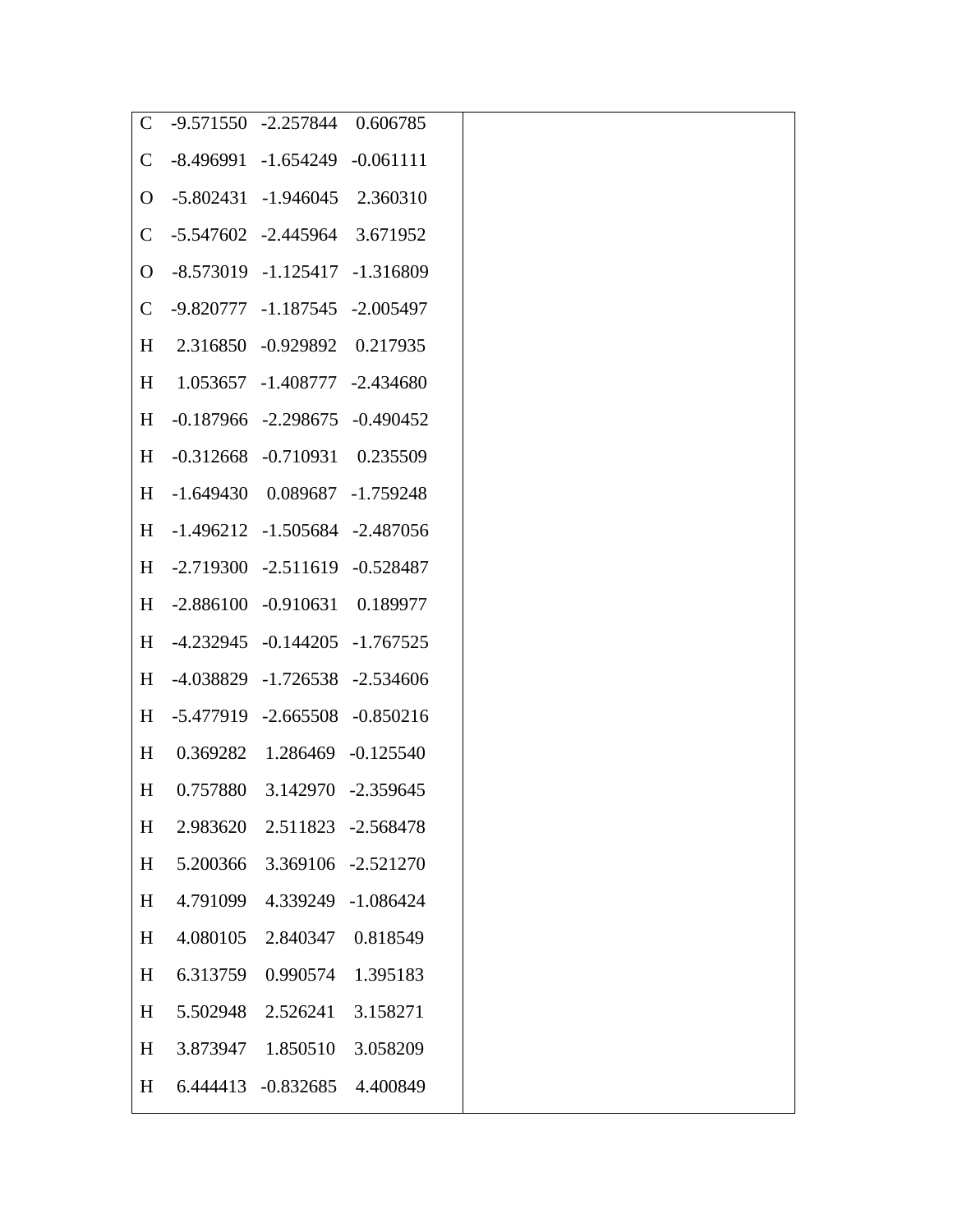| H |                                                                                                                                                                                                                                                                                                                                                                                                                                                                                                                                                                                                                                                                                                                                                                                                                                                                                                 |
|---|-------------------------------------------------------------------------------------------------------------------------------------------------------------------------------------------------------------------------------------------------------------------------------------------------------------------------------------------------------------------------------------------------------------------------------------------------------------------------------------------------------------------------------------------------------------------------------------------------------------------------------------------------------------------------------------------------------------------------------------------------------------------------------------------------------------------------------------------------------------------------------------------------|
|   |                                                                                                                                                                                                                                                                                                                                                                                                                                                                                                                                                                                                                                                                                                                                                                                                                                                                                                 |
|   |                                                                                                                                                                                                                                                                                                                                                                                                                                                                                                                                                                                                                                                                                                                                                                                                                                                                                                 |
|   |                                                                                                                                                                                                                                                                                                                                                                                                                                                                                                                                                                                                                                                                                                                                                                                                                                                                                                 |
|   |                                                                                                                                                                                                                                                                                                                                                                                                                                                                                                                                                                                                                                                                                                                                                                                                                                                                                                 |
|   |                                                                                                                                                                                                                                                                                                                                                                                                                                                                                                                                                                                                                                                                                                                                                                                                                                                                                                 |
|   |                                                                                                                                                                                                                                                                                                                                                                                                                                                                                                                                                                                                                                                                                                                                                                                                                                                                                                 |
|   |                                                                                                                                                                                                                                                                                                                                                                                                                                                                                                                                                                                                                                                                                                                                                                                                                                                                                                 |
|   |                                                                                                                                                                                                                                                                                                                                                                                                                                                                                                                                                                                                                                                                                                                                                                                                                                                                                                 |
|   |                                                                                                                                                                                                                                                                                                                                                                                                                                                                                                                                                                                                                                                                                                                                                                                                                                                                                                 |
|   |                                                                                                                                                                                                                                                                                                                                                                                                                                                                                                                                                                                                                                                                                                                                                                                                                                                                                                 |
|   |                                                                                                                                                                                                                                                                                                                                                                                                                                                                                                                                                                                                                                                                                                                                                                                                                                                                                                 |
| H |                                                                                                                                                                                                                                                                                                                                                                                                                                                                                                                                                                                                                                                                                                                                                                                                                                                                                                 |
| H |                                                                                                                                                                                                                                                                                                                                                                                                                                                                                                                                                                                                                                                                                                                                                                                                                                                                                                 |
| H |                                                                                                                                                                                                                                                                                                                                                                                                                                                                                                                                                                                                                                                                                                                                                                                                                                                                                                 |
| H |                                                                                                                                                                                                                                                                                                                                                                                                                                                                                                                                                                                                                                                                                                                                                                                                                                                                                                 |
|   |                                                                                                                                                                                                                                                                                                                                                                                                                                                                                                                                                                                                                                                                                                                                                                                                                                                                                                 |
|   |                                                                                                                                                                                                                                                                                                                                                                                                                                                                                                                                                                                                                                                                                                                                                                                                                                                                                                 |
| H |                                                                                                                                                                                                                                                                                                                                                                                                                                                                                                                                                                                                                                                                                                                                                                                                                                                                                                 |
|   | 2.411436                                                                                                                                                                                                                                                                                                                                                                                                                                                                                                                                                                                                                                                                                                                                                                                                                                                                                        |
|   | 0.143415                                                                                                                                                                                                                                                                                                                                                                                                                                                                                                                                                                                                                                                                                                                                                                                                                                                                                        |
|   | 3.872282                                                                                                                                                                                                                                                                                                                                                                                                                                                                                                                                                                                                                                                                                                                                                                                                                                                                                        |
|   | 3.725373                                                                                                                                                                                                                                                                                                                                                                                                                                                                                                                                                                                                                                                                                                                                                                                                                                                                                        |
|   |                                                                                                                                                                                                                                                                                                                                                                                                                                                                                                                                                                                                                                                                                                                                                                                                                                                                                                 |
|   |                                                                                                                                                                                                                                                                                                                                                                                                                                                                                                                                                                                                                                                                                                                                                                                                                                                                                                 |
|   |                                                                                                                                                                                                                                                                                                                                                                                                                                                                                                                                                                                                                                                                                                                                                                                                                                                                                                 |
|   | 5.764187 -0.372182 -0.362205<br>$-1.160855$ 3.326776 $-0.733225$<br>H -0.006245 3.709704 0.551433<br>H 0.727555 5.752120 -0.708980<br>H -0.398422 5.355391 -2.010046<br>H -2.317996 5.559011 -0.376569<br>H -1.178640 5.991917 0.893398<br>H -1.258265 7.592759 -1.577080<br>H -2.948824 10.177311 -0.252573<br>H -1.878457 9.694264 -1.440848<br>H -3.197499 8.832576 1.594043<br>H 5.274007 -2.433041 -1.117831<br>H 5.204516 -3.255749 1.216943<br>3.488661 -2.883109 1.323244<br>5.991308 -5.029845 -0.465062<br>5.460964 -7.221462 -1.468136<br>1.292155 -6.605695 -0.621399<br>1.826498 -4.401676 0.385724<br>3.777179 -8.706163 -1.978037<br>-8.003088 -3.089013 3.520787<br>H -10.198732 -3.231810<br>H -10.547301 -2.334036<br>$-4.497601 -2.228765$<br>-5.713178 -3.528300<br>$-6.173343$ $-1.943278$ $4.418491$<br>-9.648532 -0.713341 -2.972612<br>H -10.139913 -2.224984 -2.159118 |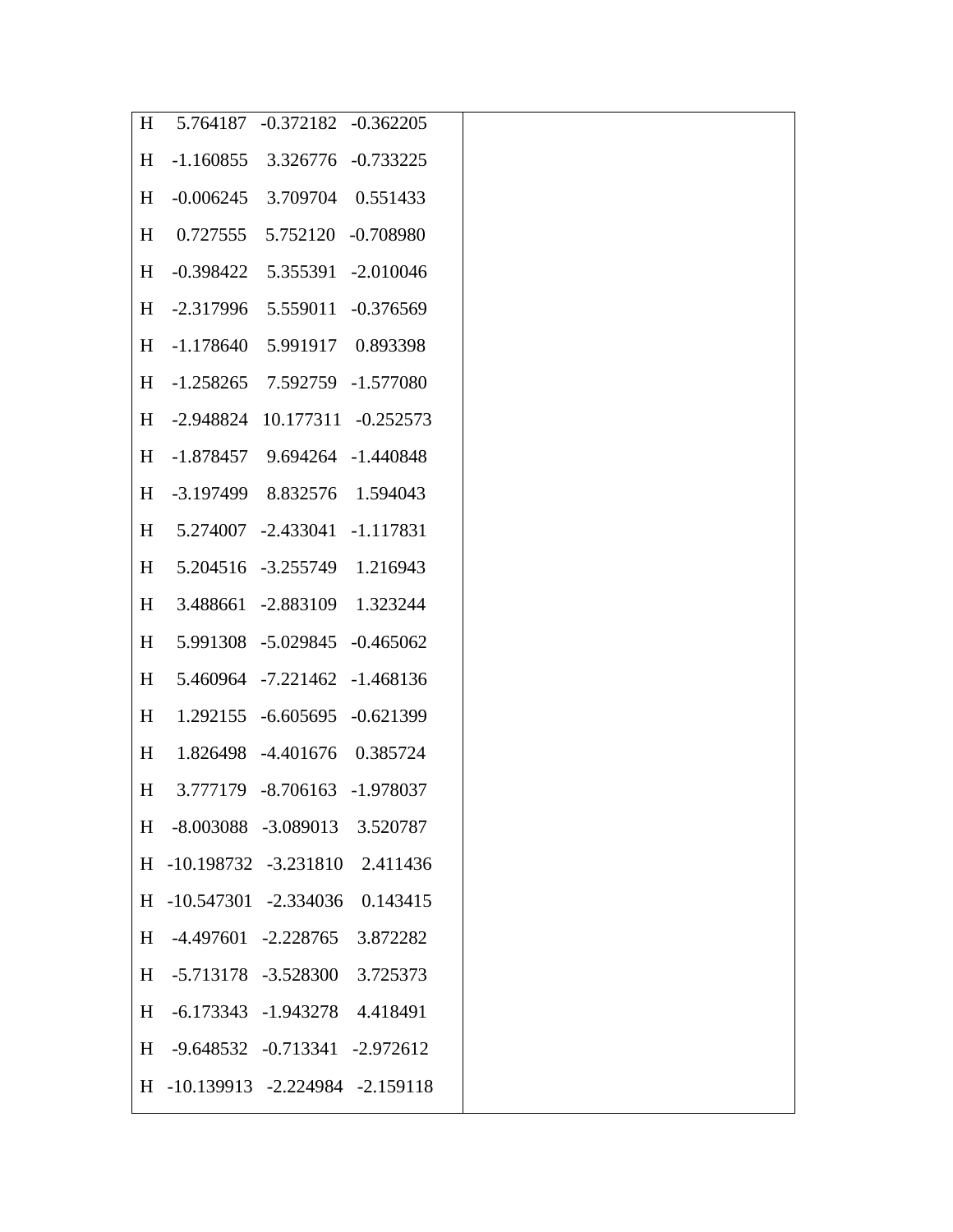| TS1a          |             |             |             | TS1a'         |             |                    |             |
|---------------|-------------|-------------|-------------|---------------|-------------|--------------------|-------------|
| $\mathbf N$   | 3.388404    | $-1.611810$ | $-0.739137$ | N             | 3.548497    | $-1.369705$        | $-0.729530$ |
| $\mathbf C$   | 2.300169    | $-0.928030$ | $-1.437337$ | $\mathcal{C}$ | 2.542181    | $-0.891025$        | $-1.676947$ |
| $\mathbf C$   | 4.197019    | $-2.514937$ | $-1.358120$ | $\mathcal{C}$ | 4.625297    | $-2.100207$        | $-1.131995$ |
| O             | 4.024232    | $-2.914837$ | $-2.508284$ | $\Omega$      | 4.782594    | $-2.510727$        | $-2.280769$ |
| $\mathcal{C}$ | 1.016061    | $-0.921905$ | $-0.594178$ | $\mathcal{C}$ |             | 1.111642 -1.179359 | $-1.195326$ |
| $\mathcal{C}$ | $-0.194384$ | $-0.316657$ | $-1.318679$ | $\mathcal{C}$ | 0.046518    | $-0.832011$        | $-2.244776$ |
| $\mathcal{C}$ | $-1.487086$ | $-0.445678$ | $-0.503341$ | $\mathcal{C}$ | $-1.376400$ | $-1.166085$        | -1.779643   |
| $\mathsf{C}$  | $-2.695494$ | 0.155860    | $-1.233421$ | $\mathbf C$   | $-2.415895$ | $-0.876765$        | -2.870846   |
| $\mathbf N$   | $-3.945050$ | $-0.012743$ | $-0.495870$ | N             | $-3.780765$ | $-1.183772$        | -2.452548   |
| $\mathsf{C}$  | 2.822451    | 0.446165    | $-1.914029$ | $\mathcal{C}$ | 2.854707    | 0.581583           | $-2.021841$ |
| O             | 3.363961    | 0.560896    | $-3.020612$ | $\Omega$      | 3.531101    | 0.866063           | $-3.018404$ |
| $\mathbf N$   | 2.720050    | 1.487197    | $-1.051868$ | N             | 2.405572    | 1.528138           | $-1.161855$ |
| $\mathsf{C}$  | 3.239755    | 2.824169    | $-1.365862$ | $\mathsf{C}$  | 2.668531    | 2.960753           | $-1.352442$ |
| $\mathsf{C}$  | 4.755124    | 2.841813    | $-1.058024$ | $\mathcal{C}$ | 4.078604    | 3.276959           | $-0.800857$ |
| O             | 5.212823    | 3.313382    | $-0.008541$ | $\Omega$      | 4.253234    | 3.808174           | 0.304086    |
| $\mathbf N$   | 5.528070    | 2.262395    | $-2.005626$ | N             | 5.097008    | 2.884231           | $-1.600568$ |
| $\mathcal{C}$ | 6.971768    | 2.109240    | $-1.851539$ | $\mathcal{C}$ | 6.496277    | 2.997566           | $-1.198346$ |
| $\mathsf{C}$  | 7.349281    | 0.906392    | $-0.971370$ | $\mathcal{C}$ | 6.929217    | 1.867763           | $-0.248308$ |
| $\mathbf{O}$  | 7.949966    | $-0.074816$ | $-1.422070$ | $\mathbf{O}$  | 7.763100    | 1.016760           | $-0.574076$ |
| $\mathbf N$   | 6.950343    | 1.009495    | 0.320241    | N             | 6.303988    | 1.880446           | 0.955055    |
| $\mathbf C$   | 7.092070    | $-0.091545$ | 1.272373    | $\mathcal{C}$ | 6.465010    | 0.804686           | 1.931776    |
| $\mathsf{C}$  | 7.003692    | 0.457906    | 2.697753    | $\mathcal{C}$ | 6.026096    | 1.304988           | 3.309599    |
| $\mathsf{C}$  | 7.116794    | $-0.583021$ | 3.792252    | $\mathcal{C}$ | 6.129972    | 0.285533           | 4.425064    |
| $\mathbf{O}$  | 6.656590    | $-0.459540$ | 4.907452    | $\mathbf{O}$  | 5.473547    | 0.314871           | 5.444363    |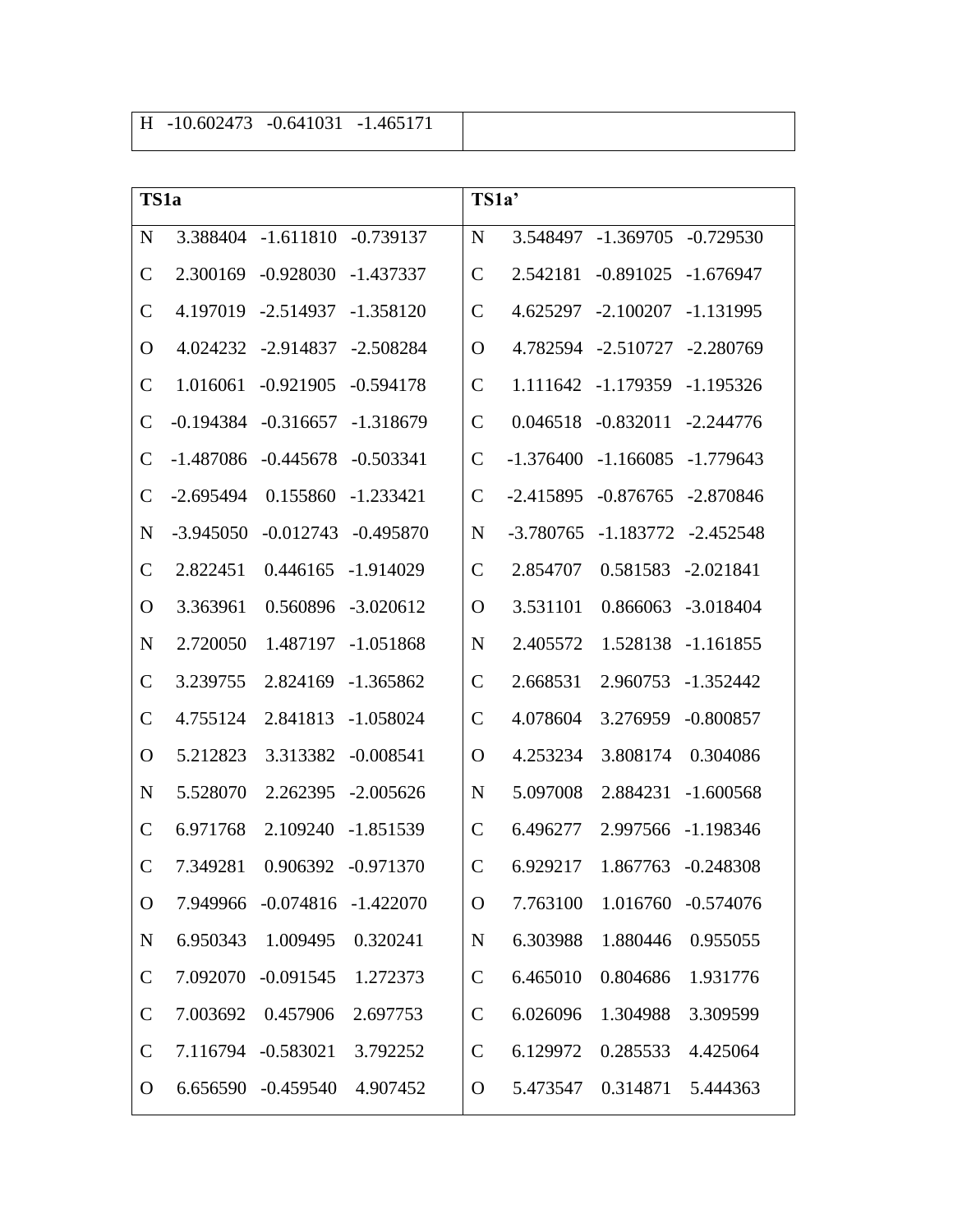| $\Omega$      | 7.830372    | $-1.663141$                   | 3.407554    | O              | 7.071718    | $-0.652009$                         | 4.184342    |
|---------------|-------------|-------------------------------|-------------|----------------|-------------|-------------------------------------|-------------|
| $\mathcal{C}$ | 5.983285    | $-1.140251$                   | 1.012191    | $\mathcal{C}$  | 5.622221    | $-0.417158$                         | 1.490854    |
| O             | 4.937413    | $-1.143813$                   | 1.677322    | O              | 4.477065    | $-0.597125$                         | 1.929000    |
| N             | 6.250720    | $-1.989150$                   | $-0.003105$ | N              | 6.231265    | $-1.212004$                         | 0.584761    |
| $\mathsf{C}$  | 2.473298    | 3.892217                      | $-0.583404$ | $\mathcal{C}$  | 1.577459    | 3.793496                            | $-0.676335$ |
| $\mathsf{C}$  | 2.813301    | 5.321512                      | $-1.023887$ | $\mathcal{C}$  | 1.649181    | 5.285787                            | $-1.023563$ |
| $\mathsf{C}$  | 2.005387    | 6.361125                      | $-0.244137$ | $\mathcal C$   | 0.538740    | 6.077164                            | $-0.328528$ |
| N             | 2.348585    | 7.708871                      | $-0.682337$ | N              | 0.620339    | 7.491255                            | $-0.674380$ |
| $\mathsf{C}$  | 1.858997    | 8.806868                      | 0.001973    | $\mathcal C$   | $-0.150521$ | 8.418715                            | 0.003178    |
| N             | 2.179084    | 10.030916                     | $-0.593547$ | N              | $-0.055883$ | 9.714782                            | $-0.513625$ |
| N             | 1.264075    | 8.661117                      | 1.140534    | N              | $-0.790988$ | 8.085636                            | 1.075819    |
| $\mathsf{C}$  | 5.372460    | $-3.054568$                   | $-0.509964$ | $\mathcal{C}$  | 5.668512    | $-2.420483$                         | $-0.036521$ |
| $\mathsf{C}$  | 4.923834    | $-4.033294$                   | 0.608044    | $\mathcal{C}$  | 5.163624    | $-3.445612$                         | 1.013405    |
| $\mathsf{C}$  | 4.183470    | $-5.241853$                   | 0.075266    | $\mathcal{C}$  | 4.764729    | $-4.772310$                         | 0.402264    |
| $\mathcal{C}$ | 4.875552    | $-6.318711$                   | $-0.495966$ | $\overline{C}$ | 5.731682    | $-5.716281$                         | 0.029618    |
| C             | 4.203303    | $-7.433060$                   | $-0.996574$ | $\overline{C}$ | 5.374823    | $-6.939576$                         | $-0.536647$ |
| $\mathcal{C}$ | 2.805998    | $-7.489126$                   | $-0.930845$ | $\mathcal{C}$  | 4.023289    | $-7.242785$                         | $-0.740817$ |
| $\mathcal{C}$ | 2.095740    | $-6.426696$                   | $-0.361459$ | $\mathcal{C}$  | 3.041714    | $-6.316300$                         | $-0.372621$ |
| $\mathsf{C}$  | 2.784477    | $-5.320728$                   | 0.133382    | $\mathcal{C}$  |             | 3.417089 -5.098394                  | 0.191406    |
| $\mathbf O$   |             | 2.085568 -8.553707 -1.399041  |             | $\mathbf{O}$   |             | 3.604015 -8.424869 -1.287262        |             |
| $\mathcal{C}$ | -4.461197   | 0.936397                      | 0.314118    | $\mathsf{C}$   |             | $-4.683611 -0.239182 -2.110991$     |             |
| $\rm{O}$      | $-3.969601$ | 2.049043                      | 0.493110    | $\mathbf{O}$   |             | -4.481732  0.973200  -2.147071      |             |
| $\mathsf{C}$  | $-5.748131$ | 0.529597                      | 1.015971    | $\mathcal{C}$  |             | $-6.032065$ $-0.785610$ $-1.667477$ |             |
| $\mathsf{C}$  | $-5.721586$ | 0.213767                      | 2.390444    | $\mathsf{C}$   |             | $-6.279301$ $-1.023816$ $-0.321885$ |             |
| $\mathsf{C}$  |             | $-6.926163 - 0.059338$        | 3.133426    | $\mathsf{C}$   |             | -7.630189 -1.435889 0.148334        |             |
| $\mathcal{C}$ |             | -8.116830 -0.039455 2.497949  |             | $\mathbf C$    |             | $-8.635100 -1.645890 -0.913340$     |             |
| $\mathcal{C}$ |             | -8.237709  0.232006  1.050167 |             | $\mathbf C$    |             | $-8.376035$ $-1.416018$ $-2.218946$ |             |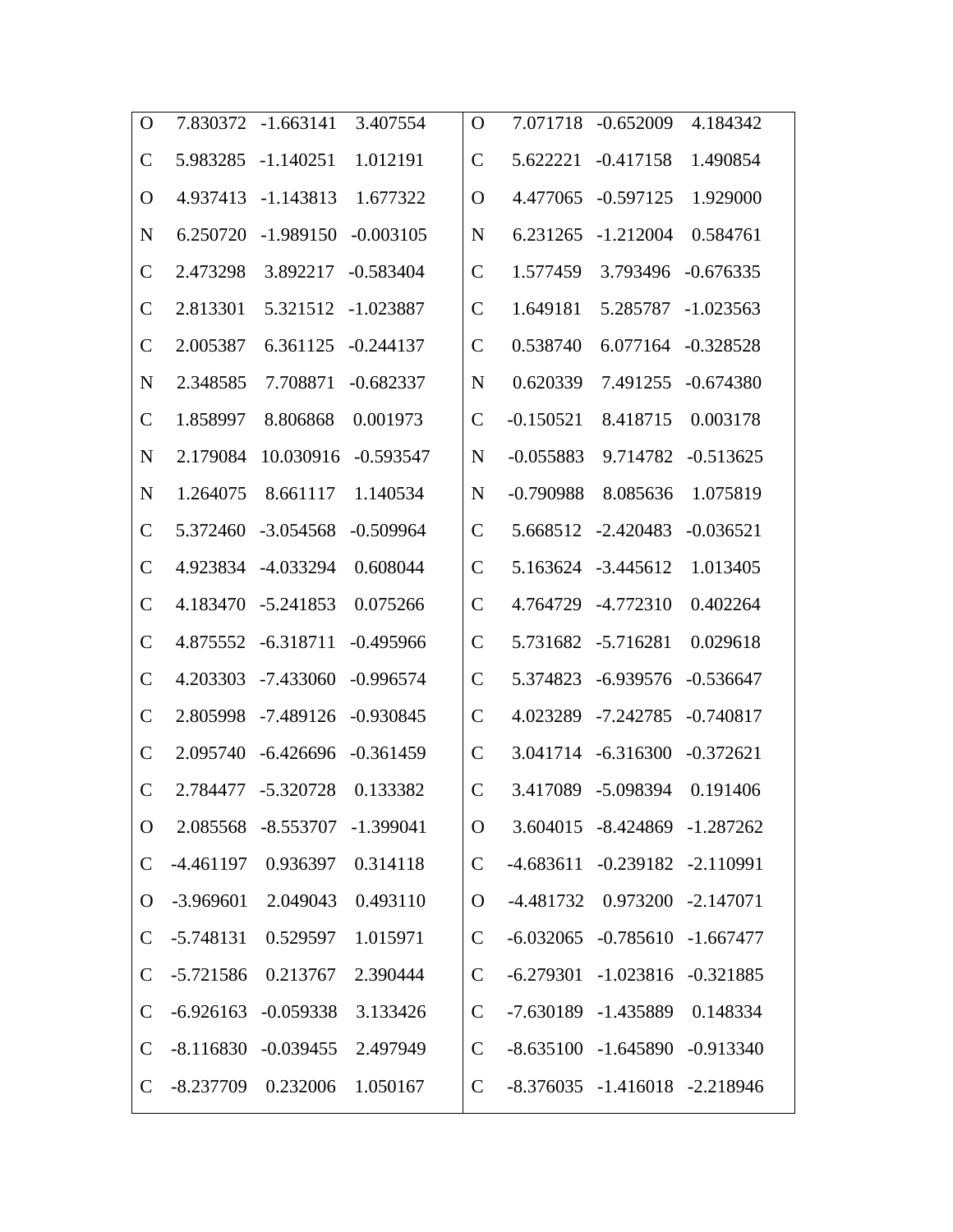| $\mathsf{C}$  | $-6.968840$ | 0.607672                      | 0.360618           | $\mathcal{C}$ | -7.064790   | $-0.966279$                 | $-2.608229$        |
|---------------|-------------|-------------------------------|--------------------|---------------|-------------|-----------------------------|--------------------|
| $\Omega$      | $-4.525901$ | 0.184882                      | 2.939743           | O             | $-5.259160$ | $-0.885286$                 | 0.494458           |
| $\mathcal{C}$ | $-4.340448$ | $-0.099364$                   | 4.348209           | $\mathcal{C}$ | $-5.303742$ | $-1.059591$                 | 1.939207           |
| O             | $-6.953399$ | 0.989575                      | $-0.897057$        | O             | $-6.740820$ | $-0.704693$                 | $-3.859120$        |
| $\mathsf{C}$  | $-8.157156$ | 1.371018                      | $-1.625298$        | $\mathcal{C}$ | $-7.694984$ | $-0.858388$                 | -4.937352          |
| H             | 3.631492    | $-1.328836$                   | 0.210316           | H             | 3.529527    | $-1.046447$                 | 0.237737           |
| H             | 2.131099    | $-1.493477$                   | $-2.355882$        | H             | 2.727267    | $-1.436676$                 | $-2.604006$        |
| H             | 0.803765    | $-1.966263$                   | $-0.334724$        | H             | 1.061736    | $-2.249231$                 | $-0.959438$        |
| H             | 1.180627    | $-0.406091$                   | 0.362852           | H             | 0.897538    | $-0.654460$                 | $-0.253645$        |
| H             | $-0.006630$ | 0.741981                      | $-1.541469$        | H             | 0.102548    | 0.235888                    | $-2.495504$        |
| H             | $-0.322881$ | $-0.820694$                   | $-2.286836$        | H             | 0.266433    | $-1.380983$                 | $-3.171125$        |
| H             | $-1.685096$ | $-1.504975$                   | $-0.291611$        | H             | $-1.433857$ | $-2.225544$                 | $-1.495337$        |
| H             | $-1.373066$ | 0.056126                      | 0.466347           | H             | $-1.626665$ | $-0.582992$                 | $-0.883994$        |
| H             | $-2.554953$ | 1.228430                      | $-1.388723$        | H             | $-2.400863$ | 0.180521                    | $-3.145519$        |
| H             | $-2.820350$ | $-0.312674$                   | $-2.215541$        | H             | $-2.193256$ | $-1.461371$                 | $-3.770892$        |
| H             | $-4.404185$ | $-0.913680$                   | $-0.533747$        | H             | $-4.044276$ | $-2.156394$                 | $-2.358044$        |
| H             | 2.324450    | 1.344571                      | $-0.131458$        | H             | 1.915746    | 1.253486                    | $-0.319831$        |
| H             | 3.097963    | 2.968663                      | $-2.441132$        | H             | 2.666240    | 3.136616                    | $-2.432643$        |
| H             | 5.049703    |                               | 1.738854 -2.737154 | H             | 4.858131    |                             | 2.300361 -2.401297 |
| H             |             | 7.414405  1.954715  -2.835385 |                    | H             |             | 7.121814 2.943804 -2.089182 |                    |
| H             | 7.372834    |                               | 3.030111 -1.418043 | H             | 6.641313    |                             | 3.968541 -0.715628 |
| H             |             | 6.391536 1.824344             | 0.575590           | H             |             | 5.571912 2.577555           | 1.095204           |
| H             |             | 8.067752 -0.553241 1.104425   |                    | H             | 7.520702    | 0.524659                    | 1.949446           |
| H             |             | 7.812487 1.183646             | 2.847704           | H             | 6.648830    | 2.163820                    | 3.588958           |
| H             |             | 6.057672 0.981317             | 2.854895           | H             |             | 4.987928 1.644648           | 3.286013           |
| H             |             | 7.870632 -2.273932 4.169138   |                    | H             |             | 7.086847 -1.256111          | 4.952241           |
| H             |             | 7.059518 -1.749578 -0.573912  |                    | H             |             | 7.082748 -0.835788          | 0.172661           |
|               |             |                               |                    |               |             |                             |                    |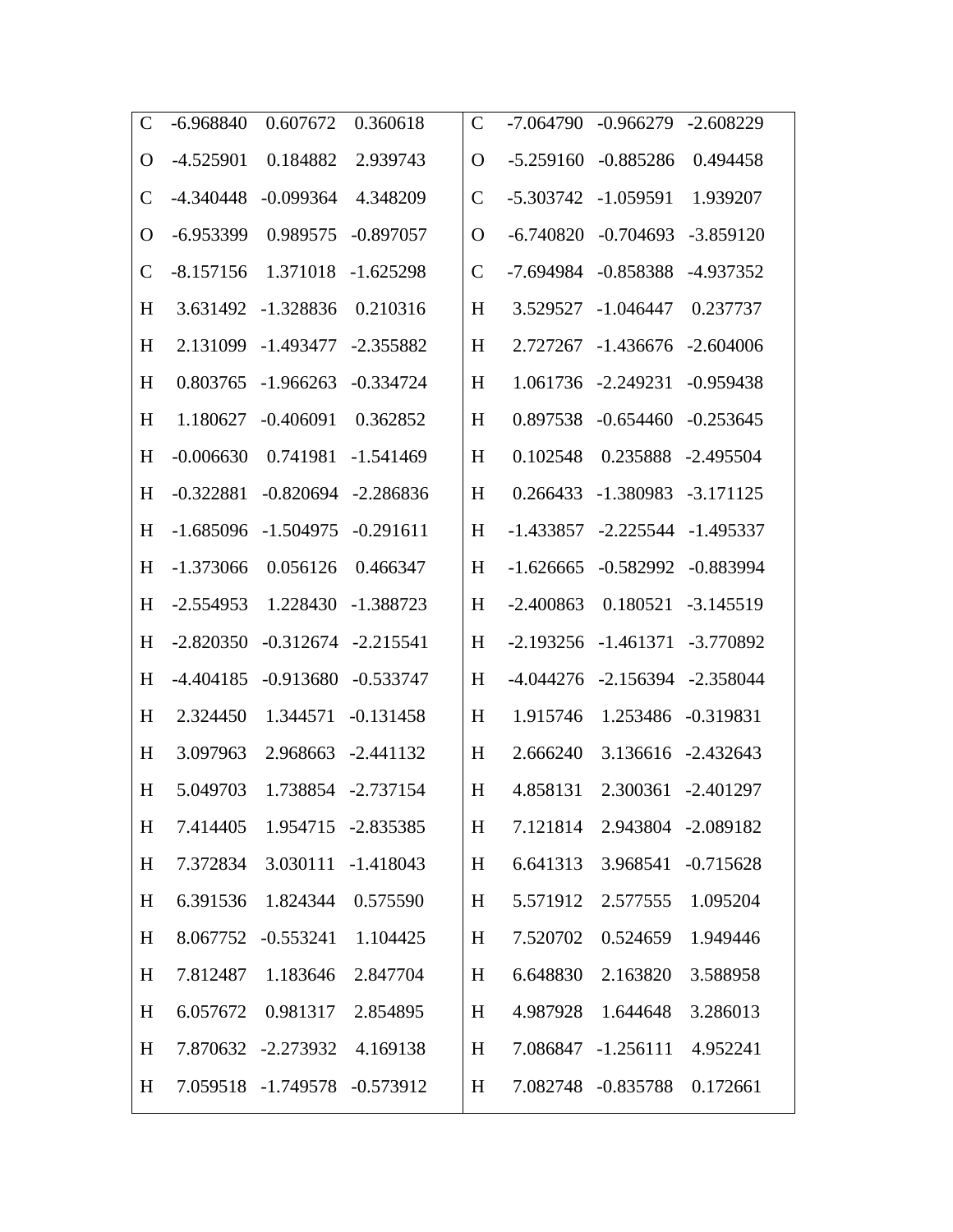| H | 1.401877    | 3.706208                         | $-0.726202$        | H | 0.607112                        | 3.388427                            | $-0.988226$        |
|---|-------------|----------------------------------|--------------------|---|---------------------------------|-------------------------------------|--------------------|
| H | 2.689488    | 3.774449                         | 0.485246           | H | 1.654924                        | 3.665129                            | 0.410034           |
| H | 3.881721    | 5.514867                         | $-0.877230$        | H | 2.620567                        | 5.694749                            | $-0.724703$        |
| H | 2.609514    | 5.429026                         | $-2.099043$        | H | 1.565811                        |                                     | 5.410477 -2.112865 |
| H | 0.926875    | 6.163993                         | $-0.354355$        | H | $-0.445863$                     | 5.654891                            | $-0.587030$        |
| H | 2.227564    | 6.292833                         | 0.824619           | H | 0.637180                        | 5.997642                            | 0.757700           |
| H | 2.408938    | 7.816891                         | $-1.687998$        | H | 0.748620                        | 7.672496                            | $-1.662972$        |
| H | 1.537003    | 10.778401                        | $-0.358358$        | H | $-0.859212$                     | 10.295278                           | $-0.303758$        |
| H | 2.363408    | 10.010226                        | $-1.590864$        | H | 0.199007                        | 9.789066                            | -1.492779          |
| H | 1.062771    | 9.579672                         | 1.541201           | H | $-1.219863$                     | 8.915750                            | 1.490295           |
| H | 5.980200    | $-3.614123$                      | $-1.223156$        | H | 6.496049                        | $-2.877000$                         | $-0.582488$        |
| H | 5.834329    | -4.347384                        | 1.132032           | H | 5.981976                        | $-3.588306$                         | 1.729255           |
| H | 4.306825    | $-3.497958$                      | 1.332591           | H | 4.326914                        | $-3.016221$                         | 1.567743           |
| H | 5.961922    | $-6.293770$                      | $-0.546866$        | H | 6.785516                        | -5.499237                           | 0.190248           |
| H | 4.761062    | $-8.259608$                      | $-1.431083$        | H | 6.142089                        | -7.659364                           | $-0.813310$        |
| H | 1.012494    | $-6.481236$                      | $-0.308584$        | H | 1.995570                        | $-6.562761$                         | $-0.527829$        |
| H | 2.220652    | $-4.504122$                      | 0.578097           | H | 2.644077                        | -4.389351                           | 0.478081           |
| H | 2.694525    | $-9.217189$                      | $-1.762798$        | H | 4.377410                        | $-8.974265$                         | $-1.495149$        |
| H | $-6.872366$ | $-0.285415$                      | 4.190064           | H |                                 | $-7.599484$ $-2.252003$             | 0.874428           |
| H |             | -9.037606 -0.249466 3.030755     |                    |   | H -9.612730 -1.985771 -0.590202 |                                     |                    |
| H |             | -9.087693 0.867296               | 0.793170           | H |                                 | $-9.145401 - 1.563572 - 2.965243$   |                    |
| H |             | $-3.264091$ $-0.049741$          | 4.499061           | H |                                 | -4.464839 -1.716351 2.173015        |                    |
| H |             | -4.709058 -1.099883              | 4.582730           | H |                                 | $-6.244199$ $-1.469154$ $2.312564$  |                    |
| H |             | $-4.841847$ 0.657553             | 4.954665           | H |                                 | -5.136270 -0.071581 2.372123        |                    |
| H |             | -7.863031  1.320800  -2.672819   |                    | H |                                 | $-7.146078$ $-0.576434$ $-5.833604$ |                    |
| H | $-9.009693$ |                                  | 0.714627 -1.422735 | H |                                 | -8.021706 -1.897952 -5.006764       |                    |
| H |             | $-8.395873$ 2.403427 $-1.355679$ |                    | H |                                 | $-8.544015$ $-0.188040$ $-4.788624$ |                    |
|   |             |                                  |                    |   |                                 |                                     |                    |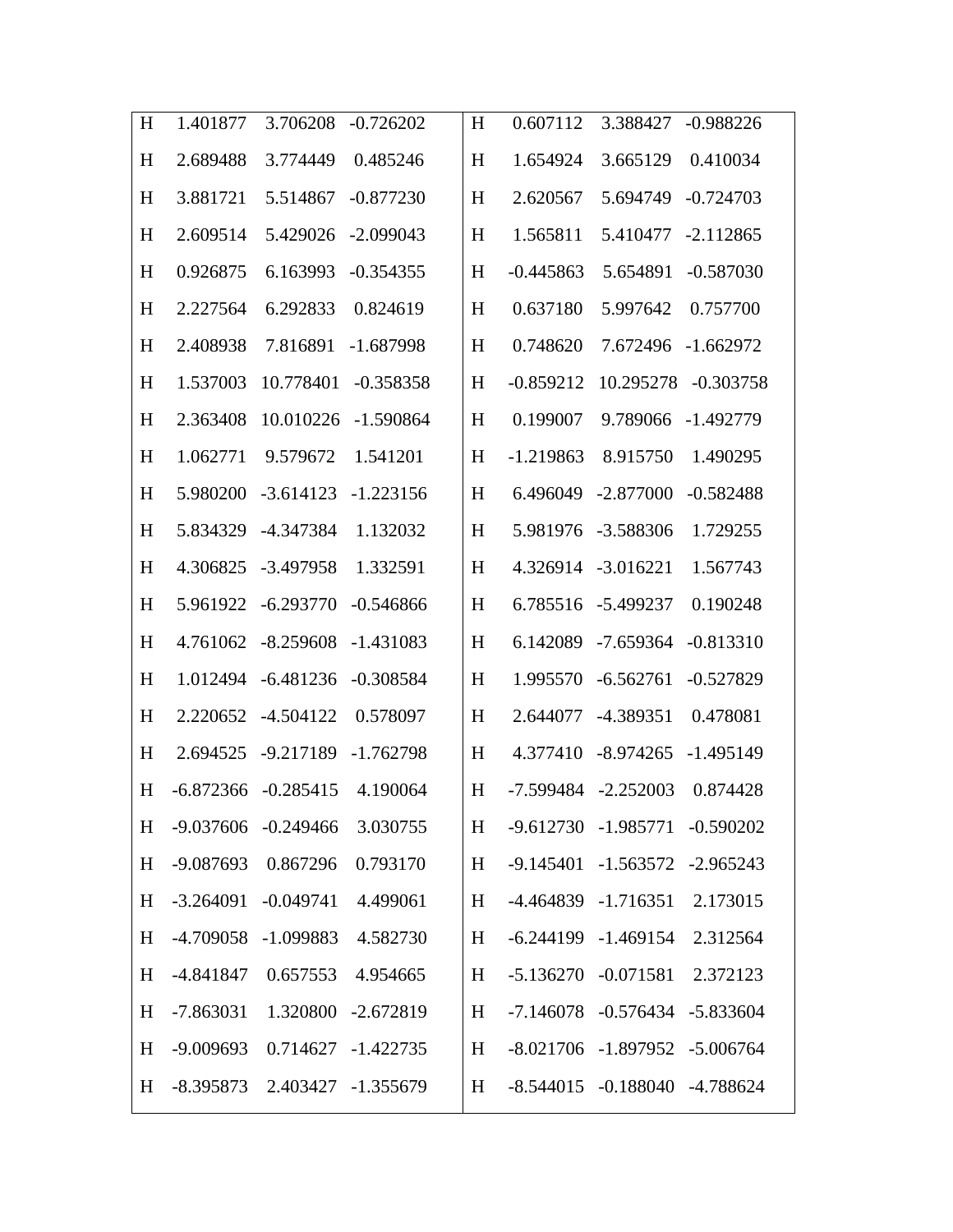| Br -8.787558 -1.536658 0.239754                |  |  | Br -8.359671 0.073378 1.282366       |  |
|------------------------------------------------|--|--|--------------------------------------|--|
| $Q = 11.077333 \quad 0.337528 \quad -0.984343$ |  |  | 0 -7.907611 -1.902783 3.719986       |  |
| $C$ -11.709678 -0.721319 -1.273336             |  |  | $C = 8.449822 - 1.027258$ 4.452279   |  |
| $Q$ -11.235279 -1.862041 -1.524631             |  |  | $\Omega$ -8.733080 0.170916 4.161008 |  |
| $C$ -13.249701 -0.575118 -1.352550             |  |  | C -8.778297 -1.472501 5.899011       |  |
| H -13.517712 0.012514 -2.240233                |  |  | H -7.845338 -1.569137 6.469382       |  |
| H -13.747662 -1.547198 -1.416777               |  |  | H -9.425237 -0.754969 6.412286       |  |
| $H = 13.627340 - 0.027711 - 0.481202$          |  |  | H -9.255638 -2.458834 5.894702       |  |

| TS1b          |             |             |             | TS1b'          |             |             |             |
|---------------|-------------|-------------|-------------|----------------|-------------|-------------|-------------|
| $\mathbf N$   | 2.120118    | 0.517496    | $-0.827526$ | N              | 1.271947    | 0.537076    | $-0.162433$ |
| $\mathcal{C}$ | 0.850571    | 0.527878    | $-1.555898$ | $\mathcal{C}$  | 0.160300    | 0.115958    | $-1.016929$ |
| $\mathcal{C}$ | 3.305356    | 0.244633    | $-1.433274$ | $\mathcal{C}$  | 2.562081    | 0.526488    | $-0.592055$ |
| $\Omega$      | 3.415379    | $-0.132785$ | $-2.598533$ | $\Omega$       | 2.929512    | 0.034915    | $-1.658166$ |
| $\mathcal{C}$ | $-0.241905$ | $-0.226554$ | $-0.783740$ | $\mathcal{C}$  | $-0.811292$ | $-0.808131$ | $-0.267278$ |
| $\mathcal{C}$ | $-1.554164$ | $-0.380026$ | $-1.565121$ | $\overline{C}$ | $-1.900381$ | $-1.407195$ | $-1.168228$ |
| $\mathcal{C}$ | $-2.600327$ | $-1.192684$ | $-0.791832$ | $\mathcal{C}$  | $-2.810517$ | $-2.387497$ | $-0.417954$ |
| $\mathcal{C}$ | $-3.897152$ | $-1.386203$ | $-1.589175$ | $\mathcal{C}$  | $-3.865732$ | $-3.018254$ | $-1.336852$ |
| N             | $-4.890420$ | $-2.172025$ | $-0.867720$ | $\mathbf N$    | $-4.730674$ | $-3.966293$ | $-0.645484$ |
| $\mathcal{C}$ | 0.545654    | 1.992092    | $-1.945267$ | $\mathcal{C}$  | $-0.445715$ | 1.383980    | $-1.660675$ |
| O             | 0.988354    | 2.463006    | $-3.000229$ | $\Omega$       | 0.009546    | 1.824639    | $-2.723325$ |
| N             | $-0.156361$ | 2.741780    | $-1.060833$ | N              | $-1.436866$ | 2.014387    | $-0.985174$ |
| $\mathcal{C}$ | $-0.435925$ | 4.165365    | $-1.286120$ | $\mathcal{C}$  | $-2.048339$ | 3.260166    | $-1.464650$ |
| $\mathbf C$   | 0.805942    | 4.979061    | $-0.854189$ | $\mathcal{C}$  | $-1.142539$ | 4.440531    | $-1.043090$ |
| $\mathbf O$   | 0.882180    | 5.536442    | 0.248872    | $\Omega$       | $-1.380029$ | 5.134850    | $-0.045933$ |
| $\mathbf N$   | 1.811075    | 4.994559    | $-1.760231$ | N              | $-0.052971$ | 4.620646    | $-1.825248$ |
| $\mathcal{C}$ | 3.089841    | 5.647619    | $-1.497354$ | $\mathcal{C}$  | 0.960368    | 5.628905    | $-1.530014$ |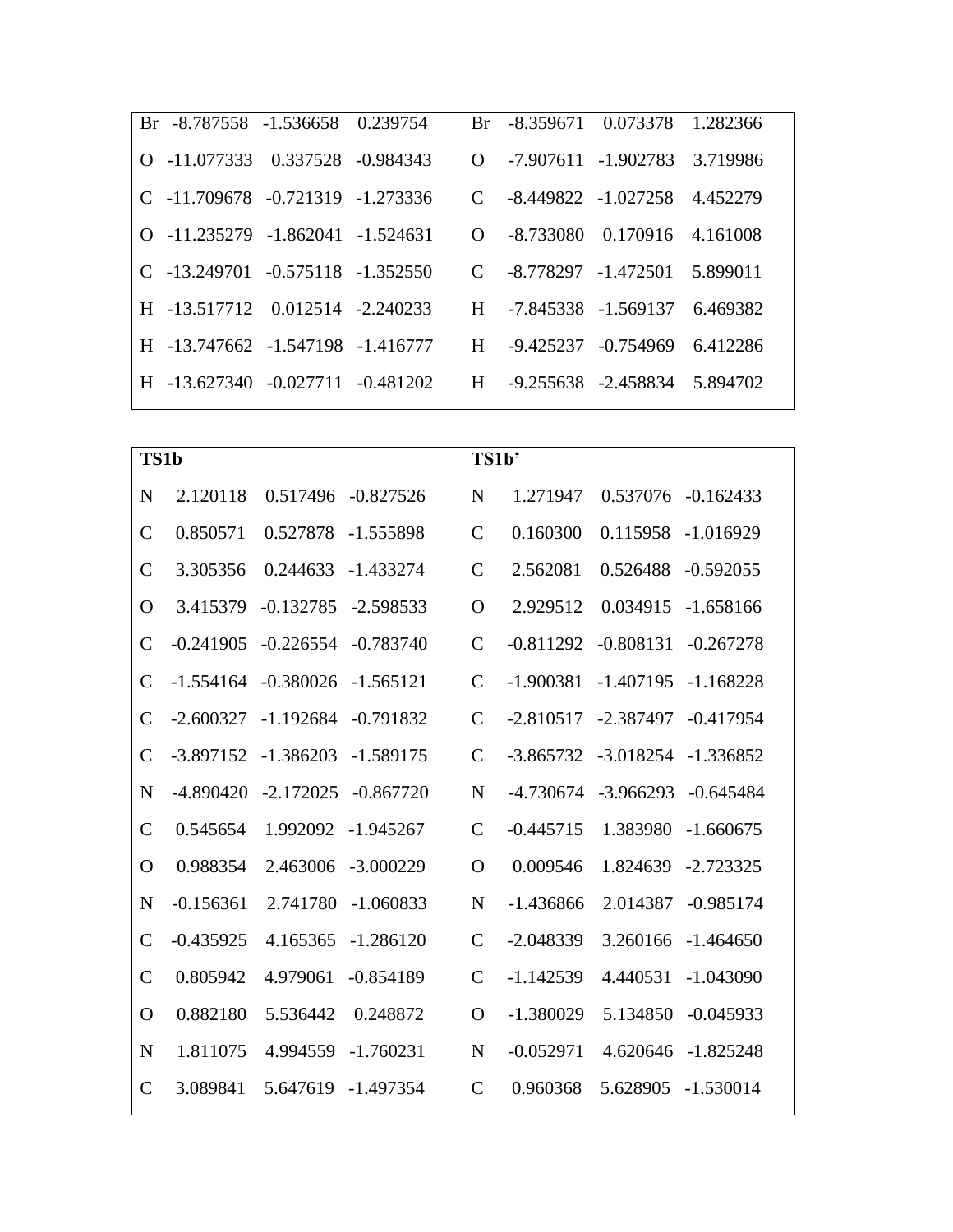| $\mathsf{C}$  | 4.032792    | 4.785242                     | $-0.642501$ | $\mathcal{C}$ | 1.959131    | 5.167964                     | $-0.456244$ |
|---------------|-------------|------------------------------|-------------|---------------|-------------|------------------------------|-------------|
| O             | 5.098797    | 4.342530                     | $-1.084418$ | O             | 3.155967    | 4.988620                     | $-0.707259$ |
| N             | 3.585833    | 4.539103                     | 0.613204    | N             | 1.413694    | 4.957117                     | 0.766500    |
| $\mathcal{C}$ | 4.279779    | 3.633610                     | 1.528449    | $\mathcal{C}$ | 2.177546    | 4.396275                     | 1.880821    |
| $\mathcal{C}$ | 3.832333    | 3.923395                     | 2.962590    | $\mathcal{C}$ | 1.461706    | 4.715480                     | 3.194823    |
| $\mathsf{C}$  | 4.463088    | 3.041842                     | 4.020535    | $\mathcal{C}$ | 2.136613    | 4.174918                     | 4.438453    |
| O             | 3.962073    | 2.796365                     | 5.097192    | O             | 1.562781    | 3.921548                     | 5.476209    |
| $\mathbf O$   | 5.680039    | 2.584912                     | 3.654609    | O             | 3.472024    | 4.043996                     | 4.285909    |
| $\mathcal{C}$ | 3.969067    | 2.169557                     | 1.133628    | $\mathcal{C}$ | 2.324183    | 2.867357                     | 1.686617    |
| O             | 3.098885    | 1.513946                     | 1.723127    | O             | 1.588463    | 2.068145                     | 2.282763    |
| N             | 4.692755    | 1.712786                     | 0.087445    | N             | 3.277672    | 2.509982                     | 0.798715    |
| $\mathcal{C}$ | $-1.701022$ | 4.588289                     | $-0.537042$ | $\mathcal{C}$ | $-3.473221$ | 3.396866                     | $-0.925226$ |
| $\mathcal{C}$ | $-2.162301$ | 6.007706                     | $-0.890698$ | $\mathsf{C}$  | $-4.250246$ | 4.555207                     | $-1.563204$ |
| $\mathcal{C}$ | $-3.468133$ | 6.373313                     | $-0.181235$ | $\mathcal{C}$ | $-5.682164$ | 4.636729                     | $-1.030023$ |
| N             | $-3.871220$ | 7.732442                     | $-0.522078$ | N             | $-6.398707$ | 5.743061                     | $-1.653830$ |
| $\mathcal{C}$ | $-4.926138$ | 8.332111                     | 0.141750    | $\mathcal{C}$ | $-7.658772$ | 6.093790                     | $-1.203521$ |
| $\mathbf N$   | $-5.265885$ | 9.591333                     | $-0.362702$ | $\mathbf N$   | $-8.274113$ | 7.090155                     | $-1.967825$ |
| N             | -5.438844   | 7.783823                     | 1.194342    | N             | $-8.128025$ | 5.594118                     | $-0.107264$ |
| $\mathsf{C}$  | 4.568442    | 0.397528                     | $-0.550194$ | $\mathcal{C}$ | 3.604826    | 1.145628                     | 0.370458    |
| $\mathsf{C}$  |             | 4.728214 -0.763031 0.468203  |             | $\mathsf{C}$  |             | 3.946404  0.221627  1.571698 |             |
| $\mathsf{C}$  |             | 4.767597 -2.118866 -0.199863 |             | $\mathcal{C}$ |             | 4.490414 -1.119353           | 1.130007    |
| $\mathsf{C}$  |             | 5.927592 -2.523456 -0.934883 |             | $\mathsf{C}$  |             | 5.825692 -1.314247           | 0.909974    |
| $\mathsf{C}$  |             | 6.032478 -3.739384 -1.588723 |             | $\mathsf{C}$  |             | 6.369744 -2.593873           | 0.435030    |
| $\mathsf{C}$  |             | 4.952808 -4.624439 -1.555214 |             | $\mathsf{C}$  |             | 5.396190 -3.691392           | 0.281943    |
| $\mathsf{C}$  |             | 3.745725 -4.314325 -0.766425 |             | $\mathcal{C}$ |             | 4.035194 -3.473724 0.494741  |             |
| $\mathsf{C}$  |             | 3.719333 -2.991241 -0.126451 |             | $\mathbf C$   |             | 3.608210 -2.222742 0.912261  |             |
| $\Omega$      |             | 4.908994 -5.768388 -2.210135 |             | $\Omega$      |             | 5.923279 -4.856561 -0.044201 |             |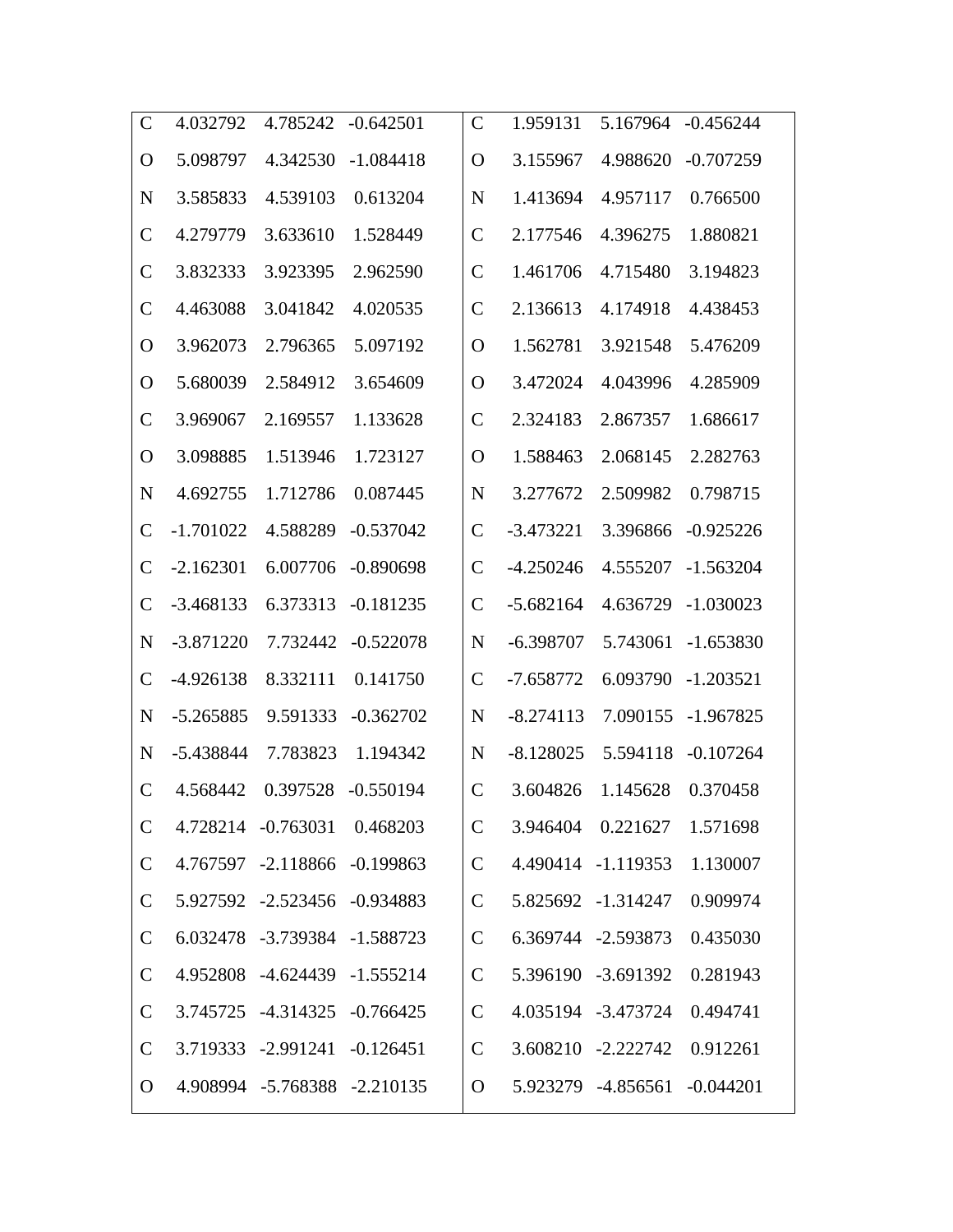| $\mathsf{C}$    | -5.985980   | $-1.638722$                         | $-0.271633$ | $\mathcal{C}$ | $-5.986214$                    | $-3.671079$                         | $-0.225636$        |
|-----------------|-------------|-------------------------------------|-------------|---------------|--------------------------------|-------------------------------------|--------------------|
| $\mathbf O$     | $-6.272255$ | $-0.440199$                         | $-0.318305$ | O             | $-6.530685$                    | $-2.581747$                         | $-0.419382$        |
| $\mathcal{C}$   | $-6.848211$ | $-2.639944$                         | 0.466051    | $\mathcal{C}$ | $-6.684572$                    | -4.798618                           | 0.503340           |
| $\mathcal{C}$   | $-6.746716$ | $-2.755774$                         | 1.862675    | $\mathcal{C}$ | $-6.715222$                    | $-4.813239$                         | 1.907726           |
| $\mathcal{C}$   | $-7.581217$ | $-3.635192$                         | 2.565993    | $\mathcal{C}$ | $-7.411313$                    | $-5.818131$                         | 2.593533           |
| $\mathcal{C}$   | $-8.518352$ | $-4.386171$                         | 1.856711    | $\mathcal{C}$ | $-8.077399$                    | $-6.797974$                         | 1.857707           |
| $\mathcal{C}$   | $-8.643712$ | -4.287006                           | 0.471470    | $\mathcal C$  | $-8.066603$                    | $-6.804810$                         | 0.463269           |
| $\mathcal{C}$   | $-7.802523$ | $-3.406345$                         | $-0.223027$ | $\mathcal{C}$ | $-7.366812$                    | $-5.795758$                         | $-0.213058$        |
| O               | $-5.790458$ | $-1.975424$                         | 2.444425    | O             | $-6.022708$                    | $-3.807214$                         | 2.516481           |
| $\mathcal{C}$   | $-5.622995$ | $-2.046572$                         | 3.859346    | $\mathcal C$  | $-6.005314$                    | $-3.760670$                         | 3.942216           |
| O               | -7.834390   | $-3.221924$                         | $-1.575153$ | O             | $-7.288712$                    | $-5.695084$                         | $-1.572046$        |
| $\mathcal{C}$   | $-8.776607$ | $-3.971177$                         | $-2.340660$ | $\mathcal{C}$ | -7.956695                      | $-6.674047$                         | $-2.366202$        |
| H               | 2.140150    | 0.818330                            | 0.146612    | H             | 1.075787                       | 0.957756                            | 0.746023           |
| H               | 1.044118    | 0.021341                            | $-2.503595$ | H             | 0.612282                       | $-0.429719$                         | $-1.847585$        |
| H               | 0.162581    | $-1.218785$                         | $-0.549604$ | H             | $-0.212115$                    | $-1.617610$                         | 0.167023           |
| H               | $-0.435920$ | 0.250980                            | 0.187448    | H             | $-1.270947$                    | $-0.288349$                         | 0.586043           |
| H               | $-1.966644$ | 0.609054                            | $-1.805267$ | H             | $-2.511346$                    | $-0.605276$                         | $-1.603626$        |
| H               | $-1.343929$ | $-0.871718$                         | $-2.525197$ | H             | $-1.421135$                    | $-1.925378$                         | $-2.010769$        |
| H               |             | $-2.184754$ $-2.176649$             | $-0.534339$ | H             |                                | $-2.203027$ $-3.183606$             | 0.033795           |
| $H_{\parallel}$ |             | $-2.838628$ $-0.693031$ $0.156256$  |             |               | H -3.320808 -1.872450 0.406470 |                                     |                    |
| H               |             | -4.359270 -0.420969 -1.810107       |             | H             |                                | $-4.514241 -2.246365 -1.758671$     |                    |
| H               |             | $-3.683202$ $-1.882929$ $-2.543259$ |             | H             |                                | $-3.378153$ $-3.539012$ $-2.169478$ |                    |
| H               |             | $-4.725523$ $-3.163015$ $-0.751462$ |             | H             |                                | -4.356580 -4.876608 -0.412968       |                    |
| H               |             | $-0.444197$ 2.343118 $-0.176424$    |             | H             |                                | $-1.736750$ $1.664417$ $-0.084397$  |                    |
| H               |             | $-0.577797$ $4.287329$ $-2.364145$  |             | H             |                                | $-2.061815$ 3.199595 $-2.557069$    |                    |
| H               |             | 1.734743 4.351110 -2.546374         |             | H             |                                | 0.159971 3.885770 -2.498116         |                    |
| H               |             | 3.586277   5.841481   -2.447999     |             | H             | 1.522687                       |                                     | 5.838800 -2.439754 |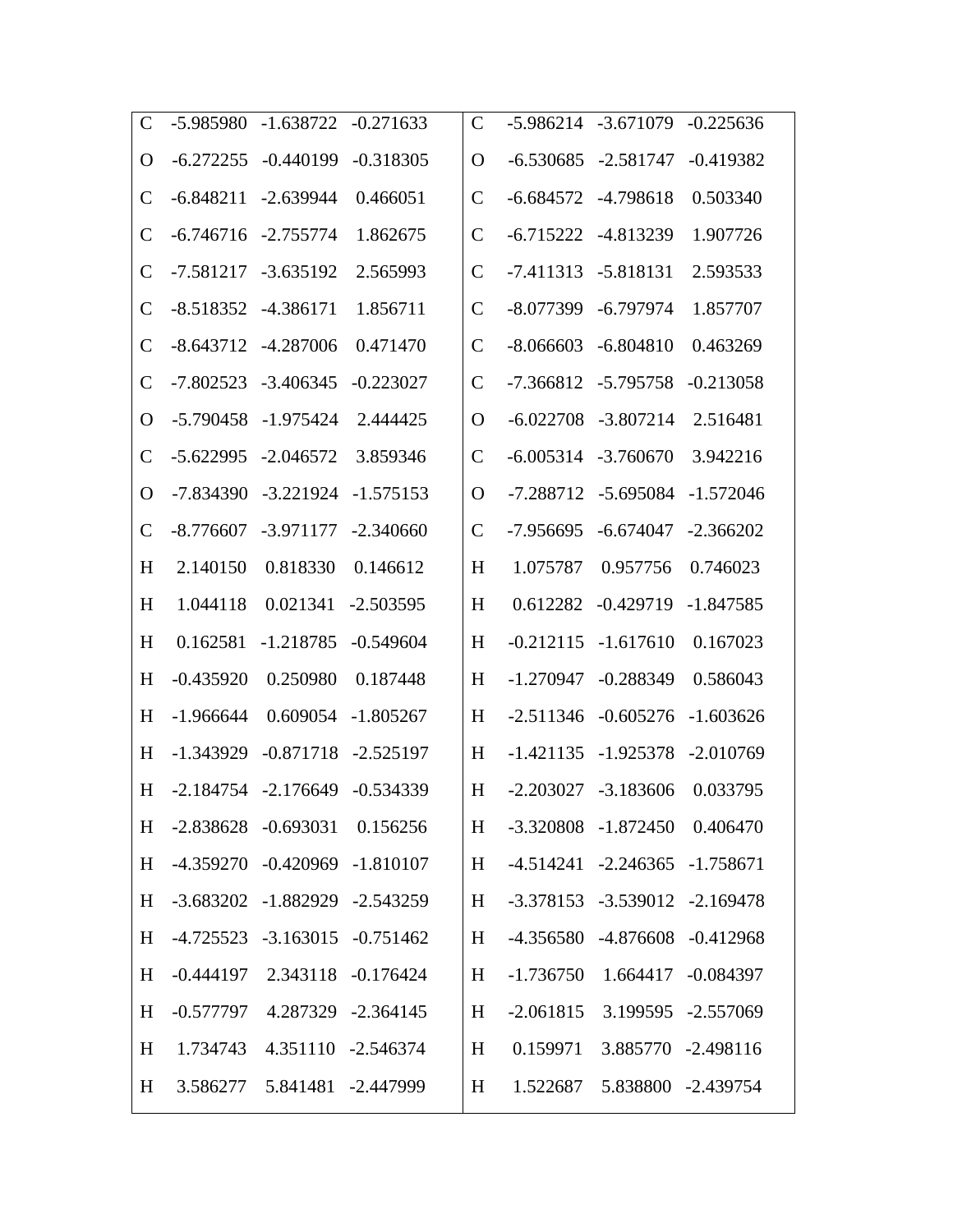| H | 2.893908    | 6.598617                     | $-0.993567$ | H | 0.453849    | 6.541405                     | $-1.202356$ |
|---|-------------|------------------------------|-------------|---|-------------|------------------------------|-------------|
| H | 2.659692    | 4.890067                     | 0.859769    | H | 0.403679    | 5.069725                     | 0.857893    |
| H | 5.352618    | 3.810721                     | 1.423019    | H | 3.170085    | 4.852852                     | 1.868589    |
| H | 4.084275    | 4.962770                     | 3.206757    | H | 1.394169    | 5.804896                     | 3.303707    |
| H | 2.749835    | 3.814331                     | 3.062031    | H | 0.443247    | 4.320277                     | 3.188150    |
| H | 6.024457    | 2.044717                     | 4.392380    | H | 3.832391    | 3.711758                     | 5.131143    |
| H | 5.238446    | 2.415202                     | $-0.410430$ | H | 3.685675    | 3.271799                     | 0.258025    |
| H | $-2.490876$ | 3.868899                     | $-0.784976$ | H | $-3.994732$ | 2.451434                     | $-1.117687$ |
| H | $-1.517792$ | 4.518430                     | 0.541884    | H | $-3.430738$ | 3.535533                     | 0.161682    |
| H | $-1.388857$ | 6.732402                     | $-0.613232$ | H | $-3.739363$ | 5.504124                     | $-1.364974$ |
| H | $-2.302396$ | 6.084855                     | $-1.978642$ | H | $-4.271369$ | 4.420740                     | $-2.654350$ |
| H | $-4.253725$ | 5.643498                     | $-0.434987$ | H | $-6.201870$ | 3.678542                     | $-1.191451$ |
| H | $-3.339153$ | 6.328161                     | 0.904023    | H | $-5.677498$ | 4.811140                     | 0.049786    |
| H | $-3.796862$ | 7.954840                     | $-1.507826$ | H | $-6.259914$ | 5.817601                     | $-2.654702$ |
| H | $-6.224436$ | 9.860433                     | $-0.175206$ | H | $-9.285318$ | 7.083443                     | $-1.905871$ |
| H | $-5.021600$ | 9.767000                     | $-1.331480$ | H | $-7.970246$ | 7.167664                     | $-2.932617$ |
| H | $-6.132618$ | 8.412810                     | 1.603903    | H | $-9.020882$ | 6.038752                     | 0.115980    |
| H | 5.392833    | 0.344476                     | $-1.263774$ | H | 4.503635    | 1.239991                     | $-0.241266$ |
| H | 5.662756    | $-0.589192$                  | 1.013818    | H | 4.696915    | 0.742547                     | 2.174078    |
| H |             | 3.916565 -0.727731 1.196074  |             | H |             | 3.062451  0.088575  2.198786 |             |
| H |             | 6.777053 -1.846952 -0.978066 |             | H |             | 6.542799 -0.513844 1.062784  |             |
| H |             | 6.932414 -3.996097 -2.138534 |             | H |             | 7.335731 -2.902709           | 0.855008    |
| H |             | 2.807128 -4.647127 -1.228257 |             | H |             | 3.324024 -4.282277 0.357842  |             |
| H |             | 2.820885 -2.744488 0.429688  |             | H |             | 2.545971 -2.077847 1.088373  |             |
| H |             | 5.738920 -5.936380 -2.696130 |             | H |             | 5.236797 -5.541509 -0.157354 |             |
| H |             | -7.508382 -3.737333 3.641596 |             | H |             | -7.438165 -5.842334 3.675895 |             |
| H |             | -9.167975 -5.068095 2.398409 |             | H |             | -8.618687 -7.578200 2.385636 |             |
|   |             |                              |             |   |             |                              |             |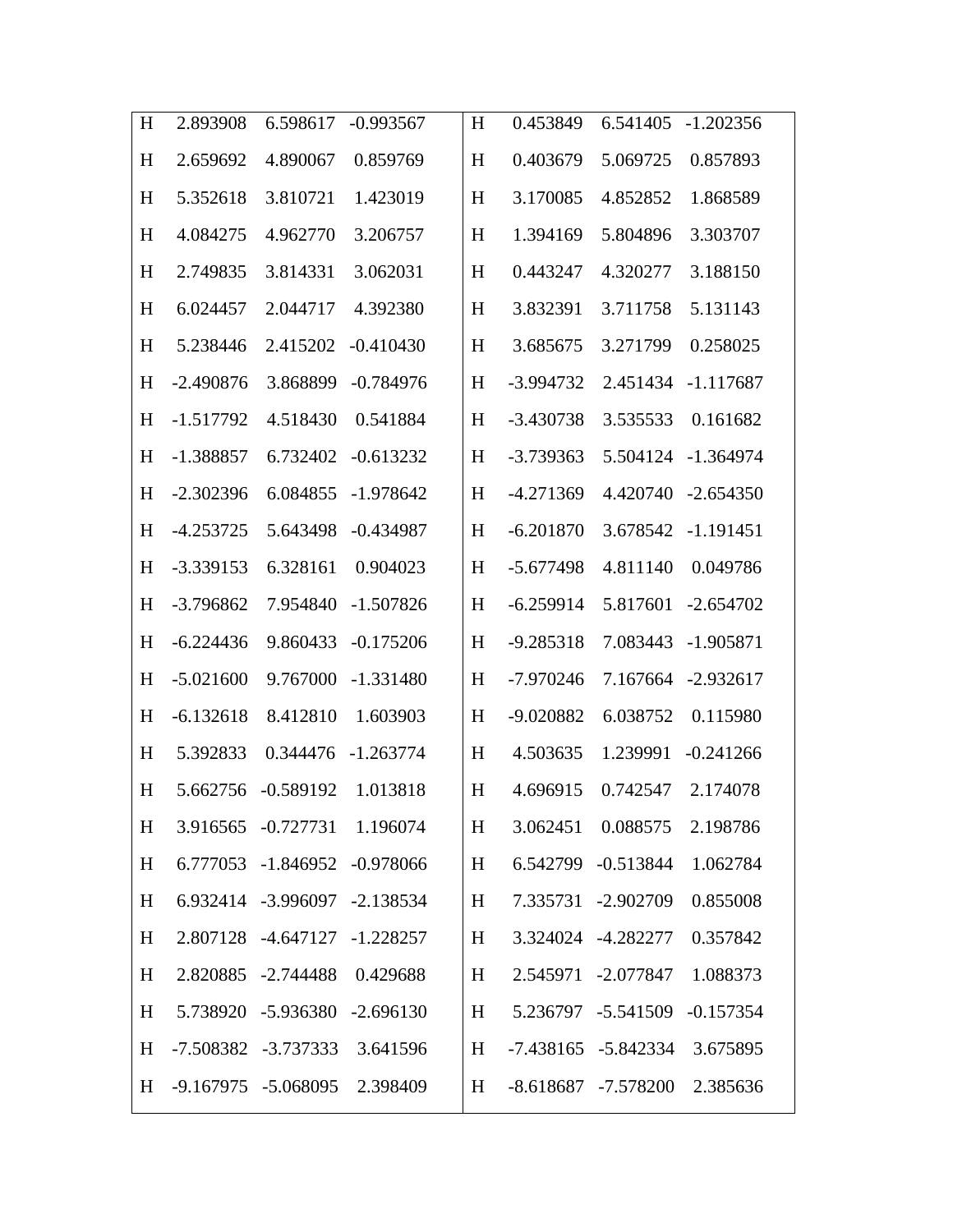| H             | -9.382843 -4.883204 -0.049171       |             | H             | -8.594694 -7.579756 -0.078202       |          |
|---------------|-------------------------------------|-------------|---------------|-------------------------------------|----------|
| H             | -4.819559 -1.348173                 | 4.097336    | H             | $-5.406671$ $-2.886685$             | 4.202326 |
| H             | $-5.335304$ $-3.055646$             | 4.177049    | H             | -5.541856 -4.659854                 | 4.364770 |
| H             | $-6.536498$ $-1.744499$             | 4.384788    | H             | $-7.016440 - 3.644984$              | 4.349616 |
| H             | $-8.621253 - 3.670074 - 3.377539$   |             | H             | -7.760702 -6.397258 -3.402986       |          |
| H             | $-8.601921$ $-5.049028$ $-2.243360$ |             | H             | $-7.562056$ $-7.679050$ $-2.176109$ |          |
| H             | $-9.806196$ $-3.739766$ $-2.043510$ |             | H             | $-9.037683$ $-6.665443$ $-2.184270$ |          |
| Br            | 3.787263 -5.646944                  | 0.777936    | Br            | 7.002056 -2.196978 -1.464304        |          |
| O             | 1.183511 -6.274093 -0.771778        |             | $\Omega$      | 9.513014 -3.147527                  | 0.074174 |
| $\mathcal{C}$ | 0.963696 -7.173192                  | 0.080542    | $\mathcal{C}$ | 10.149446 -3.009639 -1.003729       |          |
| O             | 1.676169 -7.525335                  | 1.069409    | $\Omega$      | 9.723861 -2.638918 -2.138514        |          |
| $\mathcal{C}$ | $-0.336158 - 8.000420$              | -0.094874   | $\mathcal{C}$ | 11.660222 -3.354120 -0.941512       |          |
| H             | $-0.081570 - 9.000644 - 0.466890$   |             | H             | 11.777520 -4.423554 -0.728835       |          |
| H             | $-0.843992$ $-8.130506$             | 0.866427    | H             | 12.174831 -3.118752 -1.876590       |          |
| H             | $-1.012383$ $-7.522527$             | $-0.808954$ | H             | 12.129934 -2.805788 -0.117358       |          |
|               |                                     |             |               |                                     |          |

| 3a                          |                                     | 3a'      |                                     |                                     |  |
|-----------------------------|-------------------------------------|----------|-------------------------------------|-------------------------------------|--|
| N                           | 2.978673 -1.355291 -0.731924        | N        |                                     | 2.891871 -1.331767 -0.734493        |  |
| C                           | 1.805886 -0.895411 -1.475666        | C        |                                     | 1.792560 -0.851234 -1.571400        |  |
| $\mathcal{C}$               | 3.990052 -2.048787 -1.322526        | C        |                                     | 3.952054 -2.014477 -1.247454        |  |
| $\Omega$                    | 3.963079 -2.441617 -2.487791        | $\Omega$ |                                     | 4.023457 -2.392732 -2.415624        |  |
| C                           | $0.508240 -1.174122 -0.702068$      | C        |                                     | 0.428117 -1.137081 -0.925744        |  |
| $\mathcal{C}_{\mathcal{C}}$ | $-0.763610 - 0.851582 - 1.498634$   | C        | $-0.760445$ $-0.779052$ $-1.828707$ |                                     |  |
| C                           | $-2.042191$ $-1.181115$ $-0.717807$ | C        | -2.112971 -1.112046 -1.186149       |                                     |  |
| $\mathcal{C}$               | $-3.309720$ $-0.902181$ $-1.536588$ | C        | -3.287243 -0.771089 -2.112773       |                                     |  |
| N                           | $-4.535103$ $-1.218212$ $-0.810936$ | N        |                                     | $-4.586093$ $-1.092003$ $-1.530658$ |  |
| C                           | 2.053790  0.569470  -1.901832       | C        |                                     | 2.082529  0.620724  -1.944401       |  |
|                             |                                     |          |                                     |                                     |  |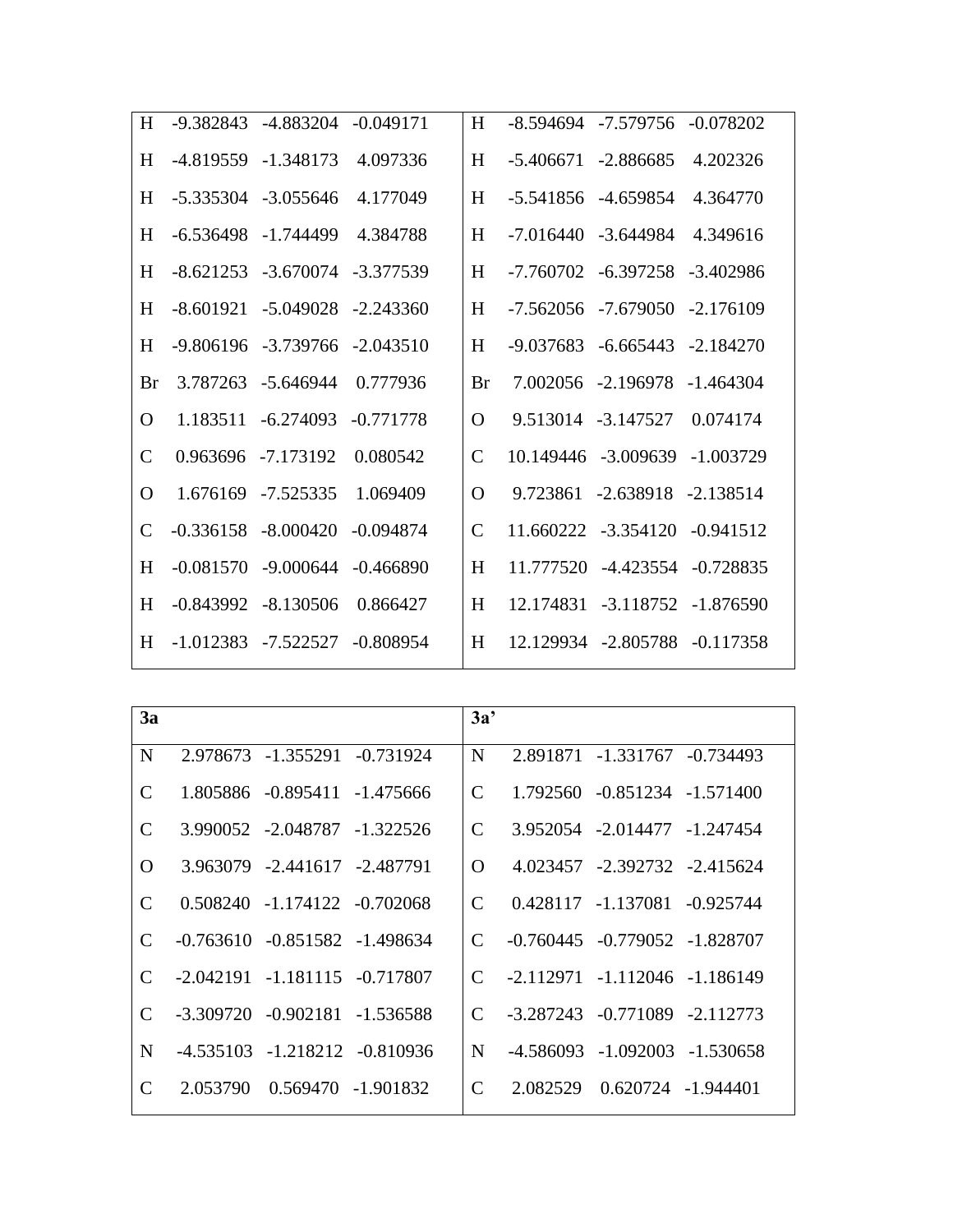| $\Omega$      | 2.617467    | 0.824544                      | $-2.973324$        | O             | 2.747030    | 0.892959                      | $-2.951947$        |
|---------------|-------------|-------------------------------|--------------------|---------------|-------------|-------------------------------|--------------------|
| N             | 1.689489    | 1.542987                      | $-1.031669$        | N             | 1.637223    | 1.580443                      | $-1.096719$        |
| $\mathcal{C}$ | 1.935682    | 2.966431                      | $-1.294640$        | $\mathcal{C}$ | 1.904029    | 3.007480                      | $-1.316174$        |
| $\mathcal{C}$ | 3.393283    | 3.290679                      | $-0.893774$        | $\mathcal{C}$ | 3.317790    | 3.326732                      | $-0.777694$        |
| $\rm{O}$      | 3.681402    | 3.817026                      | 0.189433           | $\mathbf O$   | 3.502938    | 3.831649                      | 0.337722           |
| N             | 4.322803    | 2.913539                      | $-1.801936$        | N             | 4.329026    | 2.971198                      | $-1.603702$        |
| $\mathcal{C}$ | 5.755491    | 3.062284                      | $-1.563344$        | $\mathcal{C}$ | 5.732305    | 3.116508                      | $-1.228140$        |
| $\mathcal{C}$ | 6.329554    | 1.941348                      | $-0.681213$        | $\mathcal{C}$ | 6.223820    | 1.976150                      | $-0.321358$        |
| O             | 7.151485    | 1.124351                      | $-1.109901$        | $\mathbf O$   | 7.083359    | 1.168346                      | $-0.689592$        |
| N             | 5.842539    | 1.918373                      | 0.583732           | N             | 5.621637    | 1.925531                      | 0.892052           |
| $\mathcal{C}$ | 6.158755    | 0.844474                      | 1.524859           | $\mathcal{C}$ | 5.852685    | 0.832603                      | 1.836271           |
| $\mathcal{C}$ | 5.873892    | 1.320180                      | 2.951005           | $\mathcal{C}$ | 5.433905    | 1.279068                      | 3.238599           |
| $\mathcal{C}$ | 6.139334    | 0.292171                      | 4.031352           | $\mathcal{C}$ | 5.604406    | 0.233018                      | 4.320655           |
| $\mathbf O$   | 5.594402    | 0.277453                      | 5.114669           | $\mathbf O$   | 4.962949    | 0.198384                      | 5.349238           |
| $\Omega$      | 7.092682    | $-0.596086$                   | 3.676445           | $\mathbf O$   | 6.589865    | $-0.646713$                   | 4.039725           |
| $\mathcal{C}$ | 5.315027    | $-0.406414$                   | 1.177677           | $\mathcal{C}$ | 5.049530    | $-0.413389$                   | 1.388095           |
| $\mathbf O$   | 4.262248    | $-0.657176$                   | 1.781870           | $\mathbf O$   | 3.949842    | $-0.682680$                   | 1.892555           |
| N             | 5.810222    | $-1.142012$                   | 0.159859           | N             | 5.634751    | $-1.123314$                   | 0.400156           |
| $\mathcal{C}$ | 0.919611    | 3.832866                      | $-0.548064$        | $\mathcal{C}$ | 0.821645    |                               | 3.861786 -0.653697 |
| $\mathcal{C}$ |             | 0.984735  5.313127  -0.945042 |                    | $\mathbf C$   | 0.918826    |                               | 5.348192 -1.019841 |
| $\mathsf{C}$  | $-0.063417$ |                               | 6.144818 -0.202373 | $\mathsf{C}$  | $-0.203982$ |                               | 6.162842 -0.373838 |
| $\mathbf N$   | 0.021339    |                               | 7.545705 -0.597844 | $\mathbf N$   | $-0.078858$ |                               | 7.573282 -0.722609 |
| $\mathbf C$   | $-0.706626$ | 8.505680                      | 0.081483           | $\mathcal{C}$ | $-0.903264$ |                               | 8.511216 -0.127414 |
| $\mathbf N$   | $-0.612029$ |                               | 9.784568 -0.476425 | $\mathbf N$   | -0.743438   |                               | 9.804796 -0.633991 |
| $\mathbf N$   |             | $-1.308914$ 8.214598 1.187938 |                    | $\mathbf N$   |             | $-1.651567$ 8.187114 0.875867 |                    |
| $\mathsf{C}$  |             | 5.210601 -2.352237 -0.422094  |                    | $\mathcal{C}$ |             | 5.096492 -2.325368 -0.254316  |                    |
| $\mathsf{C}$  |             | 4.930040 -3.446014 0.642963   |                    | $\mathbf C$   |             | 4.740763 -3.443196            | 0.762210           |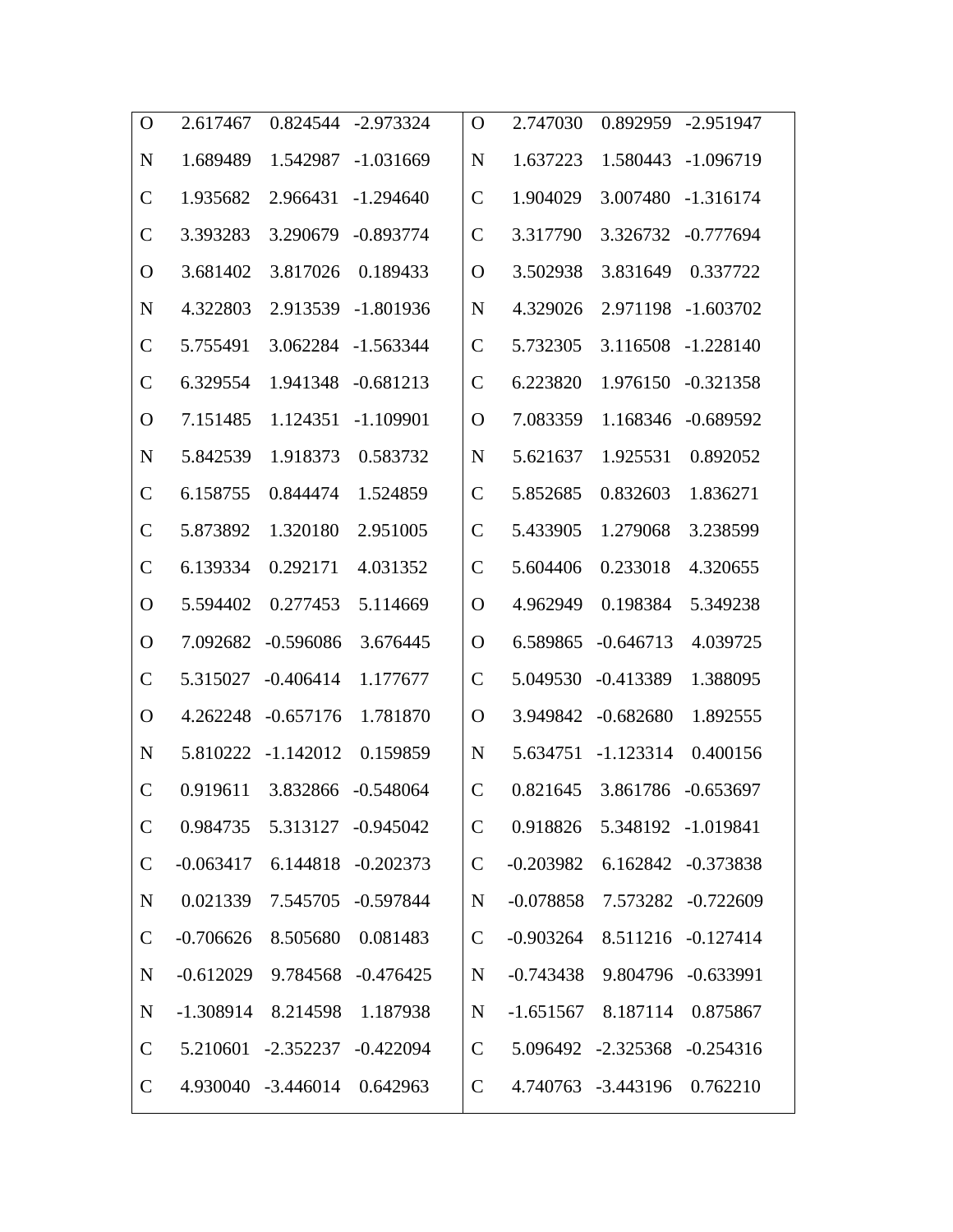| $\mathsf{C}$  | 4.517127    | $-4.769519$                         | 0.034534    | $\mathcal{C}$ | 4.379670    | $-4.754602$                         | 0.097364              |
|---------------|-------------|-------------------------------------|-------------|---------------|-------------|-------------------------------------|-----------------------|
| $\mathbf C$   | 5.471564    | $-5.648576$                         | $-0.495633$ | $\mathcal{C}$ | 5.374121    | $-5.617552$                         | $-0.383463$           |
| $\mathcal{C}$ | 5.102484    | $-6.865479$ $-1.067958$             |             | $\mathcal{C}$ | 5.053418    | $-6.823646$ $-1.005545$             |                       |
| $\mathcal{C}$ | 3.751167    | $-7.227785$                         | $-1.118555$ | $\mathcal{C}$ | 3.711271    | -7.191534 -1.157698                 |                       |
| $\mathcal{C}$ | 2.782385    | $-6.366661$                         | $-0.591737$ | $\mathcal{C}$ | 2.702827    | $-6.346695$                         | $-0.681401$           |
| $\mathcal{C}$ | 3.169802    | $-5.154577$                         | $-0.023341$ | $\mathcal{C}$ | 3.042171    | $-5.145067$                         | $-0.062251$           |
| O             | 3.321061    | $-8.407068$                         | $-1.662702$ | O             | 3.327529    |                                     | $-8.361156 -1.754804$ |
| $\mathcal{C}$ | $-5.337220$ | $-0.282758$                         | $-0.250119$ | $\mathcal C$  | $-5.472707$ | $-0.155801$                         | $-1.111449$           |
| $\mathbf O$   | $-5.157312$ | 0.932773                            | $-0.359024$ | O             | $-5.264721$ | 1.057068                            | $-1.154311$           |
| $\mathsf{C}$  | $-6.511718$ | $-0.843100$                         | 0.525427    | $\mathcal{C}$ | $-6.778399$ | $-0.713904$                         | $-0.580028$           |
| $\mathsf{C}$  | $-6.339368$ | $-1.324638$                         | 1.838130    | $\mathcal C$  | $-6.977300$ | $-0.821064$                         | 0.800332              |
| $\mathcal{C}$ | $-7.443539$ | $-1.787095$                         | 2.563960    | $\mathcal C$  | $-8.222591$ | $-1.248805$                         | 1.285319              |
| $\mathcal{C}$ | $-8.709807$ | $-1.775777$                         | 1.977674    | $\mathcal{C}$ | $-9.250560$ | $-1.566952$                         | 0.406032              |
| $\mathsf{C}$  | $-8.880969$ | $-1.303147$                         | 0.681722    | $\mathcal{C}$ | $-9.059117$ | $-1.463012$                         | $-0.972209$           |
| $\mathsf{C}$  | -7.785373   | $-0.825345$                         | $-0.052565$ | $\mathcal{C}$ | $-7.824934$ | $-1.028936$                         | $-1.469077$           |
| O             | $-5.064458$ | $-1.295346$                         | 2.312400    | O             | $-5.962988$ | $-0.453437$                         | 1.648623              |
| $\mathsf{C}$  | $-4.820877$ | $-1.760044$                         | 3.641567    | $\mathcal{C}$ | $-5.168550$ | $-1.539917$                         | 2.159491              |
| $\Omega$      | $-7.922539$ | $-0.405106$                         | $-1.351287$ | O             | $-7.536246$ | $-0.880530$                         | $-2.790009$           |
| $\mathsf{C}$  | $-8.315320$ | 0.974273                            | $-1.502023$ | $\mathcal{C}$ | $-8.553183$ | -1.180340 -3.747544                 |                       |
| H             |             | 3.105998 -1.061455 0.236564         |             | H             |             | 2.936462 -1.051048 0.245184         |                       |
| H             |             | 1.803670 -1.460514 -2.409889        |             | H             |             | 1.872424 -1.397390 -2.513481        |                       |
| H             |             | 0.515877 -2.238971 -0.439531        |             | H             |             | 0.403236 -2.208326 -0.691992        |                       |
| H             |             | 0.500090 -0.632504 0.254843         |             | H             |             | 0.337620 -0.620160 0.040509         |                       |
| H             |             | $-0.773146$ $0.210564$ $-1.777392$  |             | H             |             | $-0.732823$ $0.290308$ $-2.077109$  |                       |
| H             |             | $-0.751236 -1.420309 -2.438860$     |             | H             |             | $-0.663432 -1.321469 -2.779544$     |                       |
| H             |             | $-2.029717$ $-2.238217$ $-0.418850$ |             | H             |             | $-2.148919$ $-2.180003$ $-0.931102$ |                       |
| H             |             | $-2.079563$ $-0.591517$ $0.207402$  |             | H             |             | $-2.228998$ $-0.557435$ $-0.245832$ |                       |
|               |             |                                     |             |               |             |                                     |                       |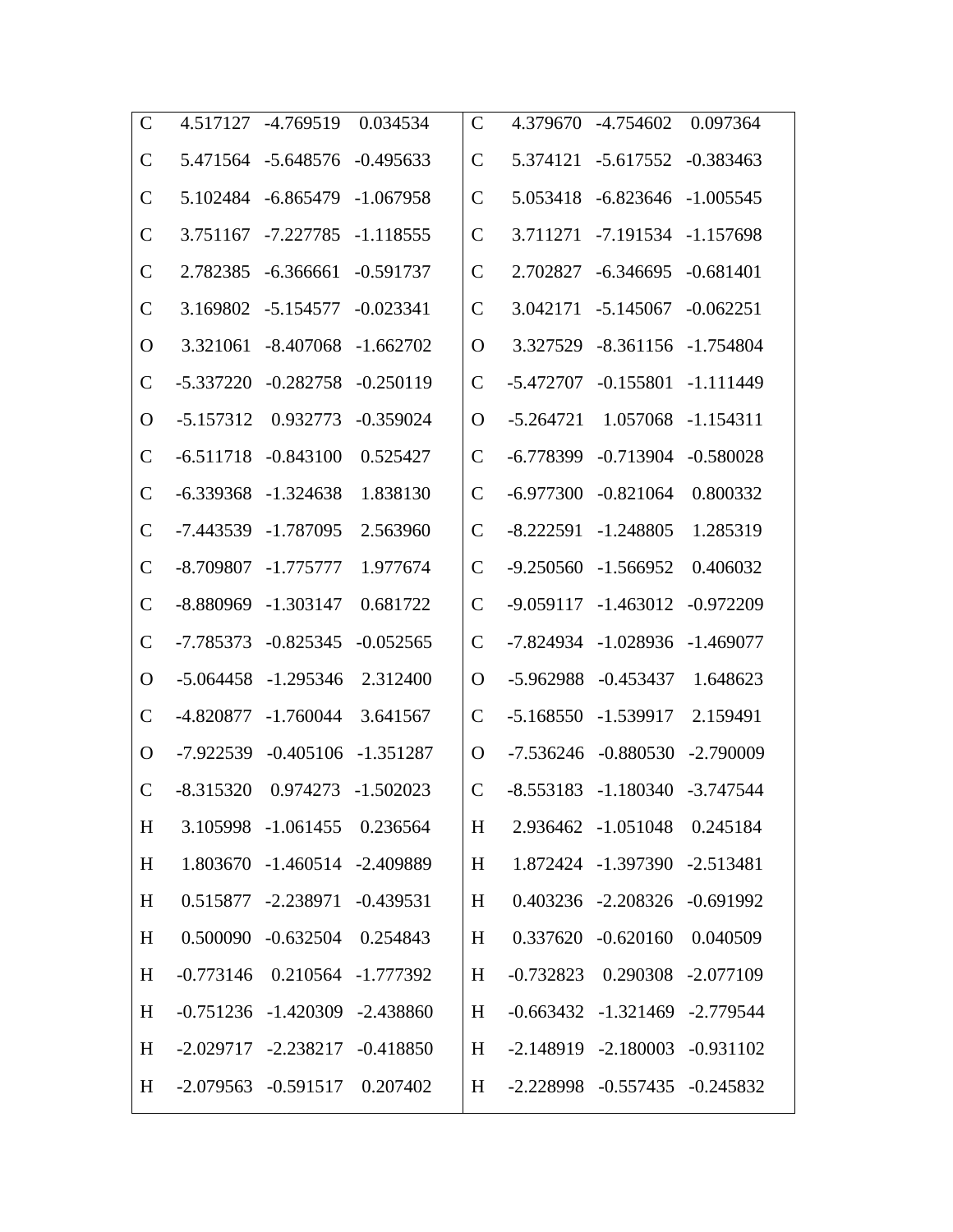| H | $-3.368108$ | 0.154719                         | $-1.806894$ | H | $-3.299463$ | 0.298206                       | $-2.336764$                   |
|---|-------------|----------------------------------|-------------|---|-------------|--------------------------------|-------------------------------|
| H | $-3.296680$ | $-1.485763$                      | $-2.464637$ | H | $-3.187995$ | $-1.311923$                    | $-3.061693$                   |
| H | $-4.745061$ | $-2.191348$                      | $-0.630295$ | H | -4.860832   | $-2.064221$                    | $-1.479249$                   |
| H | 1.291507    | 1.295457                         | $-0.134934$ | H | 1.145830    | 1.321694                       | $-0.250745$                   |
| H | 1.829524    | 3.105617                         | $-2.374737$ | H | 1.897314    | 3.162491                       | -2.399289                     |
| H | 4.006462    | 2.322053                         | $-2.568806$ | H | 4.088887    | 2.392336                       | $-2.406938$                   |
| H | 6.274887    | 3.031951                         | $-2.521139$ | H | 6.339835    | 3.108855                       | $-2.132910$                   |
| H | 5.928060    | 4.034304                         | $-1.091863$ | H | 5.855992    | 4.077595                       | $-0.720388$                   |
| H | 5.112079    | 2.591691                         | 0.817441    | H | 4.871092    | 2.593411                       | 1.071419                      |
| H | 7.218111    | 0.603526                         | 1.410786    | H | 6.918942    | 0.595567                       | 1.816413                      |
| H | 6.502658    | 2.193348                         | 3.164432    | H | 6.034010    | 2.151374                       | 3.525554                      |
| H | 4.831606    | 1.630018                         | 3.056773    | H | 4.384148    | 1.581195                       | 3.252754                      |
| H | 7.217553    | $-1.207978$                      | 4.427915    | H | 6.646966    | $-1.271001$                    | 4.789205                      |
| H | 6.581841    | $-0.718548$                      | $-0.352807$ | H | 6.444438    | $-0.685114$                    | $-0.035687$                   |
| H | $-0.079793$ | 3.435493                         | $-0.762627$ | H | $-0.152783$ | 3.466770                       | $-0.965773$                   |
| H | 1.090117    | 3.733100                         | 0.530599    | H | 0.892170    | 3.745687                       | 0.434458                      |
| H | 1.980229    | 5.715941                         | $-0.727923$ | H | 1.885200    | 5.750838                       | $-0.696530$                   |
| H | 0.827231    | 5.406210                         | $-2.029362$ | H | 0.871238    | 5.457950                       | $-2.112923$                   |
| H | $-1.070021$ | 5.734550                         | $-0.383317$ | H | $-1.184937$ |                                | 5.759254 -0.671790            |
| H |             | 0.104824 6.095114 0.877192       |             | H |             | $-0.151982$ 6.083647 0.715966  |                               |
| H |             | 0.107834 7.692336 -1.596615      |             | H |             | 0.137604 7.743470 -1.697652    |                               |
| H |             | -1.399455 10.383002 -0.257201    |             | H |             |                                | -1.558093 10.394079 -0.510154 |
| H |             | $-0.387464$ 9.827857 $-1.464751$ |             | H |             | -0.383333  9.875856  -1.579697 |                               |
| H |             | -1.706099 9.063974 1.594997      |             | H |             | $-2.111218$ 9.022634 1.243810  |                               |
| H |             | 5.960553 -2.741237 -1.113110     |             | H |             | 5.904793 -2.693198 -0.888815   |                               |
| H |             | 5.855407 -3.565757 1.218642      |             | H |             | 5.620715 -3.573222 1.403223    |                               |
| H |             | 4.165989 -3.090249 1.337275      |             | H |             | 3.925540 -3.103647 1.404547    |                               |
|   |             |                                  |             |   |             |                                |                               |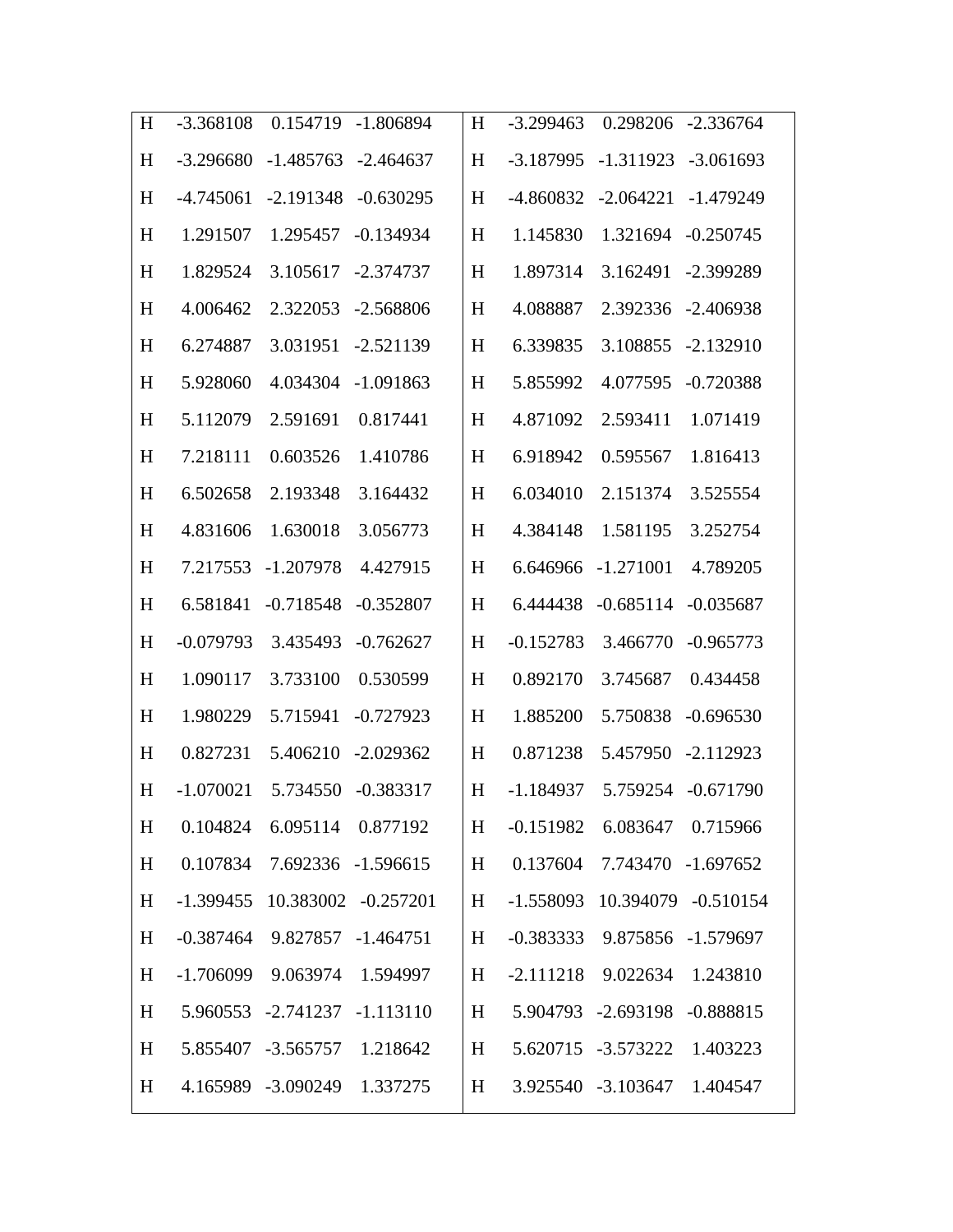| H |                         | 6.526194 -5.384335 -0.457498 |                    | H  |                         | 6.421873 -5.349359 -0.266174        |             |
|---|-------------------------|------------------------------|--------------------|----|-------------------------|-------------------------------------|-------------|
| H |                         | 5.860746 -7.534616 -1.468749 |                    | H  |                         | 5.842157 -7.480171 -1.366246        |             |
| H |                         | 1.737093 -6.658561           | $-0.629331$        | H  |                         | 1.664602 -6.643098                  | $-0.797365$ |
| H |                         | 2.407132 -4.497025           | 0.387144           | H  |                         | 2.248650 -4.500381                  | 0.308196    |
| H |                         | 4.086940 -8.907465           | -1.988780          | H  |                         | 4.117357 -8.850465 -2.037770        |             |
| H |                         | $-9.564046 - 2.142884$       | 2.536215           | H  | $-10.209843 - 1.893319$ |                                     | 0.792623    |
| H |                         | $-3.749405 - 1.638906$       | 3.803758           | H  |                         | $-9.875476$ $-1.711810$ $-1.638740$ |             |
| H |                         | $-5.090329$ $-2.817085$      | 3.747444           | H  |                         | -4.422352 -1.084086                 | 2.812479    |
| H |                         | $-5.372658 - 1.163479$       | 4.376939           | H  | $-4.668522 - 2.068762$  |                                     | 1.340961    |
| H | $-8.389221$             |                              | 1.147689 -2.577284 | H  | $-5.783611 - 2.237790$  |                                     | 2.736018    |
| H | -9.289188               |                              | 1.153169 -1.034734 | H  |                         | $-8.104503 - 0.988950$              | -4.722731   |
| H | $-7.555164$             |                              | 1.629994 -1.067844 | H  |                         | $-8.859059 - 2.230820$              | -3.684666   |
| H |                         | $-7.333313 - 2.159952$       | 3.574735           | H  |                         | -9.427274 -0.533299 -3.612724       |             |
|   | Br -10.616922 -1.333011 |                              | -0.119192          | Br |                         | $-8.522793$ $-1.359095$             | 3.170217    |
|   |                         |                              |                    |    |                         |                                     |             |

| 3 <sub>b</sub> |                                   |                                     | 3 <sup>b</sup>              |                                     |                                |  |
|----------------|-----------------------------------|-------------------------------------|-----------------------------|-------------------------------------|--------------------------------|--|
| N              |                                   | 2.343387 -0.406804 -0.685800        | N                           |                                     | 1.984744 - 0.011709 - 0.415541 |  |
| $\mathcal{C}$  |                                   | 1.100171 -0.289400 -1.448456        | C                           |                                     | 0.778457 -0.195469 -1.222502   |  |
| $\mathcal{C}$  |                                   | 3.510903 -0.805512 -1.260125        | C                           |                                     | 3.233481 -0.193394 -0.924337   |  |
| $\Omega$       |                                   | 3.601351 -1.218927 -2.414956        | $\Omega$                    |                                     | 3.457487 -0.624220 -2.054220   |  |
| C              |                                   | $-0.086884$ $-0.905701$ $-0.692699$ | $\mathcal{C}$               | $-0.295268$ $-0.979500$ $-0.452672$ |                                |  |
| $\mathcal{C}$  | $-1.385533 - 0.928182 - 1.511299$ |                                     | $\mathsf{C}$                | $-1.524016$ $-1.330672$ $-1.302933$ |                                |  |
| C              |                                   | $-2.558858 - 1.544918 - 0.740048$   | $\mathcal{C}_{\cdot}$       | -2.571203 -2.133722 -0.520897       |                                |  |
| C              |                                   | -3.847546 -1.576230 -1.574129       | $\mathcal{C}$               | -3.771758 -2.526774 -1.393028       |                                |  |
| N              |                                   | $-4.990047$ $-2.119265$ $-0.848469$ | N                           |                                     | -4.784332 -3.278904 -0.662169  |  |
| C              |                                   | 0.945136   1.185154   -1.885746     | $\mathcal{C}_{\mathcal{C}}$ |                                     | 0.359319 1.183862 -1.780252    |  |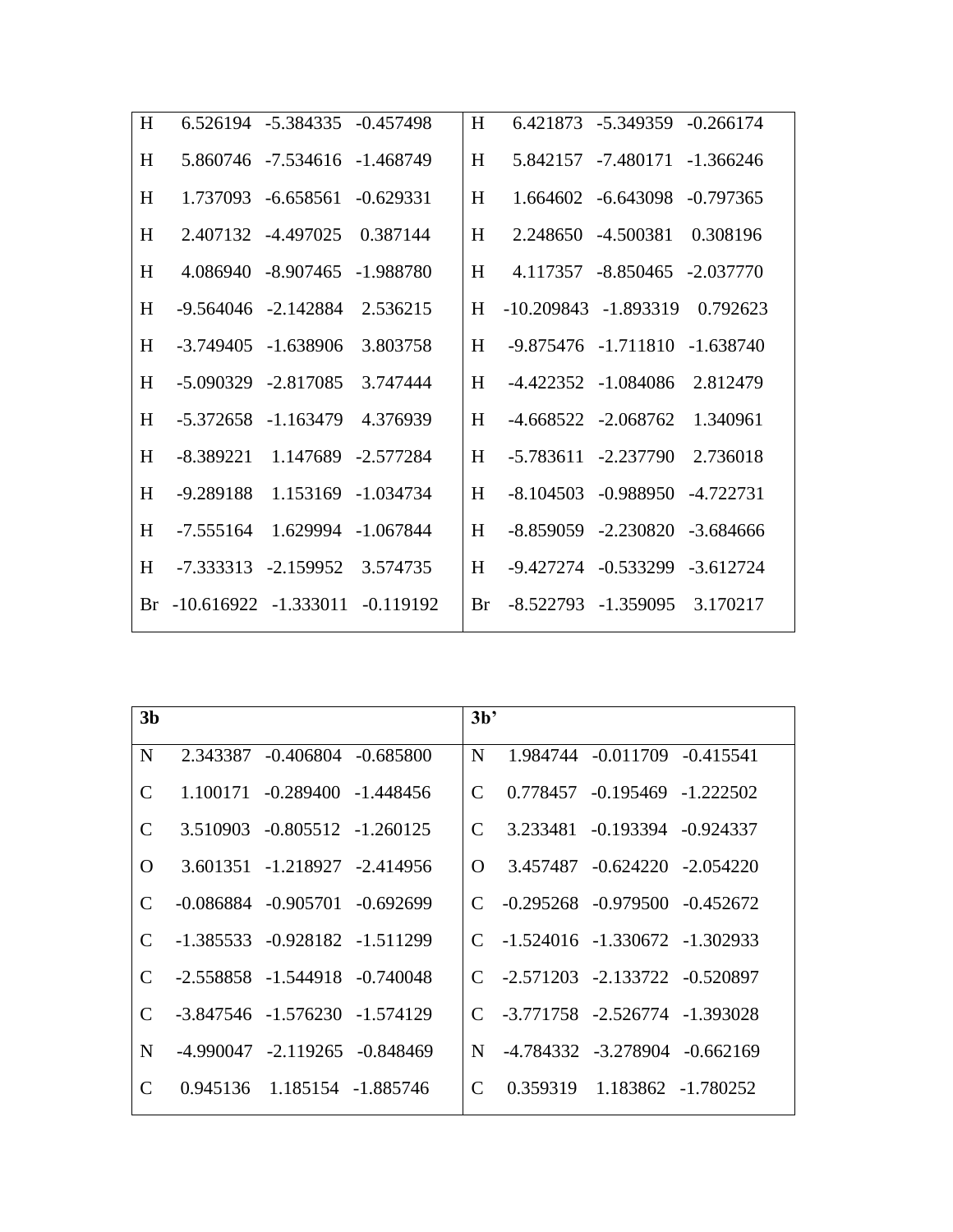| $\mathbf{O}$  | 1.435572    | 1.579255                     | $-2.951189$        | $\mathbf O$   | 0.809548    | 1.586881                     | $-2.859787$        |
|---------------|-------------|------------------------------|--------------------|---------------|-------------|------------------------------|--------------------|
| N             | 0.311568    | 2.025984                     | $-1.032193$        | N             | $-0.461291$ | 1.945785                     | $-1.015456$        |
| $\mathcal{C}$ | 0.150844    | 3.457786                     | $-1.313974$        | $\mathcal{C}$ | $-0.865806$ | 3.300023                     | $-1.412159$        |
| $\mathcal{C}$ | 1.453240    | 4.183190                     | $-0.903580$        | $\mathcal{C}$ | 0.256757    | 4.280882                     | $-1.002005$        |
| O             | 1.569983    | 4.775131                     | 0.177644           | $\mathbf O$   | 0.203950    | 4.952211                     | 0.037055           |
| N             | 2.461141    | 4.077635                     | $-1.800376$        | N             | 1.315824    | 4.306839                     | $-1.844019$        |
| $\mathcal{C}$ | 3.792696    | 4.619833                     | $-1.547829$        | $\mathsf{C}$  | 2.507006    | 5.107886                     | $-1.578003$        |
| $\mathcal{C}$ | 4.646479    | 3.702447                     | $-0.657211$        | $\mathsf{C}$  | 3.465127    | 4.436060                     | $-0.580905$        |
| O             | 5.665375    | 3.142760                     | $-1.076044$        | O             | 4.595410    | 4.058917                     | $-0.909267$        |
| N             | 4.175665    | 3.549232                     | 0.604893           | N             | 2.958175    | 4.278441                     | 0.666316           |
| $\mathcal{C}$ | 4.776939    | 2.614436                     | 1.555264           | $\mathsf{C}$  | 3.666636    | 3.542577                     | 1.713461           |
| $\mathcal{C}$ | 4.368203    | 3.005803                     | 2.976809           | $\mathcal C$  | 3.097021    | 3.933731                     | 3.078655           |
| $\mathcal{C}$ | 4.908027    | 2.105216                     | 4.068411           | $\mathcal{C}$ | 3.729549    | 3.229125                     | 4.260840           |
| O             | 4.386327    | 1.950711                     | 5.152180           | $\Omega$      | 3.177828    | 3.041446                     | 5.324439           |
| O             | 6.072840    | 1.515365                     | 3.723073           | $\Omega$      | 5.007861    | 2.864825                     | 4.021786           |
| $\mathsf{C}$  | 4.317016    | 1.174717                     | 1.220535           | $\mathsf{C}$  | 3.517932    | 2.021376                     | 1.462910           |
| $\Omega$      | 3.373149    | 0.646117                     | 1.825203           | $\mathbf O$   | 2.664074    | 1.352512                     | 2.062317           |
| N             | 5.002180    | 0.596003                     | 0.210504           | N             | 4.358345    | 1.531962                     | 0.525883           |
| $\mathbf C$   | $-1.078710$ | 4.011339                     | $-0.591682$        | $\mathsf{C}$  | $-2.216329$ | 3.664799                     | $-0.792615$        |
| $\mathsf{C}$  | -1.437380   |                              | 5.438134 -1.025401 | $\mathsf{C}$  |             | -2.796119 4.970124 -1.351575 |                    |
| $\mathsf{C}$  | $-2.691219$ |                              | 5.948670 -0.312164 | $\mathbf C$   | -4.168678   |                              | 5.284274 -0.751949 |
| $\mathbf N$   | $-3.016919$ |                              | 7.299840 -0.753574 | $\mathbf N$   | $-4.697248$ |                              | 6.525984 -1.304920 |
| $\mathsf{C}$  | $-3.998547$ |                              | 8.025269 -0.102844 | $\mathsf{C}$  | $-5.847004$ |                              | 7.085925 -0.776832 |
| $\mathbf N$   | $-4.283123$ |                              | 9.254894 -0.705111 | $\mathbf N$   | $-6.306816$ | 8.202578                     | $-1.482304$        |
| $\mathbf N$   | $-4.493091$ | 7.607632                     | 1.016218           | $\mathbf N$   | $-6.344061$ | 6.645083                     | 0.332358           |
| $\mathsf{C}$  |             | 4.765706 -0.738971 -0.357687 |                    | $\mathcal{C}$ | 4.405991    | 0.150930                     | 0.024667           |
| $\mathsf{C}$  |             | 4.803473 -1.852088 0.724126  |                    | $\mathbf C$   |             | 4.592864 -0.887103           | 1.162641           |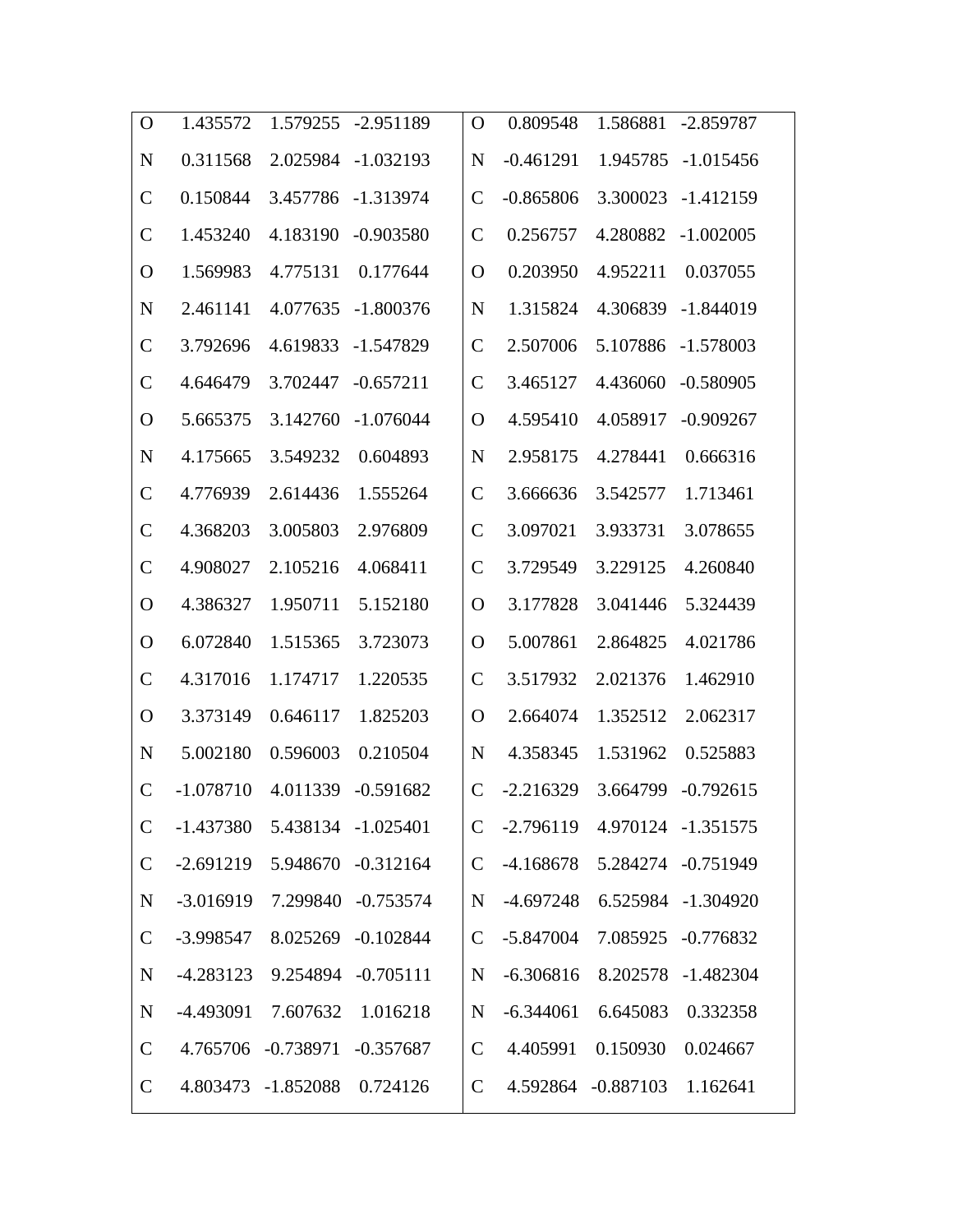| $\mathsf{C}$  | 4.689503    | $-3.244645$                         | 0.142044    | $\mathsf{C}$  | 4.798666                            | $-2.295719$                         | 0.646133    |
|---------------|-------------|-------------------------------------|-------------|---------------|-------------------------------------|-------------------------------------|-------------|
| $\mathcal{C}$ | 5.791825    | $-3.888585$                         | $-0.436216$ | $\mathcal{C}$ | 6.014335                            | $-2.674689$                         | 0.058148    |
| $\mathcal{C}$ | 5.677221    | $-5.162089$                         | $-0.987425$ | $\mathcal{C}$ | 6.197328                            | $-3.963484$                         | $-0.430384$ |
| $\mathcal{C}$ | 4.449237    | $-5.836904$                         | $-0.979297$ | $\mathcal{C}$ | 5.177872                            | $-4.923152$                         | $-0.347717$ |
| $\mathcal{C}$ | 3.348586    | $-5.195949$                         | $-0.396580$ | $\mathcal{C}$ | 3.965909                            | -4.548788                           | 0.244629    |
| $\mathcal{C}$ | 3.465385    | $-3.924043$                         | 0.156205    | $\mathcal{C}$ | 3.782917                            | $-3.255330$                         | 0.730895    |
| O             | 4.284682    | $-7.080644$                         | $-1.504812$ | O             | 5.409889                            | $-6.170051$                         | $-0.839477$ |
| $\mathsf{C}$  | $-5.836756$ | $-1.349335$                         | $-0.120922$ | $\mathcal C$  | $-5.932190$                         | $-2.729584$                         | $-0.192608$ |
| O             | $-5.753593$ | $-0.120198$                         | $-0.062857$ | O             | $-6.233792$                         | $-1.544604$                         | $-0.354249$ |
| $\mathcal{C}$ | $-6.915625$ | $-2.115440$                         | 0.613175    | $\mathcal{C}$ | $-6.830211$                         | $-3.690072$                         | 0.555913    |
| $\mathsf{C}$  | $-6.676553$ | $-2.603872$                         | 1.907882    | $\mathcal C$  | $-6.866417$                         | $-3.663309$                         | 1.960560    |
| $\mathsf{C}$  | $-7.692492$ | $-3.254048$                         | 2.622056    | $\mathcal{C}$ | -7.739183                           | $-4.503232$                         | 2.665924    |
| $\mathsf{C}$  | $-8.944774$ | $-3.401460$                         | 2.026335    | $\mathcal{C}$ | $-8.576339$                         | $-5.358715$                         | 1.949901    |
| $\mathsf{C}$  | $-9.210141$ | $-2.922683$                         | 0.743564    | $\mathcal{C}$ | $-8.565034$                         | $-5.401850$                         | 0.556176    |
| $\mathsf{C}$  | $-8.187242$ | $-2.273685$                         | 0.038298    | $\mathcal{C}$ | $-7.686696$                         | $-4.559525$                         | $-0.140123$ |
| O             | $-5.414011$ | $-2.396780$                         | 2.384208    | O             | $-5.997960$                         | $-2.791835$                         | 2.550141    |
| $\mathsf{C}$  | $-5.097027$ | $-2.863692$                         | 3.694444    | $\mathcal{C}$ | $-5.970316$                         | $-2.718628$                         | 3.974633    |
| $\Omega$      | $-8.325222$ | $-1.765880$                         | $-1.220665$ | O             | $-7.592640$                         | -4.508198                           | $-1.501119$ |
| $\mathsf{C}$  | -9.588372   | $-1.895116$                         | $-1.870818$ | $\mathcal{C}$ |                                     | -8.437624 -5.360236 -2.272734       |             |
| H             |             | 2.376550 -0.069693 0.276295         |             | H             |                                     | 1.904350  0.366923  0.527848        |             |
| H             |             | 1.267119 -0.838288 -2.377483        |             | H             |                                     | 1.088926 -0.766101 -2.100158        |             |
| H             |             | 0.198215 -1.930876 -0.426854        |             | H             |                                     | 0.178616 -1.901229 -0.093852        |             |
| H             |             | $-0.254145$ $-0.386322$ $0.262184$  |             | H             |                                     | $-0.604779$ $-0.433945$ $0.450451$  |             |
| H             |             | $-1.652911$ 0.092898 $-1.814773$    |             | H             |                                     | $-1.987236$ $-0.412633$ $-1.688608$ |             |
| H             |             | $-1.214926$ $-1.493306$ $-2.438320$ |             | H             |                                     | $-1.198526$ $-1.907368$ $-2.180000$ |             |
| H             |             | $-2.305012$ $-2.566332$ $-0.425969$ |             | H             | $-2.110995$ $-3.042218$ $-0.108843$ |                                     |             |
| H             |             | $-2.747721$ $-0.968635$ $0.174792$  |             | H             | -2.932094 -1.546390 0.333499        |                                     |             |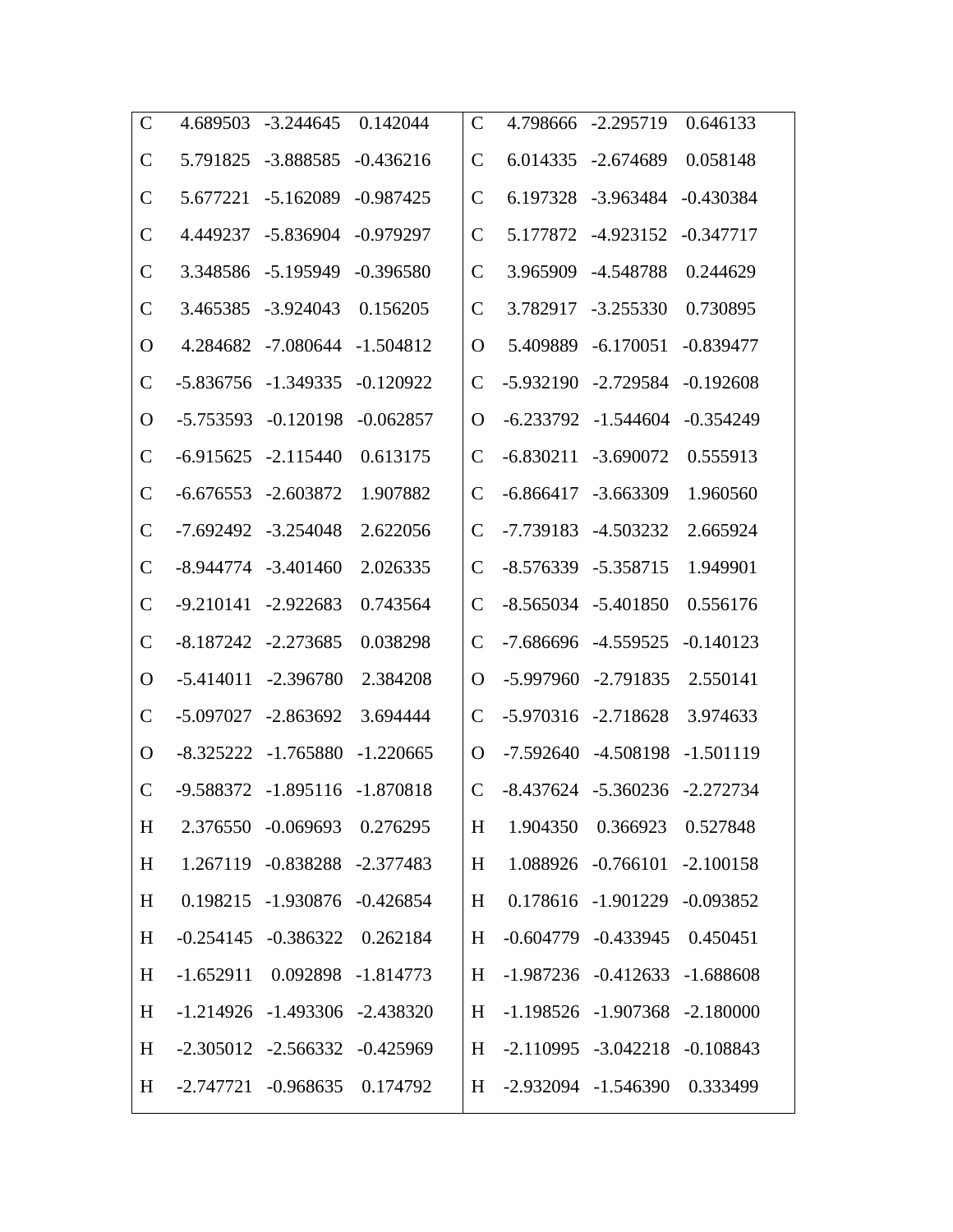| H | $-4.117310$ | $-0.563737$                    | $-1.886879$ | H | $-4.262959$                   | $-1.633851$                   | $-1.788058$        |
|---|-------------|--------------------------------|-------------|---|-------------------------------|-------------------------------|--------------------|
| H | $-3.702318$ | $-2.178741$                    | $-2.477428$ | H | $-3.438342$                   | $-3.131801$                   | $-2.244323$        |
| H | $-5.093001$ | $-3.123553$                    | $-0.790719$ | H | $-4.613328$                   | $-4.256965$                   | $-0.470121$        |
| H | $-0.026230$ | 1.683580                       | $-0.142040$ | H | $-0.751158$                   | 1.619244                      | $-0.102582$        |
| H | 0.024487    | 3.548598                       | $-2.397051$ | H | $-0.942648$                   | 3.290825                      | $-2.503499$        |
| H | 2.333555    | 3.414538                       | $-2.563376$ | H | 1.351631                      | 3.589316                      | $-2.566021$        |
| H | 4.310352    | 4.736499                       | $-2.499841$ | H | 3.047803                      | 5.253033                      | $-2.512978$        |
| H | 3.682516    | 5.600701                       | $-1.076174$ | H | 2.189997                      | 6.081140                      | $-1.191816$        |
| H | 3.284286    | 3.991317                       | 0.831491    | H | 1.988170                      | 4.556624                      | 0.818205           |
| H | 5.861613    | 2.677826                       | 1.442079    | H | 4.723557                      | 3.812586                      | 1.652591           |
| H | 4.728151    | 4.021970                       | 3.179353    | H | 3.237488                      | 5.012058                      | 3.223647           |
| H | 3.280785    | 3.014158                       | 3.080459    | H | 2.024445                      | 3.731300                      | 3.124452           |
| H | 6.361696    | 0.971189                       | 4.481456    | H | 5.346719                      | 2.436524                      | 4.832015           |
| H | 5.624695    | 1.213441                       | $-0.307903$ | H | 4.878194                      | 2.230258                      | $-0.003843$        |
| H | $-1.919164$ | 3.338543                       | $-0.801100$ | H | $-2.908210$                   | 2.837214                      | $-0.990478$        |
| H | $-0.898330$ | 3.987695                       | 0.489659    | H | $-2.101482$                   | 3.746892                      | 0.294887           |
| H | $-0.603441$ | 6.116424                       | $-0.812739$ | H | $-2.115116$                   | 5.802899                      | $-1.142866$        |
| H | $-1.599813$ | 5.456861                       | $-2.112718$ | H | $-2.882729$                   | 4.889597                      | $-2.444920$        |
| H | $-3.531613$ | 5.256072                       | $-0.480858$ | H | $-4.858259$                   | 4.441935                      | $-0.922616$        |
| H |             | $-2.527623$ 5.984308 0.768560  |             |   | H -4.091893 5.410505 0.331780 |                               |                    |
| H |             | -2.973596 7.431831 -1.757289   |             | H | -4.596148                     |                               | 6.610245 -2.309709 |
| H |             | -5.211723 9.603421 -0.498903   |             | H | -7.298287                     |                               | 8.376578 -1.365548 |
| H |             | -4.080116  9.326368  -1.696407 |             | H | $-6.042507$                   |                               | 8.254792 -2.460503 |
| H |             | -5.126195 8.314833 1.395518    |             | H |                               | -7.127514 7.238079 0.614752   |                    |
| H |             | 5.594302 -0.910385 -1.046940   |             | H |                               | 5.286150  0.109493  -0.619487 |                    |
| H |             | 5.754879 -1.741342 1.256937    |             | H |                               | 5.462915 -0.563529 1.746184   |                    |
| H |             | 4.006941 -1.677800 1.450054    |             | H |                               | 3.729834 -0.855105            | 1.830515           |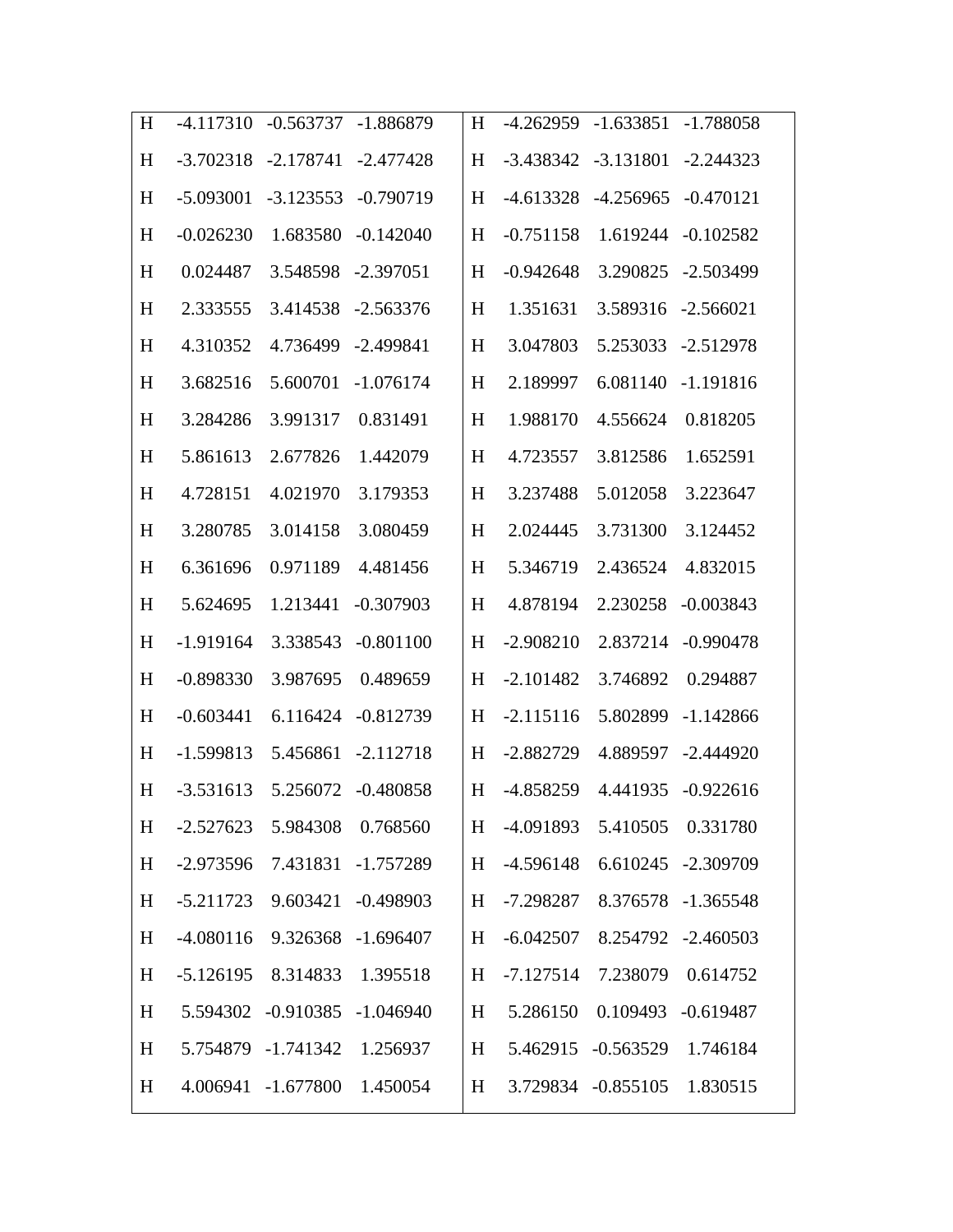| H  |                         | 6.759018 -3.392601 -0.453390        |                         | H         |                         | $6.830882 - 1.962690 - 0.018653$    |          |
|----|-------------------------|-------------------------------------|-------------------------|-----------|-------------------------|-------------------------------------|----------|
| H  |                         | 6.545509 -5.647815 -1.426417        |                         | H         |                         | 3.165039 -5.280202                  | 0.324371 |
| H  |                         | 2.591075 -3.460870                  | 0.602175                | H         |                         | 2.831699 -2.993258 1.187188         |          |
| H  |                         | 5.130234 -7.384533 -1.874817        |                         | H         |                         | 4.616771 -6.715974 -0.707578        |          |
| H  |                         | -7.519236 -3.636285                 | 3.620336                | H         |                         | -7.771161 -4.495886                 | 3.748393 |
| H  | $-9.735418 - 3.904165$  |                                     | 2.576470                | H         |                         | $-9.255441 - 6.010171$              | 2.493111 |
| H  | $-10.193520 - 3.054478$ |                                     | 0.309663                | H         |                         | $-9.229333 - 6.076223$              | 0.029993 |
| H  | -4.053785 -2.592055     |                                     | 3.860770                | H         | $-5.215764$ $-1.969092$ |                                     | 4.217296 |
| H  | $-5.207034$ $-3.951941$ |                                     | 3.767321                | H         | $-5.685800 - 3.679955$  |                                     | 4.418149 |
| H  | $-5.725248$ $-2.381214$ |                                     | 4.452208                | H         |                         | -6.940177 -2.403453                 | 4.376918 |
| H  |                         | $-9.467480 - 1.424900 - 2.847643$   |                         | H         |                         | $-8.197101 - 5.149162 - 3.315657$   |          |
| H  |                         | $-9.862494$ $-2.948152$ $-2.004071$ |                         | H         |                         | $-8.240105$ $-6.417186$ $-2.059240$ |          |
| H  | -10.378831              |                                     | $-1.379489$ $-1.313169$ | H         |                         | $-9.496547 - 5.142555 - 2.090874$   |          |
| Br |                         | 1.654392 -6.085244 -0.356043        |                         | <b>Br</b> |                         | 7.871828 -4.443096 -1.226130        |          |
|    |                         |                                     |                         |           |                         |                                     |          |

|               | CH <sub>3</sub> COOH                |                                   |  |
|---------------|-------------------------------------|-----------------------------------|--|
| H             |                                     | 1.729193 -0.814625 0.000386       |  |
| $\Omega$      |                                     | 0.779703 -1.042909 -0.000027      |  |
| $\mathcal{C}$ |                                     | $0.091812$ $0.122115$ $-0.000170$ |  |
| $\Omega$      |                                     | 0.643165 1.204694 0.000027        |  |
| $\mathcal{C}$ | $-1.396176$ $-0.111851$ $-0.000065$ |                                   |  |
| H             | $-1.683538 - 0.687119$ 0.886047     |                                   |  |
| H             | $-1.919782$ 0.844201 $-0.006029$    |                                   |  |
| H             | $-1.682634$ $-0.698324$ $-0.878996$ |                                   |  |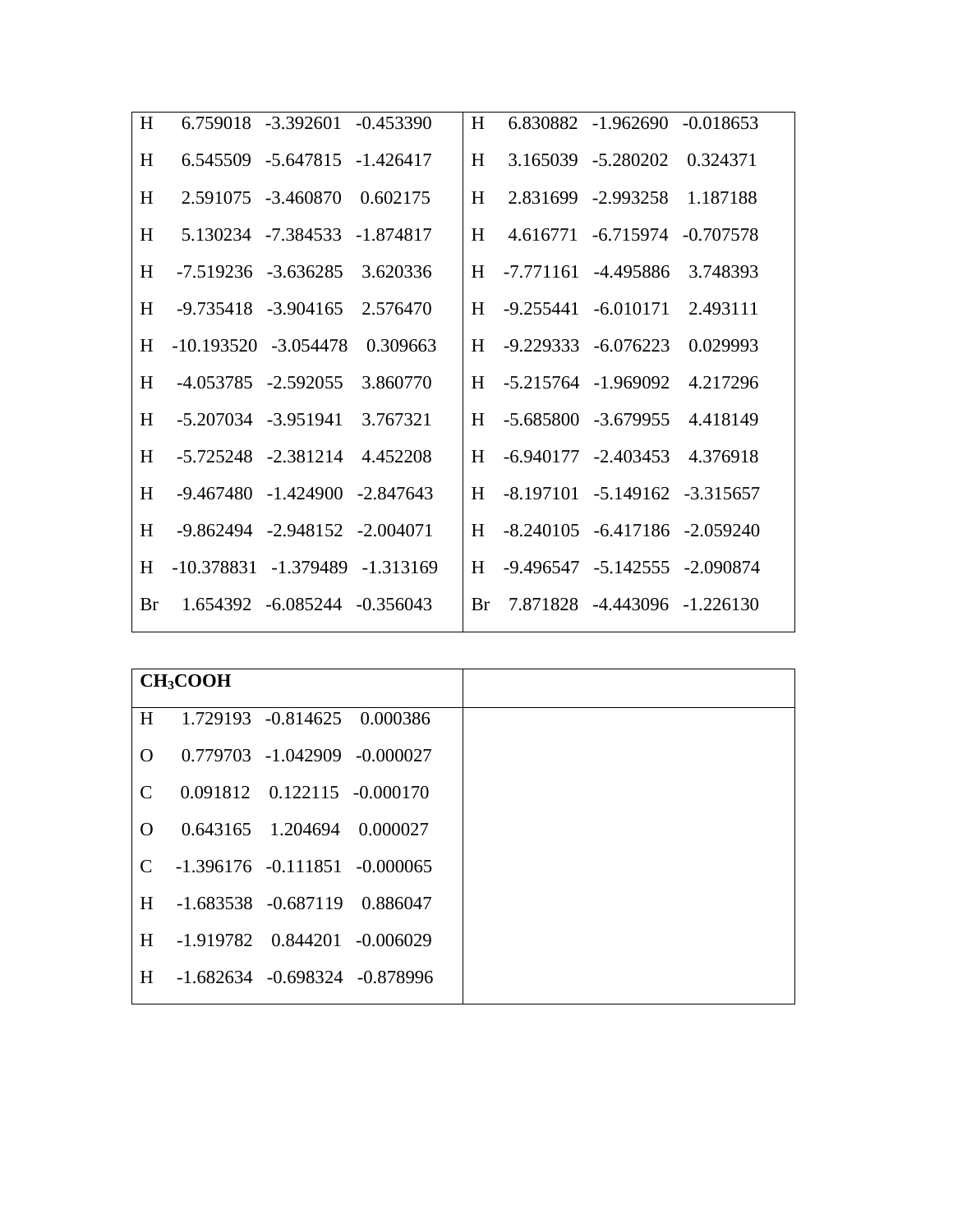**Table S2.** Frequencies of stationary points for the reactions of **1 + CH3COOBr** with the SCRF-B3LYP/6-31G\* method in water with the Gaussian 09 program package

| <b>Species</b>        | Frequencies $\text{cm}^{-1}$ )                                                                                                                                                                                                                                                                                                                                                                                                                                                                                                                                                                                                                                                                                                                                                                                                                                                                                                                                                                                                                                                                                                                                                                                                                                                                                                                                                                                                                                                                     |  |  |  |  |
|-----------------------|----------------------------------------------------------------------------------------------------------------------------------------------------------------------------------------------------------------------------------------------------------------------------------------------------------------------------------------------------------------------------------------------------------------------------------------------------------------------------------------------------------------------------------------------------------------------------------------------------------------------------------------------------------------------------------------------------------------------------------------------------------------------------------------------------------------------------------------------------------------------------------------------------------------------------------------------------------------------------------------------------------------------------------------------------------------------------------------------------------------------------------------------------------------------------------------------------------------------------------------------------------------------------------------------------------------------------------------------------------------------------------------------------------------------------------------------------------------------------------------------------|--|--|--|--|
| $\mathbf{1}$          | 5 8 9 14 16 20 22 24 30 33 35 37 43 45 51 55 63 63 72 72 78 84 84<br>94 100 101 103 108 115 118 119 120 132 135 141 161 170 175 180<br>186 190 195 200 206 216 222 240 247 253 259 280 283 285 290<br>293 306 309 311 314 328 329 336 351 353 369 370 377 386 400<br>415 422 427 428 444 460 467 475 480 500 505 507 524 525 543<br>555 560 572 585 587 595 599 602 611 615 625 631 636 639 648<br>656 667 668 678 687 699 712 726 727 733 741 749 760 762 769<br>775 778 780 783 790 791 797 814 826 840 849 852 853 865 874<br>877 905 915 926 927 951 959 962 965 965 978 985 1004 1012 1020<br>1032 1034 1036 1045 1050 1059 1064 1064 1066 1073 1087 1097<br>1103 1115 1118 1120 1127 1130 1135 1146 1151 1158 1175 1177<br>1181 1182 1182 1193 1193 1205 1206 1209 1211 1217 1220 1221<br>1234 1240 1264 1269 1274 1277 1288 1289 1292 1296 1299 1301<br>1305 1310 1321 1327 1337 1337 1341 1344 1348 1350 1353 1358<br>1359 1369 1373 1374 1381 1381 1382 1387 1394 1402 1404 1408<br>1418 1423 1428 1442 1473 1480 1481 1484 1496 1496 1502 1509<br>1513 1513 1516 1518 1519 1521 1522 1528 1533 1533 1542 1551<br>1562 1565 1572 1579 1580 1590 1600 1642 1643 1646 1671 1683<br>1697 1712 1718 1720 1729 1733 1749 1824 2999 3029 3031 3033<br>3039 3044 3044 3055 3059 3066 3066 3076 3077 3086 3089 3096<br>3098 3105 3109 3110 3113 3118 3125 3132 3133 3144 3146 3169<br>3169 3173 3177 3187 3192 3199 3212 3240 3243 3458 3463 3466<br>3500 3504 3545 3580 3613 3618 3644 3676 3739 |  |  |  |  |
| CH <sub>3</sub> COOBr | 14 143 196 323 556 599 714 899 994 1072 1194 1409 1486 1487<br>1830 3083 3154 3189                                                                                                                                                                                                                                                                                                                                                                                                                                                                                                                                                                                                                                                                                                                                                                                                                                                                                                                                                                                                                                                                                                                                                                                                                                                                                                                                                                                                                 |  |  |  |  |
| TS <sub>1</sub> a     | -45i 5 6 9 12 14 18 19 23 25 26 29 31 36 39 40 45 46 49 53 55 58 63<br>71 72 75 79 83 86 89 98 101 106 111 114 119 121 125 131 133 135<br>140 145 154 161 166 170 173 182 186 191 198 205 215 218 223 234<br>240 247 258 280 281 290 293 302 308 312 318 327 329 333 347 350<br>353 364 378 379 384 400 415 422 427 438 444 447 456 463 472 480<br>489 500 507 508 520 543 553 559 572 586 594 595 598 610 610 613<br>616 630 631 633 637 647 655 658 666 668 685 689 693 711 715 725<br>727 743 748 760 768 774 775 778 780 790 791 795 814 822 825 840<br>850 852 865 874 877 887 895 904 914 925 950 957 962 965 978 984<br>997 1000 1003 1007 1018 1021 1024 1032 1035 1038 1048 1052<br>1053 1060 1064 1065 1074 1087 1090 1098 1104 1115 1116 1119<br>1127 1131 1135 1138 1151 1158 1164 1173 1178 1182 1192 1195<br>1205 1207 1208 1211 1217 1218 1230 1233 1242 1264 1268 1274<br>1275 1288 1290 1295 1299 1301 1304 1311 1321 1322 1335 1337                                                                                                                                                                                                                                                                                                                                                                                                                                                                                                                                              |  |  |  |  |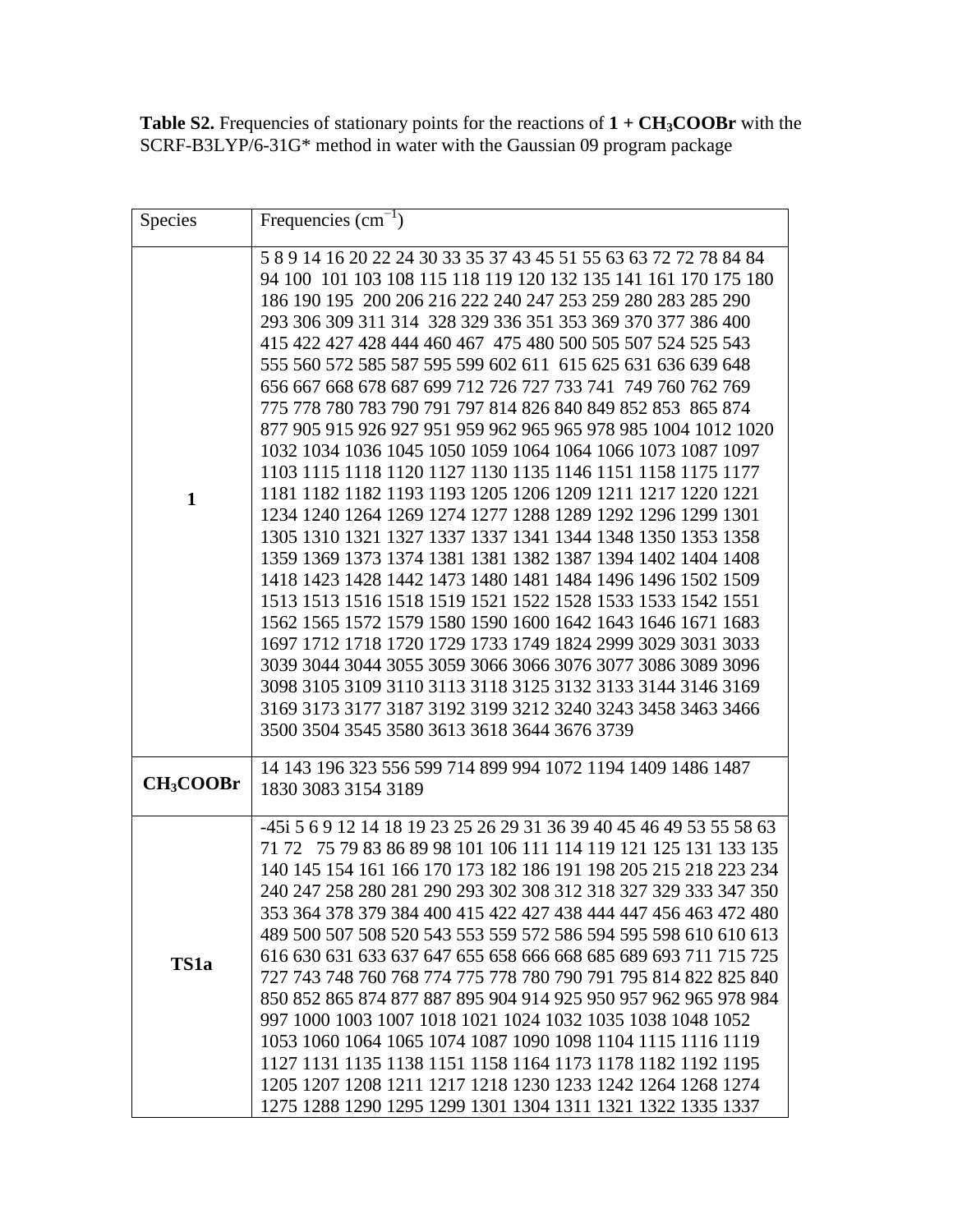|       | 1340 1343 1348 1350 1352 1359 1364 1367 1369 1373 1374 1379<br>1381 1383 1387 1395 1395 1402 1405 1407 1417 1424 1428 1432<br>1442 1464 1473 1482 1484 1488 1489 1497 1502 1503 1511 1511<br>1514 1517 1518 1520 1520 1522 1531 1535 1544 1549 1557 1562<br>1567 1571 1575 1579 1580 1594 1600 1641 1646 1671 1679 1685<br>1698 1712 1718 1720 1733 1746 1750 1824 2998 3028 3032 3033<br>3039 3041 3049 3055 3061 3066 3073 3077 3079 3087 3090 3090                                                                                                                                                                                                                                                                                                                                                                                                                                                                                                                                                                                                                                                                                                                                                                                                                                                                                                                                                                                                                                                                                                                                                         |
|-------|---------------------------------------------------------------------------------------------------------------------------------------------------------------------------------------------------------------------------------------------------------------------------------------------------------------------------------------------------------------------------------------------------------------------------------------------------------------------------------------------------------------------------------------------------------------------------------------------------------------------------------------------------------------------------------------------------------------------------------------------------------------------------------------------------------------------------------------------------------------------------------------------------------------------------------------------------------------------------------------------------------------------------------------------------------------------------------------------------------------------------------------------------------------------------------------------------------------------------------------------------------------------------------------------------------------------------------------------------------------------------------------------------------------------------------------------------------------------------------------------------------------------------------------------------------------------------------------------------------------|
|       | 3096 3099 3102 3105 3115 3118 3124 3128 3130 3132 3138 3143<br>3144 3149 3175 3177 3179 3187 3192 3195 3212 3214 3239 3264<br>3461 3465 3466 3499 3502 3546 3581 3612 3612 3644 3677 3737                                                                                                                                                                                                                                                                                                                                                                                                                                                                                                                                                                                                                                                                                                                                                                                                                                                                                                                                                                                                                                                                                                                                                                                                                                                                                                                                                                                                                     |
| TS1a' | -47i 1 7 9 11 13 18 20 24 25 26 28 30 33 39 42 45 49 50 52 57 60 60<br>62 66 74 77 81 83 92 92 98 103 105 112 113 119 120 123 129 135<br>139 141 151 164 169 172 174 182 189 191 192 203 215 216 222<br>239 247 248 259 278 281 287 292 302 307 311 324 327 328 335<br>351 351 358 361 379 381 383 398 415 423 426 431 441 448 450<br>461 468 478 487 500 504 509 528 542 552 558 570 585 592 594<br>602 609 610 613 616 627 633 636 637 642 655 663 666 671 684<br>693 702 708 713 725 728 744 749 761 768 770 773 778 780 789<br>791 795 814 821 825 839 850 851 865 874 877 885 893 904 914<br>925 948 956 958 965 978 983 996 1002 1004 1009 1018 1023 1024<br>1032 1034 1035 1048 1053 1053 1060 1064 1066 1072 1086 1098<br>1100 1102 1117 1119 1121 1126 1132 1134 1139 1151 1154 1173<br>1176 1179 1181 1190 1196 1197 1204 1207 1210 1211 1216 1232<br>1233 1243 1264 1268 1274 1275 1286 1290 1292 1298 1301 1301<br>1311 1322 1326 1336 1339 1341 1344 1347 1348 1353 1359 1361<br>1367 1367 1369 1375 1380 1381 1381 1388 1391 1396 1401 1403<br>1408 1417 1424 1429 1435 1442 1465 1472 1482 1484 1490 1491<br>1499 1503 1505 1508 1513 1514 1517 1519 1519 1521 1522 1530<br>1532 1541 1544 1549 1562 1565 1572 1578 1579 1583 1584 1596<br>1630 1645 1671 1677 1683 1698 1712 1718 1720 1735 1745 1748<br>1824 2996 3030 3032 3035 3041 3041 3054 3059 3065 3067 3077<br>3079 3080 3086 3088 3090 3096 3098 3105 3105 3117 3119 3120<br>3123 3132 3133 3140 3143 3147 3174 3176 3177 3178 3186 3188<br>3192 3212 3212 3241 3264 3460 3464 3465 3491 3510 3544 3578<br>3604 3609 3643 3676 3738 |
| TS1b  | -61i 2 5 7 10 12 15 15 18 21 24 26 30 31 35 41 44 48 52 54 60 62 64<br>69 71 76 80 82 86 93 94 98 100 102 105 110 115 118 122 127 134<br>141 149 152 158 167 170 180 181 190 196 198 203 211 224 237 247<br>249 252 278 281 283 286 294 301 305 310 314 320 324 331 335 347<br>352 369 376 384 388 409 427 435 443 448 461 467 469 476 488<br>498 507 511 519 524 542 547 558 572 583 587 591 594 598 600<br>609 610 619 625 629 633 634 638 638 650 668 674 682 695 699<br>712 727 733 735 741 750 761 761 769 773 779 779 784 788 791<br>798 811 822 849 851 852 853 873 877 889 902 908 925 926 928<br>961 965 966 977 984 999 1004 1011 1015 1020 1021 1034 1036                                                                                                                                                                                                                                                                                                                                                                                                                                                                                                                                                                                                                                                                                                                                                                                                                                                                                                                                          |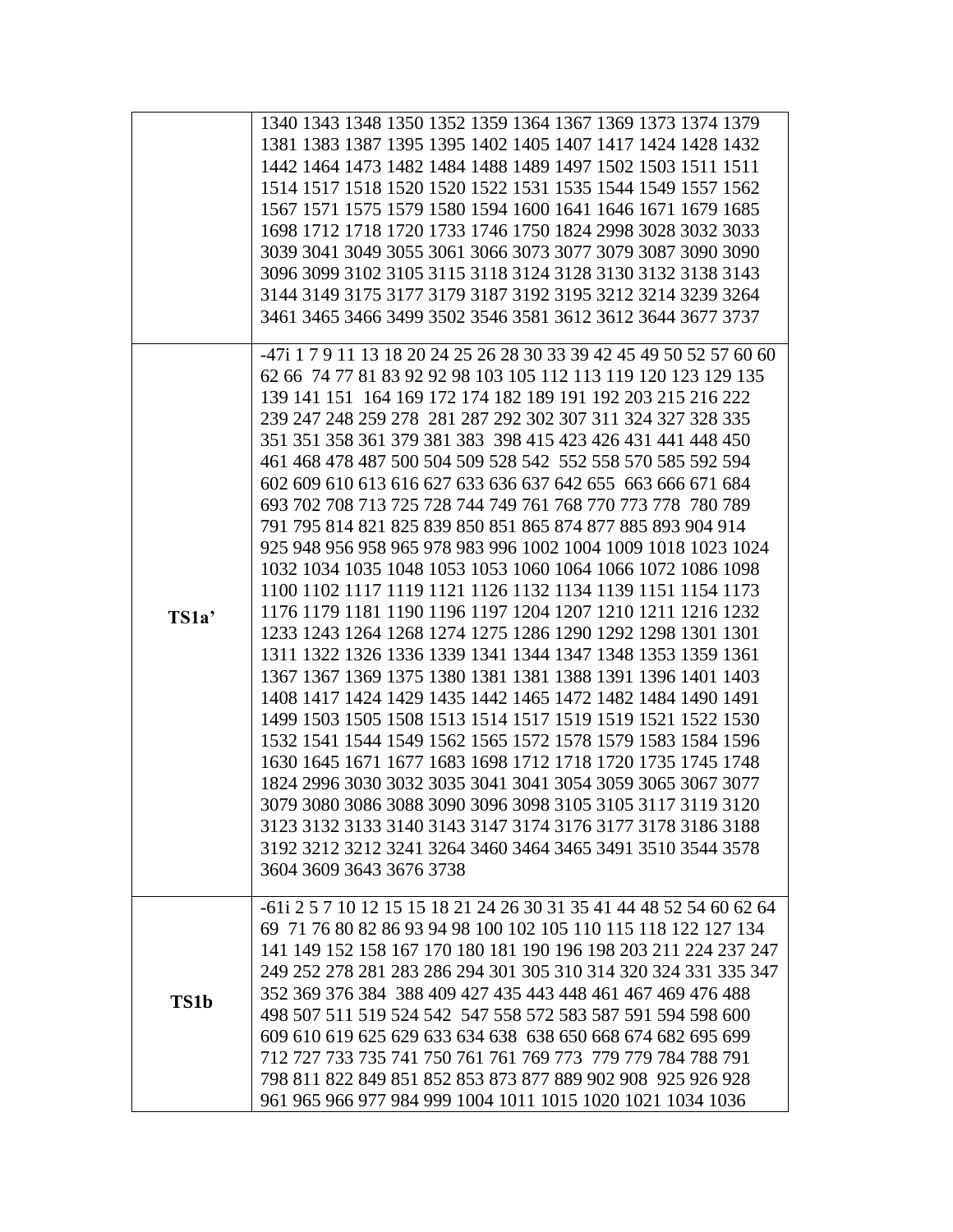|       | 1046 1051 1054 1059 1061 1064 1064 1074 1079 1087 1097 1104<br>1106 1115 1118 1120 1127 1131 1145 1151 1156 1174 1177 1181<br>1182 1182 1189 1193 1195 1205 1209 1215 1215 1219 1221 1226<br>1241 1265 1269 1275 1276 1287 1288 1290 1296 1300 1305 1309<br>1323 1327 1334 1338 1341 1343 1347 1349 1349 1352 1357 1357<br>1360 1368 1374 1374 1375 1381 1382 1389 1394 1404 1404 1410<br>1418 1424 1425 1429 1441 1455 1474 1480 1481 1487 1496 1498<br>1502 1502 1510 1511 1513 1515 1520 1520 1521 1524 1528 1529<br>1533 1534 1543 1555 1565 1572 1580 1583 1585 1594 1599 1611<br>1641 1643 1669 1687 1699 1712 1718 1721 1729 1732 1750 1824<br>2997 3030 3031 3033 3039 3043 3043 3046 3055 3057 3062 3063<br>3076 3077 3077 3087 3089 3096 3099 3105 3108 3109 3114 3114<br>3116 3122 3129 3136 3140 3143 3158 3168 3168 3175 3199 3211<br>3226 3229 3240 3243 3460 3464 3473 3487 3504 3544 3579 3613                                                                                                                                                                                                                                                                                                                                                                                                                                                                                                                                                                                                                                                                                                 |
|-------|----------------------------------------------------------------------------------------------------------------------------------------------------------------------------------------------------------------------------------------------------------------------------------------------------------------------------------------------------------------------------------------------------------------------------------------------------------------------------------------------------------------------------------------------------------------------------------------------------------------------------------------------------------------------------------------------------------------------------------------------------------------------------------------------------------------------------------------------------------------------------------------------------------------------------------------------------------------------------------------------------------------------------------------------------------------------------------------------------------------------------------------------------------------------------------------------------------------------------------------------------------------------------------------------------------------------------------------------------------------------------------------------------------------------------------------------------------------------------------------------------------------------------------------------------------------------------------------------------------------|
|       | 3617 3644 3676 3683                                                                                                                                                                                                                                                                                                                                                                                                                                                                                                                                                                                                                                                                                                                                                                                                                                                                                                                                                                                                                                                                                                                                                                                                                                                                                                                                                                                                                                                                                                                                                                                            |
| TS1b' | -56i 5 7 8 11 12 15 17 19 24 26 30 33 36 37 39 43 48 53 58 63 65 66<br>72 76 77 79 83 87 92 95 101 101 102 107 111 117 118 123 133 134<br>140 151 159 162 165 168 179 181 188 196 198 202 209 221 234<br>247 250 251 276 281 283 285 292 296 305 310 314 321 328 332<br>338 351 352 369 377 385 391 409 426 439 444 451 461 463 467<br>476 487 498 504 508 513 524 543 553 560 573 582 587 588 593<br>597 601 611 614 616 625 628 629 633 637 638 651 667 672 676<br>684 691 712 728 731 734 741 749 761 762 769 772 778 780 783<br>790 792 797 813 827 849 851 851 854 872 877 890 905 911 920<br>926 927 960 965 966 977 984 997 1004 1013 1014 1021 1023 1035<br>1037 1046 1049 1055 1059 1064 1065 1067 1072 1083 1087 1093<br>1103 1104 1114 1118 1120 1127 1131 1146 1150 1157 1174 1178<br>1182 1183 1183 1189 1193 1196 1206 1209 1211 1216 1219 1220<br>1224 1242 1262 1270 1274 1276 1288 1288 1292 1295 1300 1304<br>1310 1322 1327 1334 1339 1343 1344 1349 1350 1351 1352 1357<br>1357 1359 1371 1374 1375 1376 1380 1381 1389 1394 1403 1406<br>1408 1418 1424 1424 1428 1444 1451 1475 1480 1484 1488 1496<br>1496 1501 1504 1510 1513 1513 1516 1519 1520 1521 1525 1528<br>1530 1532 1533 1544 1552 1565 1571 1578 1582 1584 1587 1599<br>1608 1641 1643 1666 1683 1699 1712 1718 1721 1729 1732 1746<br>1824 2998 3026 3030 3032 3038 3043 3043 3048 3055 3059 3060<br>3064 3077 3078 3086 3089 3090 3095 3100 3105 3108 3109 3114<br>3114 3115 3125 3131 3135 3143 3146 3151 3168 3168 3174 3199<br>3214 3225 3227 3238 3241 3462 3464 3465 3485 3500 3544 3579<br>3615 3619 3643 3676 3683 |
| 3a    | 2 5 9 12 14 17 18 25 28 31 35 37 43 47 51 55 59 66 72 73 78 80 87<br>93 100 105 110 111 113 115 120 122 127 133 137 141 154 161 172<br>175 176 183 184 191 202 215 223 231 239 242 246 256 257 267<br>282 285 290 295 309 312 326 329 331 339 349 353 355 364 375<br>378 395 401 416 423 428 445 448 461 471 476 489 500 502 508                                                                                                                                                                                                                                                                                                                                                                                                                                                                                                                                                                                                                                                                                                                                                                                                                                                                                                                                                                                                                                                                                                                                                                                                                                                                               |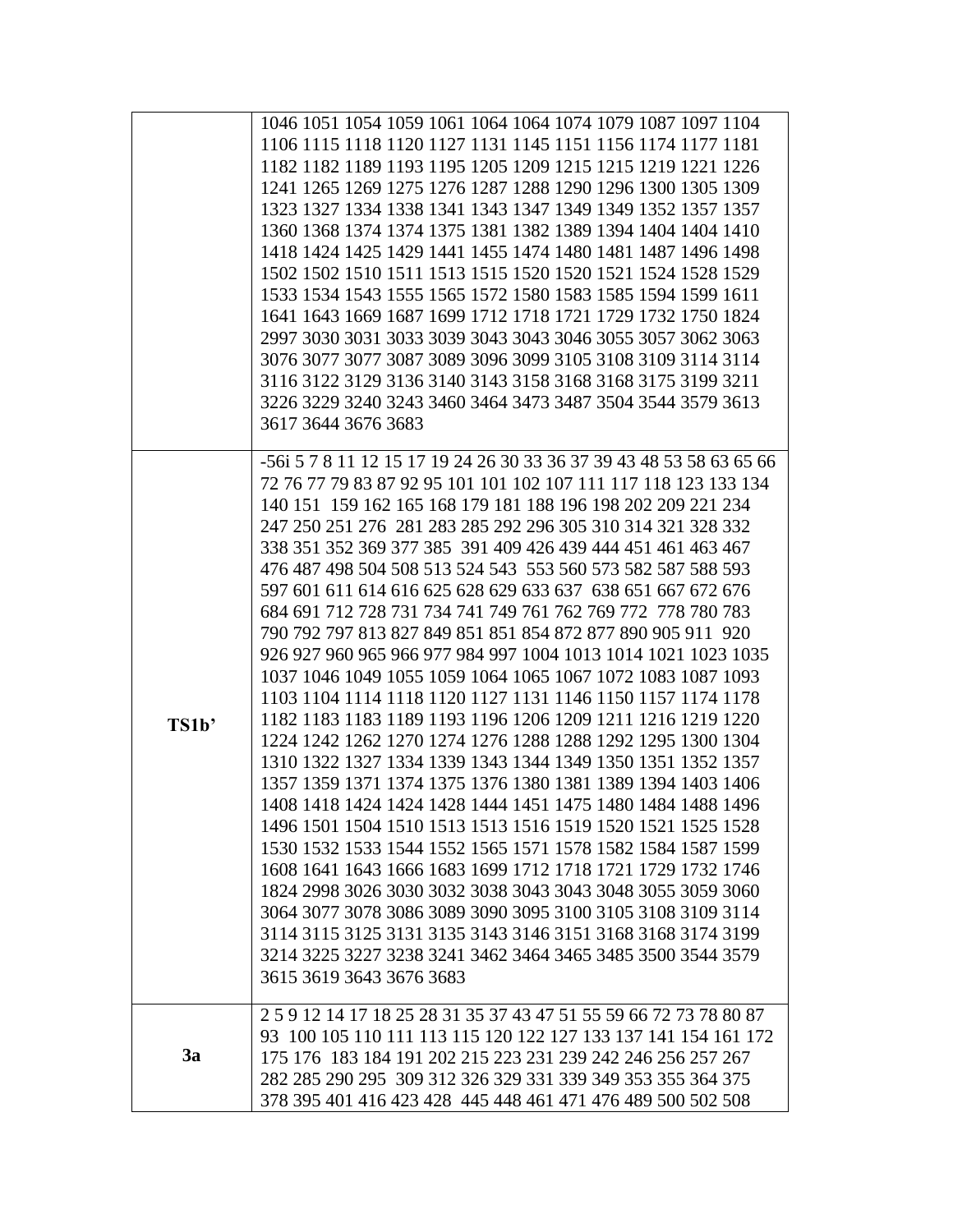|     | 514 544 555 561 566 573 583 587 594 601 606 610 616 632 638                                                                |
|-----|----------------------------------------------------------------------------------------------------------------------------|
|     | 649 650 655 669 670 679 684 688 693 710 726 728 735 749 760                                                                |
|     | 764 768 774 780 782 791 792 800 807 815 825 825 841 850 865                                                                |
|     | 865 874 878 906 916 927 935 950 961 964 965 966 978 985 1004                                                               |
|     | 1015 1021 1032 1034 1035 1037 1048 1050 1060 1065 1066 1074                                                                |
|     | 1087 1097 1103 1118 1120 1121 1127 1130 1136 1145 1151 1157                                                                |
|     | 1176 1181 1182 1183 1190 1191 1192 1206 1209 1210 1215 1216                                                                |
|     | 1219 1234 1241 1259 1265 1270 1275 1276 1287 1291 1294 1299                                                                |
|     | 1301 1304 1310 1317 1322 1332 1335 1338 1341 1341 1347 1349                                                                |
|     |                                                                                                                            |
|     | 1354 1358 1369 1370 1373 1382 1382 1383 1388 1394 1403 1404                                                                |
|     | 1406 1419 1424 1432 1442 1444 1473 1483 1483 1484 1499 1503                                                                |
|     |                                                                                                                            |
|     | 1503 1511 1511 1514 1514 1519 1521 1522 1525 1526 1534 1543                                                                |
|     | 1552 1563 1572 1574 1579 1583 1586 1603 1622 1629 1646 1671                                                                |
|     | 1686 1698 1712 1718 1720 1726 1733 1748 1824 2997 3030 3031                                                                |
|     | 3033 3040 3047 3055 3058 3060 3065 3066 3076 3078 3086 3090                                                                |
|     | 3096 3098 3105 3115 3115 3118 3122 3130 3138 3139 3143 3144                                                                |
|     | 3167 3174 3174 3176 3187 3192 3211 3224 3245 3459 3463 3467                                                                |
|     | 3500 3501 3545 3581 3613 3615 3645 3675 3738                                                                               |
|     | 5 7 8 11 15 20 21 27 30 33 35 38 43 48 53 54 60 65 69 74 79 81 84                                                          |
|     | 92 98 103 105 113 115 118 120 122 125 131 138 140 149 160 167                                                              |
|     | 169 173 175 184 191 196 214 220 227 236 240 244 251 260 276                                                                |
|     | 282 288 291 296 308 312 323 329 330 336 350 351 353 369 379                                                                |
|     | 381 392 399 415 423 426 437 445 460 467 477 485 500 501 510                                                                |
|     | 522 543 554 560 568 573 586 592 594 599 601 611 617 632 638                                                                |
|     | 649 650 656 668 670 679 687 690 697 712 726 727 736 750 762                                                                |
|     | 769 769 774 781 782 791 793 798 806 815 825 826 841 851 865                                                                |
|     | 865 875 878 906 916 927 935 949 959 963 965 965 979 985 1004                                                               |
|     | 1014 1021 1032 1034 1036 1038 1048 1051 1060 1065 1065 1074                                                                |
| 3a' | 1087 1097 1103 1117 1120 1123 1127 1130 1135 1144 1151 1157                                                                |
|     | 1177 1179 1182 1182 1189 1190 1193 1205 1208 1210 1213 1217                                                                |
|     | 1218 1233 1242 1258 1263 1268 1275 1277 1289 1292 1295 1299                                                                |
|     | 1301 1304 1311 1317 1323 1332 1335 1339 1340 1344 1348 1348                                                                |
|     | 1352 1359 1367 1370 1374 1378 1381 1381 1389 1395 1402 1405                                                                |
|     | 1406 1417 1425 1428 1444 1445 1474 1482 1483 1484 1499 1504                                                                |
|     | 1505 1510 1511 1513 1514 1520 1521 1522 1522 1526 1533 1544                                                                |
|     |                                                                                                                            |
|     |                                                                                                                            |
|     | 1554 1562 1568 1573 1578 1584 1590 1599 1623 1629 1646 1671                                                                |
|     | 1686 1698 1712 1717 1720 1733 1736 1749 1824 3001 3028 3032                                                                |
|     | 3032 3039 3048 3055 3055 3057 3062 3065 3076 3077 3087 3089<br>3096 3099 3105 3114 3115 3117 3123 3129 3130 3138 3142 3143 |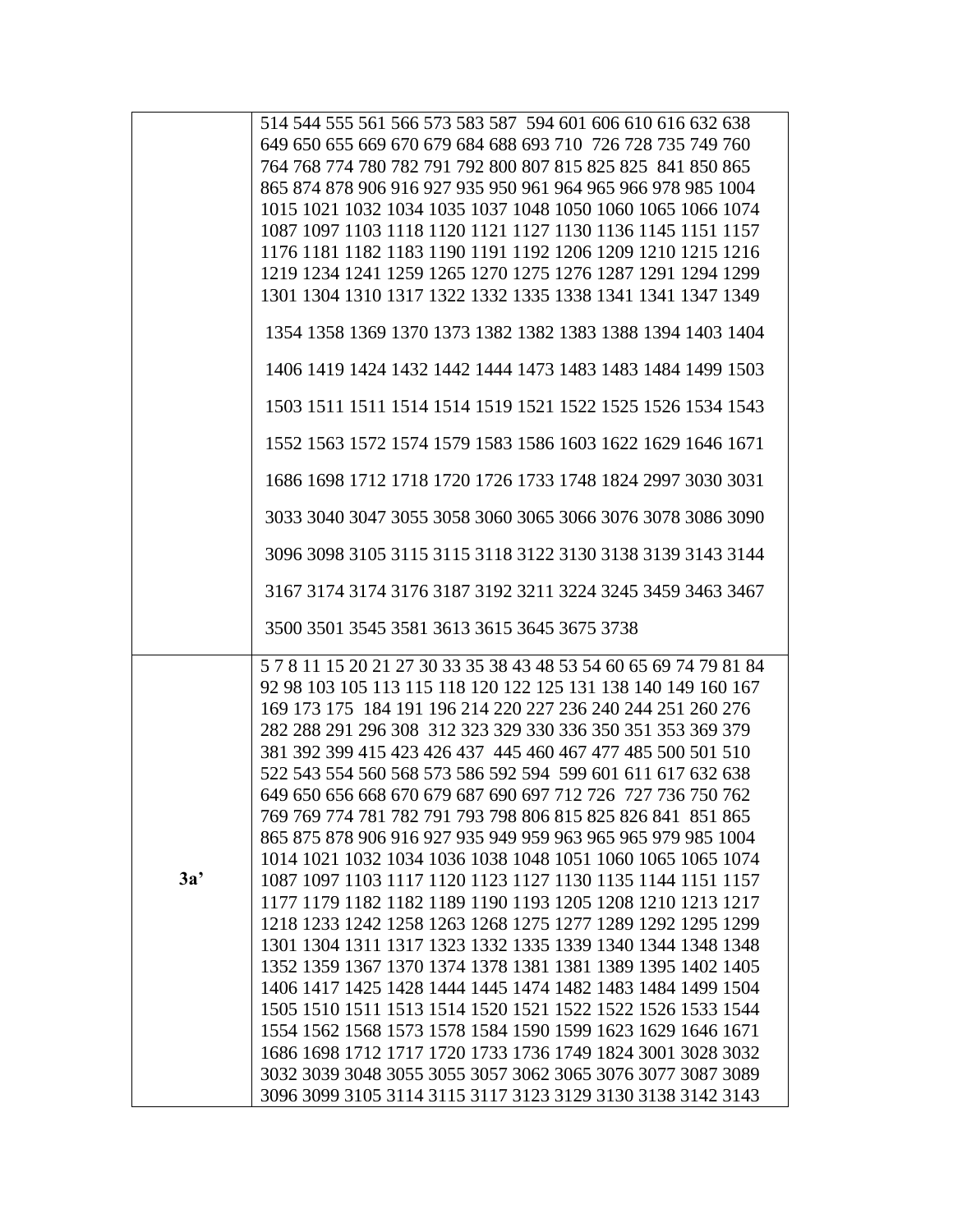|                | 3168 3174 3175 3176 3187 3192 3212 3224 3245 3460 3464 3468                                                                                                                                                                                                                                                                                                                                                                                                                                                                                                                                                                                                                                                                                                                                                                                                                                                                                                                                                                                                                                                                                                                                                                                                                                                                                                                                                                                                                                   |
|----------------|-----------------------------------------------------------------------------------------------------------------------------------------------------------------------------------------------------------------------------------------------------------------------------------------------------------------------------------------------------------------------------------------------------------------------------------------------------------------------------------------------------------------------------------------------------------------------------------------------------------------------------------------------------------------------------------------------------------------------------------------------------------------------------------------------------------------------------------------------------------------------------------------------------------------------------------------------------------------------------------------------------------------------------------------------------------------------------------------------------------------------------------------------------------------------------------------------------------------------------------------------------------------------------------------------------------------------------------------------------------------------------------------------------------------------------------------------------------------------------------------------|
|                | 3499 3504 3544 3579 3612 3615 3643 3675 3737                                                                                                                                                                                                                                                                                                                                                                                                                                                                                                                                                                                                                                                                                                                                                                                                                                                                                                                                                                                                                                                                                                                                                                                                                                                                                                                                                                                                                                                  |
|                |                                                                                                                                                                                                                                                                                                                                                                                                                                                                                                                                                                                                                                                                                                                                                                                                                                                                                                                                                                                                                                                                                                                                                                                                                                                                                                                                                                                                                                                                                               |
| 3 <sub>b</sub> | 4 5 8 9 10 11 16 20 25 26 30 34 41 44 52 52 57 62 65 72 80 80 84 94<br>96 99 104 108 115 118 119 122 129 134 139 150 161 167 176 177<br>186 188 195 197 198 208 221 224 241 247 251 259 266 282 282<br>283 290 297 305 308 314 328 330 336 351 352 357 369 370 379 384<br>400 415 427 445 456 462 466 470 478 492 494 506 509 511 521<br>546 557 572 583 586 595 598 598 610 613 620 625 632 636 639<br>644 666 672 685 689 695 699 711 727 732 741 741 749 760 763<br>768 776 777 782 783 790 793 797 816 832 850 852 854 870 878<br>890 908 912 925 927 930 957 962 965 966 980 986 1004 1013 1021<br>1035 1037 1044 1050 1057 1059 1064 1065 1069 1074 1087 1098<br>1102 1114 1118 1120 1127 1131 1146 1151 1157 1162 1174 1177<br>1181 1181 1182 1193 1195 1206 1208 1211 1217 1219 1220 1234<br>1242 1264 1269 1274 1277 1286 1288 1292 1295 1301 1306 1309<br>1311 1321 1327 1330 1335 1340 1343 1347 1350 1352 1354 1358<br>1360 1370 1374 1376 1381 1381 1389 1394 1399 1405 1407 1419<br>1424 1429 1443 1456 1475 1480 1485 1493 1496 1502 1509 1512<br>1513 1516 1519 1520 1521 1523 1528 1533 1533 1543 1552 1554<br>1562 1572 1582 1584 1588 1597 1625 1642 1643 1663 1684 1698<br>1712 1718 1721 1728 1733 1749 1824 2997 3027 3031 3032 3041<br>3043 3044 3055 3060 3071 3071 3077 3079 3086 3089 3095 3099<br>3105 3109 3109 3115 3118 3124 3129 3130 3145 3145 3168 3169<br>3174 3187 3199 3202 3216 3239 3242 3463 3465 3470 3499 3502<br>3544 3578 3615 3620 3643 3675 3738 |
| 3 <sup>b</sup> | 4891014171823263034354144495458667073798284<br>95 100 102 105 106 111 113 117 121 126 134 138 151 162 167 174<br>180 184 192 198 202 202 205 220 225 241 249 258 262 266 281<br>284 288 290 296 305 311 316 326 331 336 350 350 356 368 369<br>378 385 400 414 426 445 453 460 470 471 478 484 492 508 509<br>511 522 547 557 571 583 587 595 598 605 609 611 613 625 632<br>638 640 653 660 676 683 687 696 700 716 729 734 739 740 749<br>762 762 771 778 779 782 785 791 794 796 816 830 851 852 854<br>871 878 895 907 913 926 927 930 954 962 966 966 980 986 1004<br>1014 1021 1035 1037 1045 1050 1056 1058 1064 1064 1069 1074<br>1089 1098 1105 1115 1118 1121 1127 1130 1145 1151 1157 1162<br>1174 1178 1183 1183 1183 1193 1197 1206 1209 1210 1216 1220<br>1222 1232 1241 1262 1269 1274 1276 1287 1288 1292 1296 1299<br>1304 1310 1313 1320 1327 1331 1337 1340 1343 1347 1350 1353<br>1357 1358 1360 1372 1374 1374 1381 1383 1389 1394 1403 1406<br>1408 1417 1424 1429 1443 1457 1474 1480 1485 1496 1497 1503<br>1508 1513 1514 1515 1520 1520 1521 1523 1528 1532 1533 1542<br>1549 1551 1564 1573 1581 1583 1589 1598 1622 1641 1642 1662<br>1686 1698 1712 1718 1720 1727 1732 1749 1824 2999 3028 3031<br>3032 3039 3043 3044 3056 3059 3063 3067 3075 3078 3086 3089                                                                                                                                                                                                  |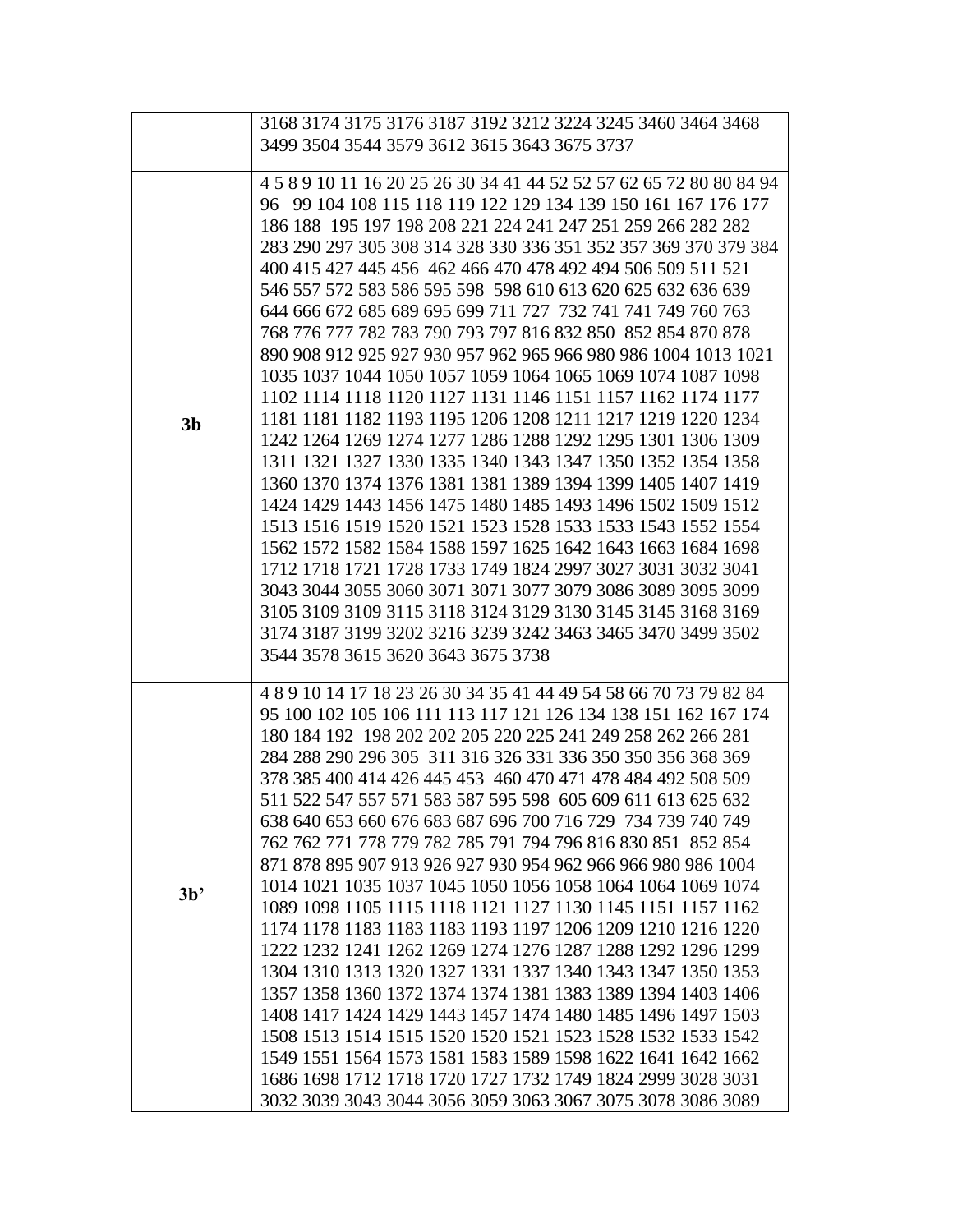|                           | 3097 3099 3107 3109 3109 3114 3116 3123 3130 3134 3144 3146<br>3168 3168 3176 3185 3198 3201 3204 3239 3242 3461 3464 3471<br>3494 3508 3542 3578 3612 3618 3640 3676 3734 |
|---------------------------|----------------------------------------------------------------------------------------------------------------------------------------------------------------------------|
| <b>CH<sub>3</sub>COOH</b> | 57 425 548 579 667 870 1010 1077 1213 1361 1430 1488 1493 1819<br>3075 3138 3187 3680                                                                                      |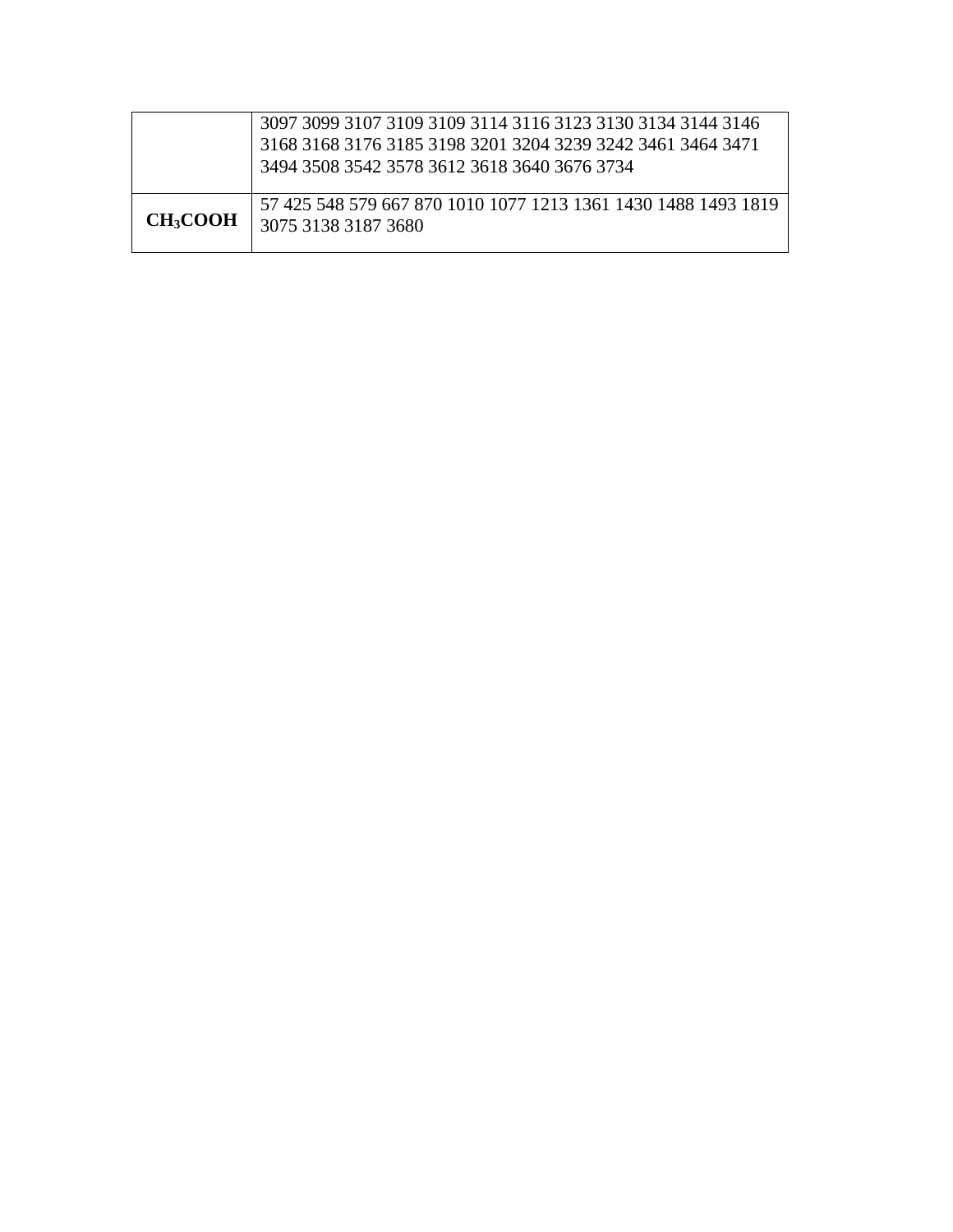**Table S3.** The total energies of reactants, products, and transition states of the reaction **1 + CH3COOBr** with the SCRF-B3LYP/6-31G\* method in water with the Gaussian 09 program package

| Compounds            | energies (a.u.) |                |                |
|----------------------|-----------------|----------------|----------------|
|                      | without ZPE     | with ZPE       | G              |
| $DMB-c(RGDyK)$       | -2721.71351702  | $-2720.845194$ | -2720.949058   |
| <b>CH3COOBr</b>      | -2800.14063916  | -2800.089741   | $-2800.122224$ |
| TS1a                 | -5521.83439160  | -5520.914709   | -5521.031054   |
| TS1a'                | -5521.83319022  | -5520.913758   | $-5521.031850$ |
| TS1b                 | -5521.81959218  | -5520.900239   | -5521.018987   |
| TS1b'                | -5521.81906325  | -5520.899680   | $-5521.016331$ |
| 3a                   | -5292.81372854  | -5291.955668   | -5292.063148   |
| 3a'                  | -5292.81228815  | -5291.954324   | -5292.060596   |
| 3 <sub>b</sub>       | -5292.81741075  | -5291.959249   | $-5292.068211$ |
| 3 <sup>b</sup>       | -5292.81706676  | -5291.958760   | -5292.065833   |
| CH <sub>3</sub> COOH | -229.088412444  | $-229.026635$  | $-229.054015$  |